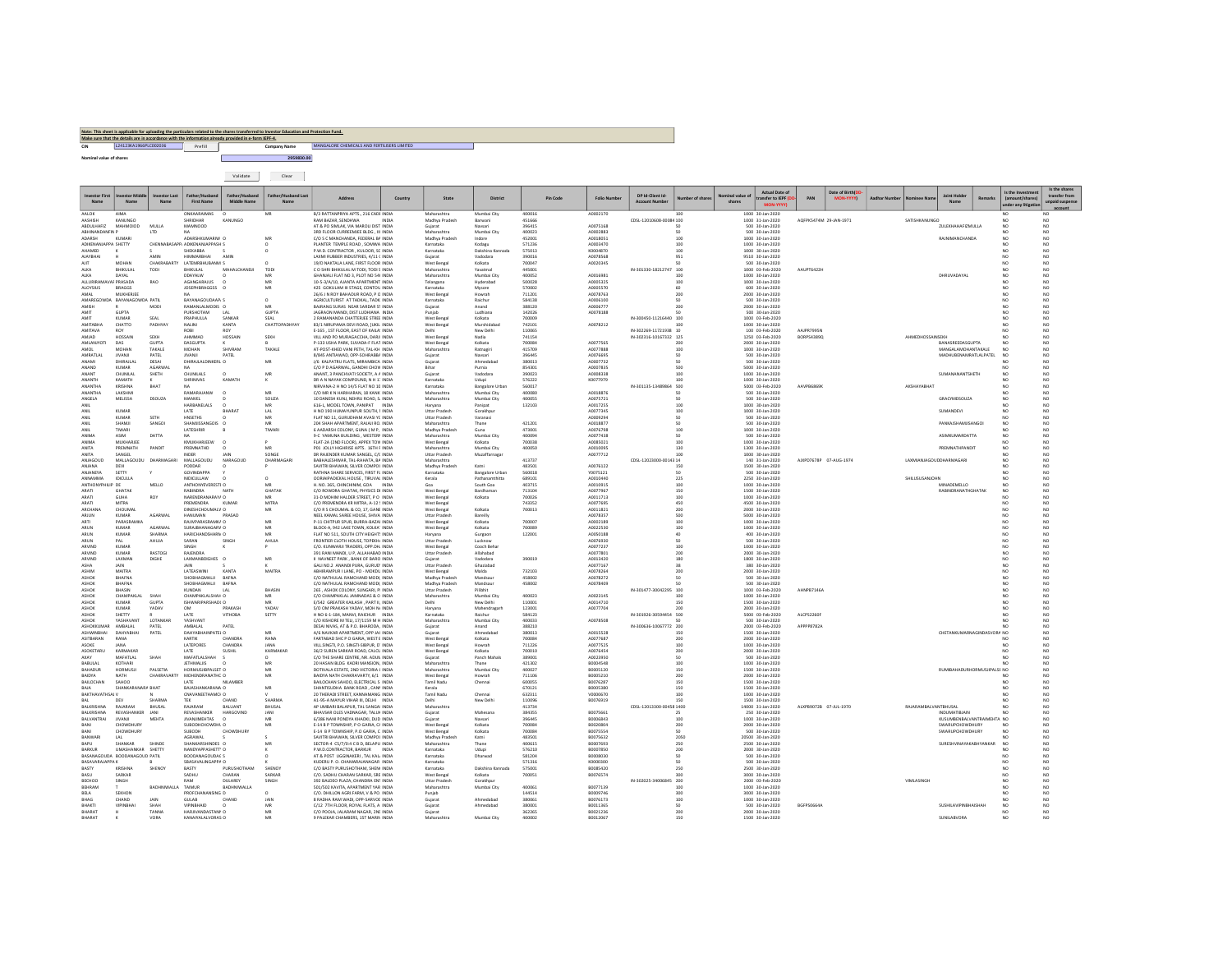|                                              | BHARATKUMAR HIRALAL                  | THAKKAR                     | <b>HIRALAL</b>                          | THAKKAR          |                | 10. NIL KANTH BAGLOSE, NAGALPL INDIA                                              | Guiarat                         | Mahesana                        | 384002           |                      | IN-300394-11496335 50   |                                           | 500 03-Feb-2020                      |                        |                  | SHARADABENBHARATBHAITHAKKAR                              | NO<br>N <sub>0</sub>                                                             |
|----------------------------------------------|--------------------------------------|-----------------------------|-----------------------------------------|------------------|----------------|-----------------------------------------------------------------------------------|---------------------------------|---------------------------------|------------------|----------------------|-------------------------|-------------------------------------------|--------------------------------------|------------------------|------------------|----------------------------------------------------------|----------------------------------------------------------------------------------|
| BHARATKUMAR<br><b>BHARTI</b>                 | SHRAVAN                              | BARBHAYA<br>KARIA           | RAMNILALS<br>SHRAVANKARIAW O            |                  | MF<br>MR       | GOPIPURA SANGADIWAD, JAGUV/ INDIA<br>3. KRISHNA KUNI MAMI FTDAR W. INDIA          | Gujarat<br>Maharashtra          | Surat<br>Mumhai City            | 395003<br>400064 | B0012438<br>80012641 |                         | 150<br>100 <sub>0</sub>                   | 1500 30-Jan-2020<br>1000 30-Jan-2020 |                        |                  | DHARMISTHABENBBARBHAYA NO<br><b>SHRAVANTOKERSHIKARIA</b> | N <sub>0</sub><br>NO <sub>1</sub>                                                |
| BHASKER                                      | <b>GURUVAPPA</b>                     | AMIN                        | <b>GURUVAPPA</b>                        |                  |                | C/O VEERA WEST TAILORS, ASTOR INDIA                                               | Maharashtra                     | Mumbai City                     | 400020           | B0012880             |                         | 50                                        | 500 30-Jan-2020                      |                        |                  |                                                          | $_{\rm NO}^{\rm NO}$                                                             |
| BHAVARLA                                     |                                      |                             | CHHAGANLALJAIN                          |                  |                | 71/5 SAMRATNAGAR, ISANPUR NI INDIA                                                | Gujarat                         | Ahmedabar                       | 382443           | 80021244             |                         | 100                                       | 1000 30-Jan-2020                     |                        |                  |                                                          | NO<br>NO<br>NO<br>NO                                                             |
| BHAVIN                                       | <b>DILIPBHAI</b>                     | JAIN                        | DILIPBHAUAINW O                         |                  | MF             | C/O N H SHAH, 6/985 MAHIDHARP INDIA                                               | Guiarat                         | Surat                           | 395001           | 80013080             |                         | 100                                       | 1000 30-Jan-2020                     |                        |                  |                                                          | NO <sub></sub>                                                                   |
| BHAVNA<br>HIKHARHA                           | CHATURRHAL                           | THAKRAR                     | RAMESHBHAITHAK O<br>CHATURBHAIMPAT S    |                  | MF             | C/O SHEEV INVESTMENT SHARE BI INDIA                                               | Gujarat                         | Anand                           | 388001<br>387620 | B0013100<br>B0013260 |                         | 50                                        | 500 30-Jan-2020                      |                        |                  |                                                          | NO.<br>NO                                                                        |
| BIKLIL AL                                    | NARAYANDAS                           | PATEL<br>BOOR               | GOPS ALBOOR                             |                  | $\Omega$       | AT POST PITHAI , TA. KAPADVANJ, I INDIA<br>SATHKECHERLROAD RAICHLIR INDIA         | Gujarat<br>Karnataka            | Kheda<br>Raichu                 | 584101           | 80014890             |                         | 250                                       | 500 30-Jan-2020<br>2500 30-lan-2020  |                        |                  |                                                          | NO                                                                               |
| BINAY                                        | KUMAR                                | SOOD                        | BADRINATHSEODS O                        |                  | MR             | 1/1B SCHOOL ROW, CALCUTTA<br>INDIA                                                | West Benga                      | Kolkata                         | 700025           | B0015602             |                         | 450                                       | 4500 30-Jan-2020                     |                        |                  | MADHUSOOD                                                | NO<br>NO<br>NO                                                                   |
| BINOD                                        | KUMAR                                | MISHRA                      | NANDLAL                                 |                  | <b>MISHRA</b>  | 5 RATAN SARKAR, GARDEN STREE' INDIA                                               | West Benga                      | Kolkata                         | 700007           | B0075957             |                         | 100                                       | 1000 30-Jan-2020                     |                        |                  |                                                          | NO<br>NQ                                                                         |
| RISWANATH                                    | nas                                  |                             | <b>HMIL2</b>                            | CHANDRAS         | nas            | SAHAPUR, NEAR FOOTBALL GROUI INDIA                                                | West Benga                      | Hooghly                         | 712410           | B0076844             |                         | 100 <sub>0</sub>                          | 1000 30-lan-2020                     |                        |                  |                                                          | $_{\rm NO}^{\rm NO}$<br>NO                                                       |
| <b>BITHAL</b>                                | DAS                                  | TAPADIA                     | LATEMRGOKULDAS S                        |                  |                | 60 B RATAN SARKAR, GARDEN STR INDIA                                               | West Benga                      | Kolkata                         | 700007           | B0020131             |                         | 100                                       | 1000 30-Jan-2020                     |                        |                  |                                                          | NO <sub></sub>                                                                   |
| BORE<br><b>BRUMOHAN</b>                      | GOWDA<br>WADHAWAN                    | c                           | CHOWDEGOWDA<br>ASANANDAWADHA O          |                  | MR             | KYATHANAHALLY, PANDAVAPURA INDIA<br>25 SECTOR-15, SONEPAT<br><b>INDIA</b>         | Karnataka<br>Haryana            | Mandya                          | 571434<br>131001 | C000007<br>B0017301  |                         | 100                                       | 500 30-Jan-2020<br>1000 30-Jan-2020  |                        |                  |                                                          | NO<br>NO<br>NO.                                                                  |
| BUDDHAVARAPL NARAYANA                        |                                      | <b>MURTHY</b>               | PAPARAJUS                               | $\Omega$         | MR             | B 10/F1/3RT OPPOSITE T.B. HOSPIT INDIA                                            | Telangana                       | Hyderabad                       | 500038           | 80017610             |                         | 100                                       | 1000 30-Jan-2020                     |                        |                  |                                                          | NQ<br>NO.                                                                        |
| CANARABANK                                   | $\overline{\phantom{a}}$             |                             |                                         |                  |                | TRUSTEE CANBANK MUTUAL FUND INDIA                                                 | Maharashtra                     | Mumbai Cit                      | 400038           | CD001941             |                         | 58025                                     | 580250 30-Jan-2020                   | AAATC39016             |                  |                                                          | NQ<br>san.                                                                       |
| CHALAKKAL                                    | <b>TYYLINNE</b>                      | IOSE                        | CRIVEINNIS                              | $\Omega$         | MR             | NATIONAL CHEMICAL LABORATOR INDIA                                                 | Maharashtra                     | Pune                            | 411008           | 00002470             |                         | 100 <sub>0</sub>                          | 1000 30-lan-2020                     |                        |                  |                                                          | $_{\rm NO}$<br>NO                                                                |
| CHAMANLAL                                    | TULSIDAS                             | <b>MEHTA</b>                | TULSIDAS                                | RAMI             | <b>MEHTA</b>   | 22 AP ROAD IIND FLOOR. NEAR CH_INDIA                                              | Tamil Nadu                      | Chennai                         | 600112           | CD075927             |                         | 100                                       | 1000 30-Jan-2020                     |                        |                  | MANJULACHAMANLALMEHTA NO                                 | $_{\rm NO}^{\rm NO}$                                                             |
| CHANDAR                                      | PRAKASH                              | <b>KATARYA</b>              | DDKATARYAS                              |                  |                | M-61 SAKET, NEW DELHI                                                             |                                 | New Delh                        | 110017           | C000368              |                         | 200                                       | 2000 30-Jan-2020                     |                        |                  |                                                          |                                                                                  |
| CHANDERKANTA KHETARPAL                       |                                      |                             | nas<br>SRIJAILALKOHLI                   | PRAKASH          | KHETARPAL      | C-3/225 JANAKPURI, NEW DELHI INDIA                                                | Delhi                           | New Delhi                       | 110058           | 00075484             |                         | $\begin{array}{c} 100 \\ 100 \end{array}$ | 1000 30-Jan-2020                     |                        |                  | <b><i>RITAKHFTARPAL</i></b>                              | $_{\rm NO}^{\rm NO}$<br>NO                                                       |
| CHANDRA<br>CHANDRA                           | KUMAR                                | KOHLI                       | RAJENDRAN                               |                  | $\circ$        | HOUSE NO 52, BLOCK NO E PANKI, INDIA<br>C/O D RAJENDRAN, SPIC LIMITED P. INDIA    | Uttar Pradesh<br>Andhra Pradesh | Kanpur Nagar<br>Krishna         | 52000            | C0004010<br>R007845  |                         | 100                                       | 1000 30-Jan-2020<br>1000 30-Jan-2020 |                        |                  |                                                          | NO.<br>NO                                                                        |
| CHANDRAHASA S                                |                                      | <b>SANIL</b>                | LATESHEENAMSAN O                        |                  | MR             | TIME OFFICE PERSONNEL DEPT. MC INDIA                                              | Karnataka                       | Dakshina Kannada                | 575010           | CD004231             |                         | 150                                       | 1500 30-Jan-2020                     |                        |                  | BABY                                                     | NO<br>NO<br>NO<br>NO                                                             |
| CHANDRAHASA SHETTY                           |                                      | M.                          | SEETHARAMA                              | SHETTY           | M              | JAYA SADAN FERRY SIDE, BAPPANA INDIA                                              | Karnataka                       | Dakshina Kannada                | 574154           | M0075112             |                         | 50                                        | 500 30-Jan-2020                      |                        |                  |                                                          | NO <sub>1</sub>                                                                  |
|                                              | CHANDRAKANT MANISHANKER              | BHATT                       | MANISHANKERS                            |                  | MF             | C M BHATT. 18 MOTI BLDG 4TH FLI INDIA                                             | Maharashtra                     | Mumbai City                     | 400002           | CD009630             |                         |                                           | 500 30-Jan-2020                      |                        |                  | VANDANACHANDRAKANTBHAT1 NO                               | NO<br>NO<br>NO<br>NO                                                             |
| CHANDRAKANT SHENOY                           |                                      |                             | ANNAPPASHENOVS O                        |                  | MR             | ANUGRAHA KADABETTU, UDUPI 5 INDIA                                                 | Karnataka                       | Udupi                           | 576101           | coopsons             |                         | 350                                       | 3500 30-lan-2020                     |                        |                  |                                                          | NO                                                                               |
| CHANDRAKANT VINAYAK<br>CHANDRASHEKH VEERAPPA |                                      | WAGH<br>BEVINAMAR           | VINAYAKDWAGHS O<br>VEERAPPAS            |                  | MR<br>MF       | BUNGLOW NO 33, CHANDRALOK S INDIA<br>BYADGI TO, DHARWAR DT., MOTI INDIA           | Guiarat<br>.<br>Karnataka       | Ahmedabad<br>Haveri             | 380008<br>58110  | C0004790<br>C000513  |                         | 75                                        | 750 30-Jan-2020<br>500 30-Jan-2020   |                        |                  |                                                          | NO                                                                               |
| CHANDRASHEKH ZADE                            |                                      |                             | <b>ZADE</b>                             |                  | $\mathfrak{g}$ | OR NO. SUPER E 1186, MPEB COLO INDIA                                              | Madhya Pradesh                  | Betul                           | 460447           | 00075906             |                         | 100                                       | 1000 30-Jan-2020                     |                        |                  |                                                          | NO                                                                               |
| CHANDRASHEKH G                               |                                      |                             | GRUDRAPPAS                              |                  | MF             | C/O. M/S. GAYATRI OIL TRADERS, A INDIA                                            | Karnataka                       | Tumkur                          | 572101           | G0001160             |                         | 150                                       | 1500 30-Jan-2020                     |                        |                  |                                                          | $_{\rm NO}^{\rm NO}$<br>NO.                                                      |
| CHANDY                                       |                                      |                             | PONNUSWAMYS                             |                  |                | BANGALORE STOCK EXCHANGE LTL INDIA                                                | Karnataka                       | <b>Bangalore Urban</b>          | 560002           | P005000              |                         |                                           | 40 30-Jan-2020                       |                        |                  |                                                          | NO<br>NO<br>NO                                                                   |
| CHANNARASAPP R                               |                                      |                             | SIDDI INGAPPA                           |                  | $\Omega$       | BALACHAVADLE O GUNDLIPET TLINDIA                                                  | Karnataka                       |                                 | 571111           | B0002920             |                         |                                           | 500 30-lan-2020                      |                        |                  |                                                          | NO                                                                               |
| CHANNAPPA GOUDA                              |                                      | BASANAGO                    | DA BASANAGOUDADG O                      |                  | MR             | JAYA NIVAS, RAJATADRI, DHARWAI INDIA                                              | Karnataka                       | Dharwad                         | 580004           | C0006240             |                         | 50                                        | 500 30-Jan-2020                      |                        |                  |                                                          | NO.                                                                              |
| CHARAN<br>CHATURBEHARI LAL                   |                                      | RAO<br><b>GLIPTA</b>        | KESHAVKRISHNOJI RAO<br>KUNIREHARILAIS O |                  | MR             | 101 MAITRI DARSHAN, FARRO NAC INDIA<br>300 A KUNJ NIKUNJ MAJN ROAD, A INDIA       | Maharashtra<br>Ralasthan        | Thane<br>Udalou                 | 400604<br>313001 | C0075456<br>CDODGG8D |                         | 100<br>sn                                 | 1000 30-Jan-2020<br>500 30-Jan-2020  |                        |                  | CHETANKRAO<br>CHANDBAIGUPTA                              | NO<br>NO<br>NO                                                                   |
| <b>CHATUR</b>                                | BEHARILAL                            | <b>GUPTA</b>                | KUNJBEHARILALGU O                       |                  | MR             | 300A KUNJ NIKUNJ, MAIN ROAD AS INDIA                                              | Ralasthan                       | Udalpur                         | 313001           | CD006685             |                         | 50                                        | 500 30-Jan-2020                      |                        |                  | <b>ANILGUPTA</b>                                         | $_{\rm NO}$<br>NO                                                                |
| CHATURBAISHIV SHANKAR                        |                                      | BHOGADE                     | SHIV                                    | SHANKAR          | BHOGAD         | 24-B SIDDHESHWAR MARKET YARE INDIA                                                | .<br>Maharashtr                 | Solapu                          | 413005           | C007527              |                         | 500                                       | 5000 30-Jan-2020                     |                        |                  | HIVSHANKARSIDRAMAPPABHC NO                               | $_{\rm NO}^{\rm NO}$                                                             |
| CHENNAKESHAV, SESHADR                        |                                      |                             | HNCHENNAKESHAV O                        |                  | MR             | AGRICULTURIST & PRESS, REPRESE INDIA                                              | Karnataka                       |                                 | 571114           | H0007350             |                         | 50                                        | 500 30-Jan-2020                      |                        |                  |                                                          | NO<br>NO<br>NO                                                                   |
| CHETA                                        | GAJANAN                              | MANJAREKAR                  | GAJANANBMANJAF O                        |                  | MR             | 7 SAVITA SANGAM COOP HSG SOC INDIA                                                | Guiarat                         | Vadodara                        | 390007           | C0007094             |                         | 100                                       | 1000 30-Jan-2020                     |                        |                  | SUBHADRAGAJANANMANJAREK NO                               |                                                                                  |
| CHETAN                                       |                                      | RAO                         | KESHAVKRISHNOJI RAO                     |                  |                | 101 MAITRI DARSHAN, FARRO NAC INDIA                                               | Maharashtra                     | Thane                           | 40060            | CD075455             |                         | 50                                        | 500 30-Jan-2020                      |                        |                  | CHARANKRAD                                               | $\begin{array}{c} 10 \\ \hline 10 \\ 0 \\ 0 \\ 0 \end{array}$<br>NO <sub>1</sub> |
| CHHAGANIAL                                   | KHANDEL                              | WAL                         | KISHANI AI                              | KHANDELWAL       |                | 6 SHANTI SADAN JIT SAINATH ROA INDIA                                              | Maharashtra                     | Mumhai Cit                      | 400076           | 00075276             |                         | 100<br>sn                                 | 1000 30-lan-2020                     |                        |                  |                                                          | NO <sub>1</sub>                                                                  |
| CHIKKAPPA<br>CHOKKALINGAM F                  | MAHADEVPPA                           | M                           | MAHADEVAPPAK S<br>RAMASAMYCHETTI MR     |                  |                | AT & POST ITAGI, TO RANIBENNUR INDIA<br>37 PASUMARTHY STREET. KODAM INDIA         | Karnataka<br>Tamil Nadu         | Haveri<br>Chennai               | 581115<br>600024 | C0007690<br>R0000570 |                         | 25                                        | 500 30-Jan-2020<br>250 30-Jan-2020   |                        |                  |                                                          | NO <sub>1</sub><br>NO                                                            |
| CHOWDAIAH                                    |                                      |                             | BHOOMISIDDEGOV S                        |                  |                | DEVIPURA VILLAGE . MALAVALLY T INDIA                                              | Karnataka                       | Mandya                          | 571430           | coops670             |                         |                                           | 500 30-Jan-2020                      |                        |                  |                                                          | $\begin{array}{c} 10 \\ \hline 10 \\ 0 \\ 0 \\ 0 \end{array}$<br>NO              |
| SUBRAMANYAM D                                |                                      |                             | CHINNANAGA                              | RAJU             |                | SARASWATI VIGNAN MANDIR, BER INDIA                                                | Andhra Pradesh                  | Chittoon                        | 517590           | D0076351             |                         | 100                                       | 1000 30-Jan-2020                     |                        |                  |                                                          | NO <sub>1</sub>                                                                  |
| DAMYANTIBEN KANYALA                          |                                      |                             | KANYALALW                               |                  |                | WAMYANTIBEN KANYALAL, 11/862 INDIA                                                | Gujarat                         | Surat                           | 395003           | D0010459             |                         |                                           | 500 30-Jan-2020                      |                        |                  | KANYALALPARBHUDAS                                        | NQ<br>NO                                                                         |
| <b>DANDAPPA</b>                              | <b>MURIGEPPA</b>                     | MANV                        | MURIGEPPA                               |                  | $\circ$        | COTTON MARKET ROAD . GADAG. INDIA                                                 | Karnataka                       | Gadag                           | 582101           | 00002010             |                         |                                           | 500 30-Jan-2020                      |                        |                  |                                                          | $_{\rm NO}^{\rm NO}$<br>NO                                                       |
| DARSHAN                                      | <b>KUMAR</b>                         | LUTHRA                      | THAKANDASSLUTH O                        |                  | MR             | CANARA BANK, NEHUR PLACE MAF INDIA<br>NO 6 IIRD STREET, HABIBULLAH R INDIA        | Harvana                         | Karnal                          | 132001           | D0002255             |                         | 100                                       | 1000 30-Jan-2020<br>500 30-Jan-2020  |                        |                  | ANITARANILUTHRA                                          | NO                                                                               |
| DAS<br>DASS                                  |                                      |                             | <b>AJANTHONYS</b>                       |                  | MF             | 1459 25TH A MAIN. BTM LAYOUT. INDIA                                               | Tamil Nadu<br>Karnataka         | Chennai<br><b>Bangalore Url</b> | 600017<br>560076 | P0001073<br>A0050004 |                         | 50                                        | 10 30-Jan-2020                       |                        |                  |                                                          | NQ                                                                               |
| DATLAVENKATA SUBBA                           |                                      | <b>RAJU</b>                 | SATYANARAYANAR O                        |                  | MF             | 6 3 1186/10 GREENLAND ROAD. B INDIA                                               | Telangana                       | Hyderabad                       | 500016           | D0002490             |                         | 50                                        | 500 30-Jan-2020                      |                        |                  |                                                          | $_{\rm NO}^{\rm NO}$<br>NO                                                       |
| DATTATRAYA                                   | VINAYAK                              | WAGH                        | VINAYAKDWAGH S                          |                  | $\circ$        | SHANTIBAG NARNARAYANA SOCIE INDIA                                                 | Gujarat                         | Ahmedabac                       | 380008           | D0002770             |                         | 25                                        | 250 30-Jan-2020                      |                        |                  |                                                          | $_{\rm NO}$<br>N <sub>O</sub>                                                    |
| nava                                         | NAND.                                | VERMA                       | <b>RHOLANATH</b>                        |                  | $\circ$        | SCHOOL OF MATHEMATICS, TATA I INDIA                                               | Maharashtra                     | Mumbai City                     | 400005           | DO003200             |                         | 1050                                      | 10500 30-Jan-2020                    |                        |                  |                                                          | $_{\rm NO}$<br>NO                                                                |
| DAYABEN                                      | MANSANG                              | MODI                        | MANSANGW                                | $\Omega$         | MR             | 604 SNEH APARTMENT TAMBE N/ INDIA                                                 | Maharashtra                     | Mumbai City                     | 400080           | D0003275             |                         | 100                                       | 1000 30-Jan-2020                     |                        |                  | ANILKUMARMANSANGMODI                                     | $_{\rm NO}^{\rm NO}$<br><b>NO</b>                                                |
| DEB                                          | KUMAF                                | <b>BHATTACH</b>             | A LATEMRPROVASHC S                      |                  | $\circ$        | 5/7 RAJA BAGAN LANE, CALCUTTA INDIA                                               | West Benga                      | Kolkata                         | 700030           | D0011321             |                         | 200                                       | 2000 30-Jan-2020                     |                        |                  |                                                          |                                                                                  |
| DEBASIS<br>n <sub>FO</sub>                   | SETT<br>SEWAK                        | SINGH                       | SURESH<br>RAM                           | SETT<br>KHELAWAN | SINHA          | 36 BROJONATH LAHIRI LANE, PO S. INDIA<br>C/O R.K. SINHA . NEAR DR. B.N. SIN INDIA | West Benga<br>Jharkhand         | Howrah<br>Dhanbad               | 711104           | D0076592             | IN-301127-16650176 200  | $100 -$                                   | 1000 30-Jan-2020<br>2000 03-Feb-2020 | AHVPS5784R             |                  |                                                          | $_{\rm NO}^{\rm NO}$<br>NO <sub>1</sub>                                          |
| DEPALI                                       | DE                                   |                             | SUBODH                                  |                  | DE             | 32/1 GADADHAR MISTRY LANE. HC INDIA                                               | West Benga                      | Howrah                          | 711104           | D0075218             |                         | 250                                       | 2500 30-Jan-2020                     |                        |                  |                                                          | $_{\rm NO}$<br>NO                                                                |
| DEVADAS                                      | PAI                                  |                             |                                         |                  |                | PROP ARCHANA COMPLEX. P.O BEI INDIA                                               | Karnataka                       | Dakshina Kannad                 | 574212           | B0075833             |                         |                                           | 500 30-Jan-2020                      |                        |                  |                                                          |                                                                                  |
| DEVADAS                                      |                                      |                             | YMANJUNATHS                             |                  | MR             | SHIFT OPERATIONS ENGINEER. M C INDIA                                              | Karnataka                       | Dakshina Kannada                | 575010           | Y0000145             |                         | 100                                       | 1000 30-Jan-2020                     |                        |                  |                                                          | NO <sub>1</sub>                                                                  |
| DEVANAGOUDA KALLAM                           |                                      | <b>JDA FAKIRGOUDAR</b>      | KALLANAGOUDA                            |                  | $\circ$        | KUSUGAL, TAL. HUBLI., KUSUGAL INDIA                                               | Karnataka                       | Dharwad                         | 580020           | D0004480             |                         | 50                                        | 500 30-Jan-2020                      |                        |                  |                                                          | 20<br>20<br>20<br>20<br>20<br>NO <sub>1</sub>                                    |
| <b>DEVENDRA</b>                              |                                      | FOFANI                      | RAMESHJFOFANIS C                        |                  | MR             | <b>B-3 ATIANTA BUILDING, MAIN KAS' INDIA</b>                                      | Maharashtr.                     | Mumbai Cit                      | 400066           | D0004770             |                         | 150                                       | 1500 30-Jan-2020                     |                        |                  | <b>DIVYADEOFANI</b>                                      |                                                                                  |
| <b>DEVI</b><br>DHANPAT                       |                                      | MANCHANDA                   | RAMCHAND                                |                  | <b>GUPTA</b>   | B 3 SINDHI COLONY, NEAR WORLLI INDIA<br>J-2/15 DLF CITY, PHASE-II, GURGAC INDIA   | Maharashtra                     | Mumbai City                     | 400018           | D0075834             | IN-300450-10899879 100  |                                           | 500 30-Jan-2020<br>1000 03-Feb-2020  |                        | <b>NITINGUPT</b> | CHANDRARMANCHANDA                                        | NO <sub></sub>                                                                   |
| DHARA                                        |                                      | <b>GUPTA</b>                | RAM                                     | SARUR            |                |                                                                                   | Haryana                         |                                 | 122001           |                      |                         |                                           |                                      | AFSPG0176Q             |                  |                                                          |                                                                                  |
| DHARMA                                       |                                      |                             |                                         |                  |                |                                                                                   |                                 | Gurgaon                         |                  |                      |                         |                                           |                                      |                        |                  |                                                          |                                                                                  |
|                                              |                                      | VYAS                        | MANOID                                  |                  | MR             | C/O MR MANOJ J VYAS, 4/5 JAGNA INDIA                                              | Gujarat                         | Rajkot                          | 360001           | D0013556             |                         |                                           | 500 30-Jan-2020                      |                        |                  | MANOJJVYAS                                               | NO                                                                               |
|                                              |                                      |                             | KARIGOWDASIDDAI O                       |                  | MR             | C/O. A.J. KAGI NEHRU GUNJ. GULB/ INDIA                                            | Karnataka                       | Gulbarea                        | 585104           | S0001091             |                         | 200                                       | 2000 30-Jan-2020                     |                        |                  |                                                          | $_{\rm NO}^{\rm NO}$<br>NO <sub>1</sub>                                          |
| DHARMESH<br>DHARWARDIS                       | ro or                                | <b>BIRAWAT</b><br>MARKETING | AMRUTLALS                               | $\circ$          | MR             | B/203 RASHMI KUNJ, V M ROAD J \ INDIA<br>FEDREATION L, DHARWAD                    | Maharashtra<br>Karnataka        | Mumbai City<br>Dharwad          | 400056<br>58002  | D0005868<br>D0005940 |                         | 450                                       | 4500 30-Jan-2020<br>500 30-Jan-2020  |                        |                  | INDUMATIBENJAGDISHKUMARN NO                              | $_{\rm NO}$<br>NO <sub>1</sub>                                                   |
| DHAWAN                                       |                                      |                             | <b>RLDHAWANS</b>                        | $\circ$          | MR             | C 285 DEFENCE COLONY, NEW DEL INDIA                                               | Delhi                           | New Delhi                       | 110024           | V0000362             |                         | 325                                       | 3250 30-Jan-2020                     |                        |                  |                                                          | $_{\rm NO}^{\rm NO}$<br>NO                                                       |
| DHIRAJLAL                                    | <b>RUPARE</b>                        |                             | LAXMIDAS                                |                  |                | C/O KIRTI ENG STORES, MOCHI BAJ INDIA                                             | Gujarat                         |                                 | 362720           | D0075067             |                         | 100                                       | 1000 30-Jan-2020                     |                        |                  |                                                          |                                                                                  |
| DHIRUBHAI                                    | <b>MANIRHA</b>                       | DESAI                       | MANIBHAIDESAIS O                        |                  | MR             | AT & POST PARTHAN VIA VESMA, INDIA                                                | Gujarat                         | Navsari                         | 396445           | D0006310             |                         | 50                                        | 500 30-Jan-2020                      |                        |                  | KANTILALDHIRUBHAIDESAI                                   | NO<br>NO<br>N <sub>O</sub>                                                       |
| DHUN                                         | <b>FRAMROL</b>                       | nosni                       | FRAMROISORARIIC O                       |                  | MR             | 4/26 CUDROW RAUG FORT MUM INDIA                                                   | Maharashtra                     | Mumhai City                     | 400001           | nonnesso             |                         | 250                                       | 2500 30-Jan-2020                     |                        |                  | <b>FRAMROISORARIIDORDI</b>                               | NO                                                                               |
| DILIP                                        | <b>KUMAR</b>                         | PAUL                        | GOPALCHPAULS 0                          | SAKHARAN         | MR             | C/O GAPAL CHANDRA PAUL. TIKAR INDIA                                               | West Bengal                     | Bardhaman                       | 713102           | D0012664             |                         | 100                                       | 1000 30-Jan-2020                     | ABIPD84598             |                  |                                                          | NO<br>NO                                                                         |
| DILIP<br><b>DILIP</b>                        | NIVRUTT<br>SHRIDHAR                  | DALE<br>SAPATNEKAR          | NIVRUTTI<br>SHRIDHARPANDHA O            |                  | DALE<br>MR     | 387 BHAGWATIPUR, TAL-SHRIRAN INDIA<br>SWAPNA 3/32 N SADAR RAZAR SLINDIA           | Maharashtr.<br>Maharashtra      | Solapur                         | 413710<br>413003 | 00007051             | CDSL-12023000-0010; 60  | 200                                       | 600 31-Jan-2020<br>2000 30-Jan-2020  |                        |                  |                                                          | NO<br>NO                                                                         |
| DILIPBHAI                                    | KALYANBHAI                           | JAIN                        | KALYANBHAUAINS O                        |                  | MR             | C/O N H SHAH, 6/985 MAHIDHARP INDIA                                               | Gujarat                         | Surat                           | 395001           | D0007077             |                         | 100                                       | 1000 30-Jan-2020                     |                        |                  |                                                          | $_{\rm NO}^{\rm NO}$<br>NO.                                                      |
| DILIPKUMAR                                   | <b>REDDY</b>                         |                             | HARSHAVARDHAN REDD'                     |                  |                | NO 25/1/356. 6TH CROSS ROAD. P INDIA                                              | Andhra Pradesh                  | Nellon                          | 52400            |                      | N-301696-12046865 312   |                                           | 3120 03-Feb-2020                     | ALQPA6359              |                  |                                                          |                                                                                  |
| DINDAYAL                                     | SARDA                                |                             | RAMNIWASSARDAS O                        |                  | MR             | 312 KALBADEVI ROAD, 3RD FLOOR INDIA                                               | Maharashtra                     | Mumbai City                     | 400002           | D0007395             |                         | 200                                       | 2000 30-Jan-2020                     |                        |                  |                                                          |                                                                                  |
| <b>DINESH</b><br>DIPAK                       | CHANDRA<br>KUMAR                     | VAISH                       | LATEL<br><b>TERA</b>                    | PADA             | VAISH          | 56 PURANA QUILA, LUCKNOW INDIA                                                    | Uttar Pradesh                   | Lucknow                         |                  | D0085125<br>D0076434 |                         | 50<br>100                                 | 500 30-Jan-2020                      |                        |                  | SHARADCHANDRAVAISH                                       | NO <sub>1</sub>                                                                  |
| <b>DIPAKRHAL</b>                             | KALIDAS                              | PAUWALA                     | KALDASMOTIRAMED.                        |                  | ROY<br>MR      | 29 ARABINDA ROAD, MAHESWARI INDIA<br>AT & POST DINDOLL VIA VOHNA D. INDIA         | West Benga<br>Gularat           | North 24 Pargana:<br>Surat      | 743165<br>394210 | 00008397             |                         | sn                                        | 1000 30-Jan-2020<br>500 30-lan-2020  |                        |                  | RINDURFNDIPAKRHAIPAOOWAL NO                              |                                                                                  |
| DIPALI                                       | PIPALIA                              |                             | PRAFULSPIPALIAD O                       |                  | MR             | 25/1 GIRISH MUKHERJEE ROAD, KC INDIA                                              | West Benga                      | Kolkata                         | 700025           | D0012510             |                         |                                           | 500 30-Jan-2020                      |                        |                  |                                                          | NO<br>NO<br>NO<br>NO<br>NO                                                       |
| DIPANKAR                                     | BHATTACHARJEE                        |                             | SANTI                                   | PADA             | BHATTACHARJEE  | 475 KAILASHNAGAR, PO-BANDELI INDIA                                                | West Benga                      | Hooghly                         | 712123           | D0076166             |                         | 200                                       | 2000 30-Jan-2020                     |                        |                  |                                                          | NO                                                                               |
| DIPANKAR                                     | RHATTACHARIFF                        |                             | SANTI                                   | PADA             | BHATTACHARJEE  | 475 KAILASHNAGAR P O RANDEL INDIA                                                 | West Bengal                     | Hooghly                         | 712123           | D0076175             |                         | 300                                       | 3000 30-Jan-2020                     |                        |                  |                                                          | NO <sub>1</sub>                                                                  |
| DIPEN                                        | GOVIND                               | SOMAIYA                     | GOVINDVSOMAIYA S                        |                  |                | 151/4/43 NEWPUNT NAGAR VALL INDIA                                                 | Maharashtra                     | Mumbai City                     | 400075           | D0012504             |                         |                                           | 500 30-Jan-2020                      |                        |                  |                                                          | NO<br>NO<br>NO.                                                                  |
| DIWAN                                        |                                      | KAUSHIN                     |                                         | RAM<br>$\leq$    | KAUSHII        | FLAT NO 6. 3RD FLOOR SUMANT C INDIA                                               | Maharashtra                     | Thane                           |                  | D0076518             |                         |                                           | 2000 30-Jan-2020                     |                        |                  |                                                          |                                                                                  |
| DODDANAIK<br>DOREDLA                         | BELLANAIK<br>HARL                    | PRIYA                       | BELLANAIK<br>RADHA                      | KRISHNA          | DOREDLA        | AGRICULTURIST . CHIKKATHUPPUR INDIA<br>D NO 4/612 SUPER BAZAAR ROAD. INDIA        | Karnataka<br>Andhra Pradesh     | Kadapa                          | 571111<br>516360 | D0008860             | CDSL-12044700-0603: 171 |                                           | 500 30-Jan-2020<br>1710 31-Jan-2020  | ARLPD4850D 30-JUL-1981 | SASHIDHARDOREDLA |                                                          | $_{\rm NO}^{\rm NO}$<br>NO<br>NO.                                                |
| DRAMESH                                      | GUPTA                                |                             | GRANGAIAHSETTYS O                       |                  | MF             | THE VYSYA BANK LTD., VIJAYAPUR INDIA                                              | Karnataka                       |                                 | 562135           | G0001310             |                         |                                           | 1000 30-Jan-2020                     |                        |                  |                                                          | NO <sub>1</sub>                                                                  |
| DUSHYANTH                                    | SRIDHARANE                           |                             | SRIDHARANE                              |                  |                | 127 SHANMUGAVELAYUDA MUDALINDA                                                    | Pondicherry                     |                                 | 605001           |                      | IN-300214-12963785 100  |                                           | 1000 03-Feb-2020                     | AKNPDR630L             |                  |                                                          | $\begin{array}{c} 10 \\ \text{NO} \\ \text{NO} \end{array}$<br>NO                |
| EASWARAN                                     | NAMBOODIRI                           |                             | PNARAYANNAMBO O                         |                  | MF             | LIC OF INDIA, BRANCH OFFICE, TAL INDIA                                            | Kerala                          | Kannur                          | 670141           | P0000370             |                         |                                           | 500 30-Jan-2020                      |                        |                  |                                                          | $_{\rm NO}^{\rm NO}$<br>NO.                                                      |
| ERIC                                         | LOBO                                 |                             | OHNMARSHALLOE O                         |                  | MF             | 2/15 HIRJI GOVINDUI BLDG, 1ST FU INDIA                                            | Maharashtra                     | Mumbai City                     | 40000            | E0000645             |                         | 100                                       | 1000 30-Jan-2020                     |                        |                  | EVETTELOBO                                               | NO<br>NO                                                                         |
| <b>FALGUNI</b>                               | KANTILAI                             | PADIA                       | WIANTILAIW                              |                  | MF             | 62/2 MOHAN NIWAS GR FLOOR. B INDIA                                                | Maharashtra                     | Mumbai City                     | 400019           | <b>E0000257</b>      |                         | 100                                       | 1000 30-Jan-2020                     |                        |                  |                                                          | NO.                                                                              |
| FAROOQUE<br>GADIGEPPA                        | MOHAN<br><b>GURUSHIDDAPP/ ANGADI</b> |                             | ABDULRAHIMS<br>GURUSHIDDAPPAA S         |                  | MR<br>$\circ$  | SATION ROAD, VALI STREET NO 2, ( INDIA<br>AT BISANALLI P.O. BANKAPUR, TA INDIA    | Gujarat<br>Karnataka            | Panch Mahals<br>Haveri          | 389001<br>581205 | F0000406<br>G0002120 |                         | 100                                       | 1000 30-Jan-2020<br>500 30-Jan-2020  |                        |                  |                                                          | $_{\rm NO}^{\rm NO}$<br>NO <sub>1</sub>                                          |
| <b>GANAPATHI</b>                             | KAMATH                               |                             | SHIVARAMAKAMA1 O                        |                  | ME             | 127 10TH CROSS INDIRANAGAR LINDIA                                                 | Karnataka                       | <b>Bangalore Urban</b>          | 560038           | 60002483             |                         | <b>co</b>                                 | 500 30-Jan-2020                      |                        |                  |                                                          | NO                                                                               |
| GANESHAN                                     |                                      |                             | LATEMRPARUMUG S                         |                  | $\circ$        | OLD NO.66 NEW NO.30 . 4TH CROS INDIA                                              | Karnataka                       | Bangalore Urban                 | 560003           | A0000473             |                         | 50                                        | 500 30-Jan-2020                      |                        |                  |                                                          | NO.                                                                              |
| GANESHMA                                     | DHANRA                               | <b>SHAF</b>                 | HANRAJS                                 |                  | MF             | PARTNER JAYANTILAL & CO., GADA INDIA                                              | Karnatak                        |                                 | 58210            | G0002770             |                         | 140                                       | 1400 30-Jan-2020                     |                        |                  |                                                          | NC                                                                               |
| GANGADHAR                                    | SHIVAPPA                             | <b>HARAKLIRI</b>            | SHIVAPPACHARAKI S                       |                  | $\circ$        | AGRICULTURIST . BAILHONGAL, DIS INDIA                                             | Karnataka                       |                                 | 591102           | 60002980             |                         | sn                                        | 500 30-Jan-2020                      |                        |                  |                                                          | NO                                                                               |
| GANGOJI                                      | <b>RAO</b>                           |                             | RAMARAOS                                | $\Omega$         | MR             | 73 LAKSHMI KRIPA, III MAIN III PHA INDIA                                          | Karnataka                       | Bangalore Urban                 | 560085           | G0003207             |                         | 50                                        | 500 30-Jan-2020                      |                        |                  |                                                          | NO.                                                                              |
| <b>GAURAV</b><br><b>GALITAM</b>              | ANAND<br><b>CHAND</b>                | <b>BOKADIA</b>              | CHANDANANDS<br>DNBOKADIAS               | $\circ$          | MF<br>MR       | 8A/ T 5315/2, WEA KAROL BAGH, INDIA<br>21 PALLIAPPAN STREET, SOWCARP INDIA        | Tamil Nadu                      | New Delh<br>Chennai             | 11000<br>600079  | G0003419<br>GOODRARR |                         |                                           | 2000 30-Jan-2020<br>500 30-Jan-2020  |                        |                  |                                                          | NO                                                                               |
| GAUTAM                                       | GANGULY                              |                             |                                         |                  |                | 6/18 SWINHOE STREET, KOLKATA INDIA                                                | West Benga                      | Kolkata                         | 700019           | G0085268             |                         | 200                                       | 2000 30-Jan-2020                     |                        |                  |                                                          |                                                                                  |
| GAUTAM                                       | RATILAL                              | PATEL                       | RATILAL                                 |                  |                | 24 SHREENATH SOCIETY, USMANPL INDIA                                               | Guiarat                         | Ahmedabac                       | 380013           | G0075127             |                         |                                           | 500 30-Jan-2020                      |                        |                  | <b>SHAVNAGAUTAMPATE</b>                                  | $_{\rm NO}^{\rm NO}$                                                             |
| <b>GEETA</b>                                 | <b>RHI IPENDRA</b>                   | DESAL                       |                                         |                  |                | Tamil nadu<br><b>INDIA</b>                                                        | Tamil Nadu                      | Chennai                         |                  | GOODBRAS             |                         |                                           | 500 30-lan-2020                      |                        |                  | BHLIPENDRAAMRALALDESAL                                   | NO                                                                               |
| <b>GEETA</b>                                 | SAKHRANI                             |                             | RAMSAKHRANIW O                          |                  | MR             | RAMA ESTATE AGENTS, 27 B MAKE INDIA                                               | Maharashtra                     | Mumbai City                     | 400005           | G0003947             |                         | 100                                       | 1000 30-Jan-2020                     |                        |                  | RAMSAKHRANI                                              | NO                                                                               |
| <b>GEETHA</b><br><b>GEFTHA</b>               | <b>BHUPENDRA</b>                     | PODJARY                     | HUPENDRARAJALI C<br>NA                  |                  | MF             | PATEL NAGAAR-B, ROOM NO 206, INDIA<br>AGRICULTURE FINANCE CORP LTD INDIA          | Maharashtra                     | Mumbai City                     | 401101<br>400001 | G0003778<br>60085284 |                         | 200                                       | 1000 30-Jan-2020<br>2000 30-Jan-2020 |                        |                  | INDUBHUPENDRASHAP                                        | NO<br>NO<br>NO<br>NO<br>NO<br>NO                                                 |
| GHEWARCHAND DAGA                             |                                      |                             | LATEN                                   |                  | DAGA           | C/O MULTANMULL KISHANLAL & S INDIA                                                | West Bengal                     | Kolkata                         | 700007           | G0076040             |                         | 500                                       | 5000 30-Jan-2020                     |                        |                  |                                                          | NO<br>NO                                                                         |
| GIAN<br>GIRUA                                | KAVR<br>LAXMAN                       | KOTIAN                      | SHARBHAJANSINGHO<br>LAXMANBOOBAKO 0     |                  | MF             | HN 1946/VIII, K DARBARA SINGH, 8 INDIA<br>ULVEKAR BLDG. BLOCK NO. 2. BHA INDIA    | Punjab<br>Maharashtr.           | Amritsar<br>Mumbai Cit          | 14300<br>400078  | G000466              |                         |                                           | 500 30-Jan-2020<br>1000 30-Jan-2020  |                        |                  | LAXMANBOOBAKOTIAN                                        | $_{\rm NO}^{\rm NO}$                                                             |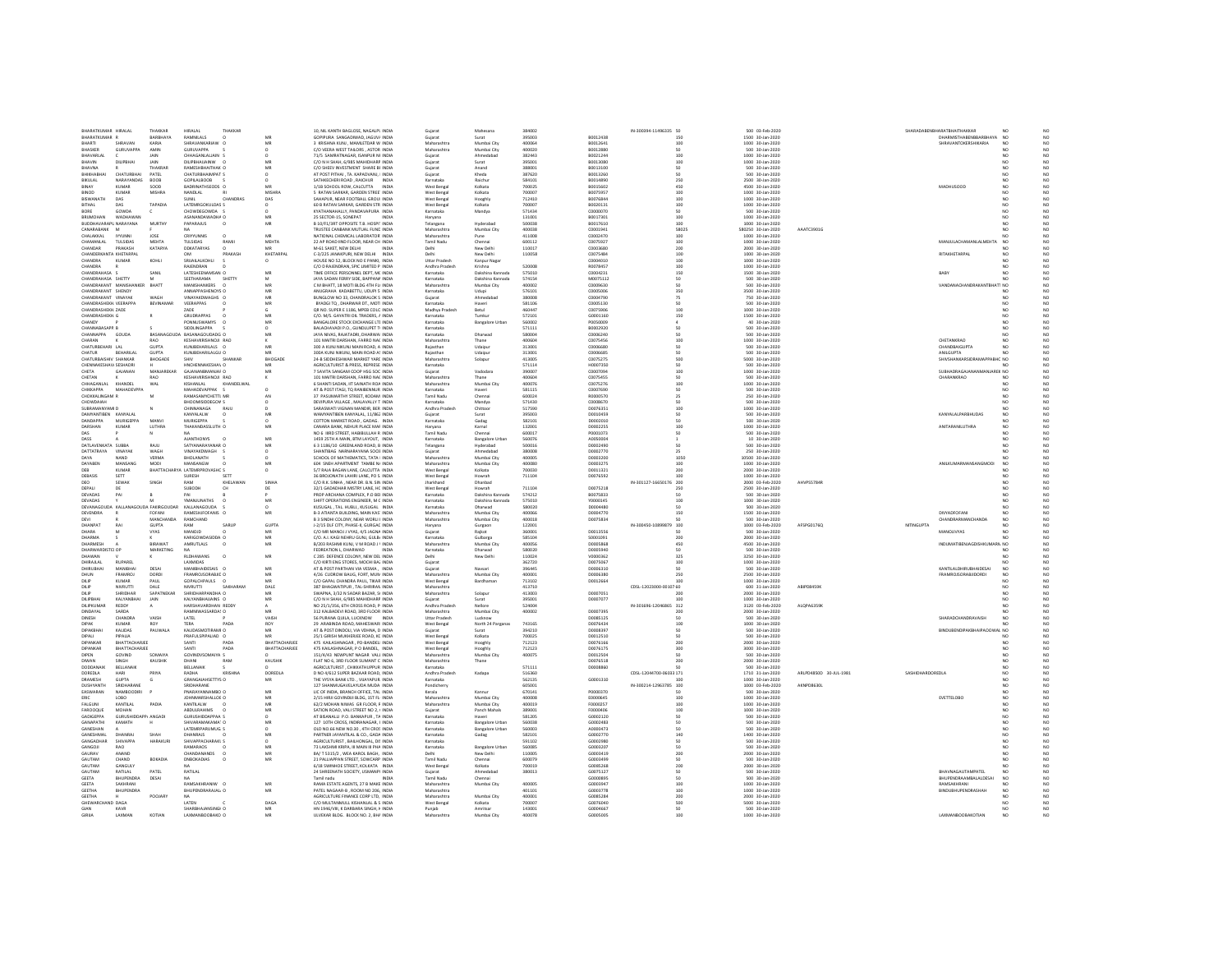| GIRD)                               | SHANKAR                     | PANDEY                | <b>DURGA</b>                                         | <b>SUANKAI</b>      | PANDEY        | ATTOIR, DISTRICT BHIND                                                           | INDIA        | Madhya Pradest                | Bhind                               |                  | 60076429              |                         | 100            | 1000 30-Jan-2020                      |                        |           |                                                    | NO                    | NC                                  |
|-------------------------------------|-----------------------------|-----------------------|------------------------------------------------------|---------------------|---------------|----------------------------------------------------------------------------------|--------------|-------------------------------|-------------------------------------|------------------|-----------------------|-------------------------|----------------|---------------------------------------|------------------------|-----------|----------------------------------------------------|-----------------------|-------------------------------------|
| GIRIRAJ                             |                             |                       | RAMAPPA                                              |                     |               | <b>B.H.ROAD, SHIMOGA</b>                                                         | <b>INDIA</b> | Karnataka                     | Shimoga                             | 577201           | D0000790              |                         | 100            | 1000 30-Jan-2020                      |                        |           |                                                    | NO                    | NO.                                 |
| GIRISH<br><b>GIRIYAPPA</b>          | MADANGOPAL ZANWAR           |                       | MADANGOPALS<br>ΜΑΗΔΠΕΥΔΡΡΑ ΙΙΙΙΑΝΝΑΝΑΥΑR ΜΑΗΔΠΕΥΔΡΡΑ |                     | MR            | ARAPAN APARTMENTS. PLOT NO-1 INDIA<br>KONANATAMRAGI TALLIK HAVERLINDIA           |              | Maharashtra<br>Karnataka      | Sangli<br>Haveri                    | 416416<br>581110 | G0005173<br>60005380  |                         | cn.            | 500 30-Jan-2020<br>500 30-Jan-2020    |                        |           | SHARDAGIRISHZANWAR                                 | NO<br>NO              | $_{\rm NO}$                         |
| GIRJA                               | SHANKAR                     | PANDEY                | DURGA                                                | SHANKAR             | PANDEY        | VILLAGE & P.O.ATTAIR, DIST BHIND INDIA                                           |              | Madhya Pradesh                | Bhind                               | 477111           | G0076076              |                         | 200            | 2000 30-Jan-2020                      |                        |           |                                                    | NO <sub>1</sub>       | NO                                  |
|                                     | GOLLAMANDALA RAJESWARAMM    |                       | GRAMANAIANS                                          |                     |               | 10-768 G T STREET, PRODDATUR, C INDIA                                            |              | Andhra Pradesh                | Kadapa                              | 516360           | G0011534              |                         |                | 500 30-Jan-2020                       |                        |           |                                                    |                       | NO<br>NO                            |
| GOLLAMANDALA RAMANAIAH              |                             |                       | GCHINNAVERAIAH O                                     |                     | MR            | 10-678 G T STREET, CUDDAPAH DIS INDIA                                            |              | Andhra Pradesh                | Kadapa                              | 516360           | 60011535              |                         | 50             | 500 30-Jan-2020                       |                        |           |                                                    | NO                    |                                     |
| GOPALA                              | REDDY                       |                       | DODDAMUNIREDDY C                                     |                     | MR            | C/O SHANKAR FERTILIZERS, CHELU INDIA                                             |              | Karnataka                     |                                     | 563125           | D0050004              |                         | 850            | 8500 30-Jan-2020                      |                        |           | MANJULA                                            | NO                    | $_{\rm NO}^{\rm NO}$                |
| <b>GOPALAKRISHNA H</b><br>CORINATU  | MAID                        |                       | HSOMASHEKARBH/ C<br>PRABHAKARANS                     |                     | 5.40          | RAGHAVENDRA TIFFEN ROOM, VAI INDIA<br>10 JEEVAN SADHANA COMPLEX, O INDIA         |              | Karnataka                     | Ahmedsha                            | 577401<br>380008 | H0002088<br>vonnnzes  |                         | 100<br>100     | 1000 30-Jan-2020                      |                        |           | SAKUNTHALAGOPINATHNAIR                             | NO<br>NO              | NO                                  |
| GOURANGA                            | LAL                         | MUNSH                 | LATE                                                 | BASANTA             | MUNSHI        | Z-647 SUKANTA NAGAR, SALT LAKI INDIA                                             |              | West Benga                    | Kolkata                             | 700091           | G0076009              |                         | 200            | 1000 30-Jan-2020<br>2000 30-Jan-2020  |                        |           | <b>GOURIRANIMUNSHI</b>                             | NO                    | NO<br>NO.                           |
| GRACY                               | ABRAHAM                     |                       | MPABRAHAMW                                           |                     | MB            | MELETHE HOUSE. PAZHAMTHOTTA INDIA                                                |              | Kerala                        | Ernakulan                           | 683565           | G0008648              |                         | 200            | 2000 30-Jan-2020                      |                        |           |                                                    |                       | $_{\rm NO}$                         |
| <b>GUIAR</b>                        | MEHTA                       |                       | SURFSHMEHTAW (                                       |                     | MR            | C/O SURFSH CHANDRA MEHTA DJ INDIA                                                |              | Rajasthan                     | Jodhpur                             | 342001           | 60008913              |                         | 150            | 1500 30-Jan-2020                      |                        |           |                                                    | NO                    | NO                                  |
| GUNDAIAH                            |                             |                       | NA                                                   |                     |               | M/S. NILKANTESHWAR TRADING O INDIA                                               |              | Karnataka                     | Koppal                              | 583227           | T0000318              |                         | 50             | 500 30-Jan-2020                       |                        |           |                                                    | NO <sub>1</sub>       | NO<br>NO                            |
| GUNJANA                             | ARUM                        |                       |                                                      |                     |               | 277/348, BAGHAMBARI HOUSING INDIA                                                |              | Uttar Prades                  | Allahabar                           |                  |                       | CDSL-12010600-00284 250 |                | 2500 31-Jan-2020                      | ACBPA6479J 15-DEC-1964 | ARUNKUMAI |                                                    | NO                    |                                     |
| <b>GURAPPA</b><br>GURUPRATHAP REDDY | SANGAPPA                    | YELL                  | SANGAPPAYYELIS O                                     | REDDY               | MR            | RETIREDAGRICULTURAL EXTENSION INDIA<br>C/O L V REDDY 186 SRIVIVE, KANNJ INDIA    |              | Karnataka                     |                                     | 582216           | GOOGLASD<br>P0077382  |                         | 50<br>50       | 500 30-Jan-2020                       |                        |           | KRISHNAREDDYMV                                     | NO<br>NO              | $_{\rm NO}^{\rm NO}$                |
| GURUVAIYA                           |                             | SAMBAR                | <b>GURIVI</b><br>POSAIYA                             | SAMBAR              |               | C/O B ARUNKUMAR & CO, 1616 PR INDIA                                              |              | Andhra Pradesh<br>Maharashtra | Kadapa<br>Mumbai City               | 516361<br>400004 | G0075879              |                         | 100            | 500 30-Jan-2020<br>1000 30-Jan-2020   |                        |           |                                                    | NO                    | $_{\rm NO}$                         |
| GYANA                               | <b>IAVARABAAN</b>           |                       | <b>GIAYARAMANW</b>                                   |                     | MR            | FLAT NO 16 ELEGANT APARTMENT INDIA                                               |              | Tamil Nadu                    | Chenna                              | 600017           | 60010420              |                         | 150            | 1500 30-Jan-2020                      |                        |           |                                                    |                       | NO                                  |
| <b>GYANWATI</b>                     | <b>GUPTA</b>                |                       | <b>KKGUPTAW</b>                                      |                     | MR            | 122 JOR BAGH, FIRST FLOOR, NEW INDIA                                             |              | Delhi                         | New Delhi                           | 110003           | G0010450              |                         | 50             | 500 30-Jan-2020                       |                        |           |                                                    | NO <sub>1</sub>       | NO <sub>1</sub>                     |
| <b>HABIBUN</b>                      | NISA                        |                       | SNAJMULHASANW O                                      |                     | MR            | MAHMUD MANZIL, GWYNNE ROAI INDIA                                                 |              | <b>Uttar Pradesh</b>          | Lucknow                             |                  | H0050048              |                         |                | 800 30-Jan-2020                       |                        |           | SHOEBSM                                            | NO                    | $_{\rm NO}$                         |
| HAIRAKHATUN M                       |                             | <b>ANSARI</b>         | HANDLIMAR                                            | 411                 | ANSARI        | C/O M A ANSARI ADVOCATE ANSA INDIA                                               |              | Maharashtra                   | Thane                               | 400601           | HOOZSOAS              |                         |                | 500 30-Jan-2020                       |                        |           |                                                    | NO                    | $_{\rm NO}$                         |
| <b>HAMSA</b><br>HANSRAJBHA          | PANSURIA                    | MATALIA               | HARSUKHRAIHMAT O<br>VALABHAIS                        |                     | MR            | C/O S MATALIA & BROS, MAIN ROJ INDIA<br>PATEL CHOWK, JAMKANDORNA, DI INDIA       |              | Jharkhand                     | Dhanbad<br>Rajkot                   | 360405           | H0010509<br>H001207   |                         | 1850           | 500 30-Jan-2020<br>18500 30-Jan-2020  |                        |           | <b>HARSUKHRAIHMATALIA</b>                          | NO <sub>1</sub>       | $_{\rm NO}^{\rm NO}$                |
| HARRHAIAN                           | KALIR                       |                       | ARIANSINGHW                                          |                     | MR            | ARJAN NIWAS, GALI ARORIAN HAL INDIA                                              |              | Gujara<br>Punjab              | Amritsar                            | 143001           | H0004370              |                         |                | 1000 30-Jan-2020                      |                        |           |                                                    | NO                    | $_{\rm NO}$                         |
| HARCHARAN                           | SINGH                       |                       | RANDHIR                                              | SINGH               |               | SRIGANGANAGAR ROAD, OPP AHU INDIA                                                |              | Punjab                        | Fazilka                             | 152116           |                       | IN-301436-10721405 25   |                | 250 03-Feb-2020                       |                        |           |                                                    | NO <sub>1</sub>       |                                     |
| HARESH                              | DHANI                       | <b>JIKADRA</b>        | DHANJIKANJUIKADF C                                   |                     | MR            | C/41 KANYAKUMARI SIR M.V. ROJ INDIJ                                              |              | Maharashtr.                   | Mumbai City                         | 400069           | H0004556              |                         |                | 500 30-Jan-2020                       |                        |           | VINODDHANJUIKADRA                                  | NO                    | NO<br>NO                            |
| UADICCUANDOA NAVAV                  |                             |                       | GGOPALAKRISHNAI O                                    |                     | <b>A40</b>    | S/O LATE G GOPALAKRISHNA NAYL INDIA                                              |              | Karnataka                     | Dakshina Kannad                     | 575001           | GOODMOO               |                         |                | 500 30-Jan-2020                       |                        |           |                                                    | NO                    | NO<br>NO                            |
| <b>HARISH</b>                       | M                           | <b>HARYANI</b>        | MANSHARAM                                            |                     |               | 68-GURU NANAK DHAM HSG SOC. INDIA                                                |              | Maharashtra                   | Mumbai City                         | 400070           | H0075010              |                         |                | 500 30-Jan-2020                       |                        |           |                                                    | NO <sub>1</sub>       |                                     |
| HARITHA<br>HARNE                    |                             |                       | VENKATA<br>VINAVAK                                   | CAHALAPATH<br>HARNE | G             | 175 NARAYANA PILLAI STREET, BAI INDIA<br>6 PRABHAT COLONY AMRAVATI INDIA         |              | Karnataka<br>Maharashtra      | <b>Bangalore Urban</b><br>Amrayati  | 560001<br>444505 | G0076002<br>V0075086  |                         | 100            | 500 30-Jan-2020<br>1000 30-Jan-2020   |                        |           |                                                    | NO<br>NO              | $_{\rm NO}$<br>NO                   |
| HARSUKHRA                           |                             | MATALIA               | LATEMRHIRACHAN S                                     |                     | $\circ$       | C/O S MATAUA & BROS, MAIN ROJ INDIA                                              |              | Jharkhand                     | Dhanbad                             |                  | H0010508              |                         | 50             | 500 30-Jan-2020                       |                        |           | ALPESHMATALIA                                      | NO <sub>1</sub>       |                                     |
| HASMUKH                             |                             |                       | KANULAL                                              | SHAH                |               | SHREE NATHAJI HUME PIPE, FECTO INDIA                                             |              | Sujara                        |                                     | 391135           | 10076064              |                         | 1000           | 10000 30-Jan-2020                     |                        |           |                                                    | NO                    | NO<br>NO                            |
| HASHMATIREN                         |                             | PATFI                 | PRAVINCHANDRA                                        |                     |               | 7 BADRINATH SOCIETY, NEAR GAY/ INDIA                                             |              | Gujarat                       | Mahesana                            | 384001           | H0075311              |                         | 100            | 1000 30-Jan-2020                      |                        |           | PRAVINCHANDRAMPATEL                                | NO                    | $_{\rm NO}$                         |
| <b>HEENA</b>                        | ATUL                        | THAKER                | <b>ATULBHAIW</b>                                     |                     |               | SHIVAM, MANNEKPURA, AMRELU INDIA                                                 |              | Guiarat                       | Amreli                              | 364601           | H0012556              |                         | 200            | 2000 30-Jan-2020                      |                        |           |                                                    | NO                    | $_{\rm NO}^{\rm NO}$                |
| HEMA<br>HEMAL                       | THYAGARAJA<br><b>GANDHI</b> |                       | RTHYAGARAJANW C<br>YOGESHGANDHIS                     |                     | MR            | 6083 SOBHA IRIS, DEVARABISANAI INDIA                                             |              | Karnataka                     |                                     | 560103           | H0010340<br>H0007432  |                         | so             | 500 30-Jan-2020                       |                        |           | DIPIKAGANDHI                                       | NO                    |                                     |
| <b>HEMANTA</b>                      | BASU                        | RAY                   | <b>GOPALCHBASURAY O</b>                              |                     | MR            | 16 JAI SOMNATH SOCIETY. BEHIND INDIA<br>BASU RAY BHAVAN, BELMURI, HOC INDIA      |              | Gujarat<br>West Benga         | Surat                               | 395007<br>712309 | H0012552              |                         |                | 500 30-Jan-2020<br>500 30-Jan-2020    |                        |           |                                                    | NO<br>NO <sub>1</sub> | NO<br>NO                            |
| HETAL                               | DAIMANL                     |                       | YOGESHS                                              |                     |               | C/O HITESH B SONI 215 PAUREPOL INDIA                                             |              | Maharashtra                   | Mumbai City                         | 400002           | H0010464              |                         |                | 500 30-Jan-2020                       | AAZPS8407              |           | <b>HITESHBSONI</b>                                 | NO                    | $_{\rm NO}$                         |
| ODBIH                               |                             | <b>IFSSWAND</b>       | GORINDRAMW                                           |                     | MR            | 102 SAIN DWAKAR, G.A.KULKARM, INDIA                                              |              | Maharashtra                   | Mumbai City                         | 400052           | H0008772              |                         | 200            | 2000 30-Jan-2020                      |                        |           | MANISHAPKHII NANI                                  | NO                    | $_{\rm NO}$                         |
| HUSUMAT                             |                             | <b>DOSHI</b>          | KANUBHAIDOSHIW O                                     |                     | MR            | 110 KIKA STREET, MUMBAI                                                          | <b>INDM</b>  | Maharashtra                   | Mumbai City                         | 400004           | H0010401              |                         | 50             | 500 30-Jan-2020                       |                        |           | KANUBHAIKDOSHI                                     | NO                    | $_{\rm NO}^{\rm NO}$                |
|                                     | VIEGAS                      |                       | CORNELIUSVIEGAS W                                    |                     |               | C/O CORNELIUS VIELAS, TEACHERS INDIA                                             |              | Karnataka                     | Dakshina Kannad                     | 575004           | 10000210              |                         |                | 500 30-Jan-2020                       |                        |           |                                                    | NO                    |                                     |
| II A                                |                             | BALDEV                | NARSHIRPLIMRHAF O                                    |                     | MR            | SAMRAT ELECTRIC WORKS, KURLA INDIA                                               |              | Maharashtra                   | Mumbai City                         | 400072           | 10000368              |                         | $100 -$        | 1000 30-Jan-2020                      |                        |           |                                                    | NO                    | NO                                  |
| INDRABEN<br>INDU                    | KISHANLAI<br>PREMNATH       | PANDIT                | KISHANLALRAMCH/ O<br>PREMNATHW                       |                     | MR<br>MR      | 180 SORABJI COMPOUND, NEAR SI INDIA<br>PO1 JOLLY HIGHRISE APTS. 16TH F INDIA     |              | Guiarat<br>Maharashtr.        | Ahmedabad<br>Mumbai City            | 380013<br>400050 | 10005032<br>10001545  |                         | 1000<br>130    | 10000 30-Jan-2020<br>1300 30-Jan-2020 |                        |           | TANUJAPREMNATH PANDIT                              | NO <sub>1</sub><br>NO | NO<br>NO                            |
| INDUSTRIALDEVE OF                   |                             |                       |                                                      |                     |               | IDBI HOUSE, NO 58 MISSION ROAD INDIA                                             |              | Karnataka                     | <b>Bangalore Urbar</b>              | 560027           | 10001870              |                         | 35400          | 354000 30-Jan-2020                    |                        |           |                                                    | NO                    | NO                                  |
| IRASANGAPPA BASAPPA                 |                             | KAMATGI               | <b>BASAPPA</b>                                       |                     | $\Omega$      | AINAPUR, DIST, BELGAUM                                                           | <b>INDM</b>  | Karnataka                     |                                     | 591304           | 10002050              |                         | 200            | 2000 30-Jan-2020                      |                        |           |                                                    | NO <sub>1</sub>       | NO <sub>1</sub>                     |
| ISHUERLAL                           | <b>JOITARAM</b>             | PATEL                 | SITARAMPATELS                                        |                     | MR            | VITHAL PARUNINR. ZAVARIPARU, P INDIA                                             |              | Guiarat                       | Mahesana                            | 384170           | 10002172              |                         | 100            | 1000 30-Jan-2020                      |                        |           | SURESHKUMARISHUERLALPATEI NO                       |                       | $_{\rm NO}$                         |
| <b>ILAMPI</b>                       | HASAN                       | RHAI                  | PAIAHRHAIAS                                          |                     | MR            | C/O. NEW SEWA AUTOMOBILES. O INDIA                                               |              | Guiarat                       | Ahmedahad                           | 380028           | 10002528              |                         | 150            | 1500 30-Jan-2020                      |                        |           |                                                    |                       | NO                                  |
| <b>JAGATBIR</b>                     | SINGH                       | GIDVAN                | <b>KARANBIR</b>                                      | SINGE               |               | 42 RAGHBIR MARG, PATIALA                                                         | <b>INDIA</b> | Puniab                        | Patiala                             | 147001           | 10001180              | IN-301549-18672392 450  |                | 4500 03-Feb-2020                      | ABPPS1621P             |           | KARANBIRSINGHSANDHU                                | NO                    | NO <sub>1</sub>                     |
| <b>JAGATRAI</b><br><b>IAGRIR</b>    | SHOWKIRAM<br>SINGH          |                       | SHOWKIRAMNGID\ S<br>SHPHAGNAS                        |                     | MR            | 2 KUMAR NIVAS. PITAMBER LANE. INDIA<br>E-1401, NETAJI NAGAR, NEW DELH INDIA      |              | Maharashtra<br>Delhi          | Mumbai City<br>New Delhi            | 400016<br>110023 | J0013022              |                         | 300<br>100     | 3000 30-Jan-2020<br>1000 30-Jan-2020  |                        |           |                                                    |                       | $_{\rm NO}$<br>$_{\rm NO}$          |
| <b>JAGRUTI</b>                      | UPESH                       | SHAH                  | UPESH                                                | SHAH                |               | VRAJVAS SOCIETY . INDIRA GANDH INDIA                                             |              | Guiarat                       | Anand                               | 388001           | J0076187              |                         | 50             | 500 30-Jan-2020                       |                        |           | <b>UPESHHASMUKHLALSHAH</b>                         | NO                    |                                     |
| <b>JAICHANDRAI</b>                  |                             |                       | RAMACHANDRAN 9                                       |                     |               | 6 PARTHASARATHY NAIDU ST., TRII INDIA                                            |              | Tamil Nadu                    | Chenna                              | 600005           | R007620               |                         |                | 500 30-Jan-2020                       |                        |           |                                                    |                       | $_{\rm NO}^{\rm NO}$                |
| <b>IAINARAYAN</b>                   | SONI                        |                       | <b>RISONIS</b>                                       |                     | MR            | 16/1 SHAKKAR BAZZAR, INDORE (N INDIA                                             |              | Madhya Pradesh                | Indore                              | 452002           | 10002708              |                         | 100            | 1000 30-Jan-2020                      |                        |           |                                                    |                       | NO<br>NO                            |
| <b>JAMALUDDIN</b>                   | ADAM                        | SHUPRA                | <b>ADAM</b>                                          | <b>IBRAHIM</b>      | <b>SHUPRA</b> | BOMBAY TIME CENTRE, 32 RAGHU INDIA                                               |              | Maharashtra                   | Mumbai City                         | 400001           | 10076261              |                         | 300            | 3000 30-Jan-2020                      |                        |           | ABDULREHMANAILMDATHANIA NO                         |                       | $_{\rm NO}$                         |
| <b>JAMBAPPA</b>                     |                             |                       | HALAPPA<br>KANAKARA IARAOD O                         |                     |               | S/O HALAPPA GENERAL MERCHAN INDIA                                                |              | Karnataka                     |                                     | 577223           |                       | IN-300239-11872379 50   |                | 500 03-Feb-2020                       | ACSPJ5922G             |           |                                                    | NO <sub>1</sub>       |                                     |
|                                     |                             |                       |                                                      |                     |               |                                                                                  |              |                               |                                     |                  |                       |                         |                |                                       |                        |           |                                                    |                       |                                     |
| <b>JANAKI</b>                       |                             |                       |                                                      |                     | MR            | NO 77 17TH F-MAIN 6TH BLOCK & INDIA                                              |              | Karnataka                     | <b>Bangalore Urban</b>              | 560095           | K0001615              |                         | 50             | 500 30-lan-2020                       |                        |           |                                                    | NO                    | NO                                  |
| JANE                                | PINTO                       |                       | <b>HENRYPINTO</b>                                    |                     | $\Omega$      | GURKAR HOUSE PINTO LANE . MA INDIA                                               |              | Karnataka                     | Dakshina Kannada                    | 575004           | J0003630              |                         | 100            | 1000 30-Jan-2020                      |                        |           |                                                    | NO <sub>1</sub>       | NO.                                 |
| JANVI<br><b>IASREER</b>             | PATEL<br>KOUR               |                       | <b>JAYESHPATELW</b><br>RAIFNDRA                      | SINGE               | MR            | 5 AMITNAGAR SOCIETY. HARNI V I INDIA<br>C/O SANDEEP SALES, NEAR GIRLS S INDIA    |              | Gujarat<br>Raiastha           | Vadodara<br>Jhalawa                 | 390022<br>326502 | 10012856<br>J0085463  |                         | 100            | 500 30-Jan-2020<br>1000 30-Jan-2020   |                        |           |                                                    | NO<br>NO              | $_{\rm NO}$                         |
| <b>JASBIR</b>                       | KAUR                        | SETHI                 | KANWALINDERSING O                                    |                     | MR            | M/S.PASHUPATI ENTERPRISES, WE INDIA                                              |              | Delhi                         | New Delhi                           | 110026           | 10003820              |                         | 800            | 8000 30-Jan-2020                      |                        |           |                                                    | NO <sub>1</sub>       | $_{\rm NO}$                         |
| JASWAN                              | MAHENDRA                    | KAPADIA               | MAHENDRAMKAPA O                                      |                     |               | NO. 1 SHIVA SHAKTI, M. KARVE RC INDIA                                            |              | Maharashtr.                   |                                     | 400602           | J0004305              |                         | 75             | 750 30-Jan-2020                       |                        |           | MAHENDRAMANEKLALKAPADIA NO                         |                       | $_{\rm NO}^{\rm NO}$                |
| JATIN                               | DEVENDRA                    | SHAH                  | <b>DEVENDRA</b>                                      |                     | SHAH          | PAREKH PLAZA, FLAT NO 202 2ND INDIA                                              |              | Maharashtra                   | Mumbai City                         | 400056           | 10076521              |                         | 250            | 2500 30-Jan-2020                      |                        |           | DEVENDRARATILALSHAH                                | NO <sub>1</sub>       |                                     |
| JAY                                 |                             | GANDHI                | CHHAGANLALGANI O                                     |                     | MR            | 37 APANA GHAR SOCIETY, B/H DW INDIA                                              |              | Gujarat                       | Surat                               | 395009           | J0004820              |                         | 50             | 500 30-Jan-2020                       |                        |           |                                                    |                       | $_{\rm NO}^{\rm NO}$                |
| JAYA<br><b>JAYAREN</b>              | SESU<br>DE IPRHAI           | SHETTY<br>PATFI       | SESURSHETTY<br>DI IPRHAIPATEI W O                    |                     | MR            | SRI GANESH SADANANDA BHUVAN INDIA<br>KARIRMANDIR FALIYA, PALACE ROL INDIA        |              | Maharashtra<br>Guiarat        | Mumbai City<br>Vadodara             | 400004<br>390001 | J0004590<br>innnasss  |                         | 300<br>cn.     | 3000 30-Jan-2020<br>500 30-lan-2020   |                        |           | PATELOILIPRHAIMANILAI                              | NO                    | $_{\rm NO}$                         |
| <b>JAYALAXMI</b>                    |                             | MEHTA                 | <b>GIRADHARLALDME O</b>                              |                     | MR            | SURESHCHANDRA ARVINDRAY & O INDIA                                                |              | Guiarat                       | Bhaynagar                           | 364002           | 10005210              |                         | $50^{\circ}$   | 500 30-Jan-2020                       |                        |           |                                                    | NO                    | $_{\rm NO}$<br>NO.                  |
| JAYANT                              | MADHUKAR                    | DESAI                 | MADHUKAR                                             |                     | $\circ$       | C/O B.R.D. DESAI. STATION ROAD. I INDIA                                          |              | Goa                           | South Goa                           | 403601           | J0005350              |                         | 200            | 2000 30-Jan-2020                      |                        |           |                                                    | NO                    | $_{\rm NO}$                         |
| ΙΔΥΔΝΤΙΙ ΔΙ                         |                             | SHAH                  |                                                      |                     |               | 307 YUSUF MAHERALLY ROAD ML INDIA                                                |              | Maharashtra                   | Mumhai City                         | 400003           | 10075299              |                         | son            | 5000 30-Jan-2020                      |                        |           | SUSHILAKSHAF                                       | NO                    | $_{\rm NO}$                         |
| <b>JAYAPRAKASH</b>                  | BHANDARKAR                  |                       | PGKBHANDARKARS O                                     |                     | MR            | G H PAI COMPOUND, GOWRI MUT INDIA                                                |              | Karnataka                     | Dakshina Kannada                    | 575001           | P0000576              |                         | 100            | 1000 30-Jan-2020                      |                        |           |                                                    | NO                    |                                     |
| JAYASHRI                            |                             | PATKAR                | ANANT                                                | PATKAI              |               | C-1 BHARAT BAUG, BEHIND LANCE INDIA                                              |              | Maharashtr.                   | Mumbai City                         | 400092           | J0075779              |                         | 200            | 2000 30-Jan-2020                      |                        |           |                                                    |                       | NO<br>NO                            |
| <b>IAVESH</b><br>JAYESH             | MAHIPATI AL                 | KOTHARI<br>SHAH       | MAHIPATLALKOTH/ O<br>NAVNITLALS                      |                     | MR<br>MR      | 309 MADHU C. AMRUT NAGAR, GI INDIA<br>124 1ST FLOOR SAGAR AVENUE, AI INDIA       |              | Maharashtra<br>Maharashtra    | Mumbai City<br>Mumbai City          | 400086<br>400058 | innnes 36<br>J0011188 |                         | 100<br>550     | 1000 30-Jan-2020<br>5500 30-Jan-2020  |                        |           | CHANDRAKANTMAHIPATLALKO' NO                        | <b>NO</b>             |                                     |
| JEEVAN                              |                             |                       | RAJARATNAMS                                          |                     |               | ROY NAGAR , KRISHNA DIST (AP), C INDIA                                           |              | Andhra Pradesh                | Krishna                             | 521101           | M0001613              |                         | 200            | 2000 30-Jan-2020                      |                        |           |                                                    |                       | $_{\rm NO}^{\rm NO}$<br>$_{\rm NO}$ |
| <b>IMAMMAS</b>                      |                             | LALWANI               |                                                      | CHAND               | LALWAN        | TOLIYASAR . BHERUNJI MANDIR, O INDIA                                             |              | Rajasthan                     | Bikane                              | 334001           |                       | IN-302269-11083492      | 26             | 260 03-Feb-2020                       | ARWPLANZ3D             |           |                                                    |                       | NO                                  |
| <b>JITENDRA</b>                     |                             | CHOKSHI               | AMBALALCHOKSHI S                                     |                     |               | CHOKSHI POLE, SANTH BAZAR, NAI INDIA                                             |              | Guiarat                       | Kheda                               | 387001           | 10013514              |                         |                | 500 30-Jan-2020                       |                        |           | <b>USHAJITENDRACHOKSHI</b>                         | NO                    | NO                                  |
| <b>JITENDRA</b><br><b>IITENDRA</b>  | LALCHAND<br>PRASANVADAN     | DOSH<br>SHUG A        | LALCHANDTALAKCHO<br>PRASANVADANI ALLO                |                     | MR            | 7 MAHESHWAR JYOT. 74 R B MEHT INDIA                                              |              | Maharashtra                   | Mumbai City<br>Surat                | 400077<br>395003 | 10050124<br>10010417  |                         | 100<br>$100 -$ | 1000 30-Jan-2020                      |                        |           | PARESHLALCHANDDOSHI                                | NO<br>NO              | $_{\rm NO}$                         |
| <b>JOSEPH</b>                       | LEWIS                       |                       | GASPERLEWIS                                          |                     |               | 10/391 GANDHI CHOWK, OPP RUS INDIA<br>C/O LLEWIS & SONS . METAL MERC INDIA       |              | Gujarat<br>Karnataka          | Mandya                              | 571401           | 10008960              |                         | 50             | 1000 30-Jan-2020<br>500 30-Jan-2020   |                        |           | <b>JAGRUTUITENDRASHUKLA</b>                        | NO <sub>1</sub>       | $_{\rm NO}$                         |
| JOSH                                | SNEHA                       | <b>RASHMIKANT</b>     | JOSH                                                 | <b>RASHMIKANT</b>   |               | PLOT NO.234/B, SUJATA APARTME INDIA                                              |              | Gujarat                       |                                     | 382020           | J0076407              |                         | 150            | 1500 30-Jan-2020                      |                        |           |                                                    |                       | $_{\rm NO}^{\rm NO}$                |
| <b>IOSHI</b>                        | SNEHAL                      | RASHMIKANT            | <b>IOSHI</b>                                         | RASHMIKANT          |               | PLOT NO 234/B, SUJATHA APARTN INDIA                                              |              | Gujarat                       |                                     | 382020           | 10076439              |                         | 250            | 2500 30-Jan-2020                      |                        |           |                                                    | NO <sub>1</sub>       |                                     |
| JULFI                               | RAM                         |                       | BANSI                                                | RAM                 |               | HOUSE NO 54, SECTOR-23-A, CHAP INDIA                                             |              | Chandigari                    | Chandigarh                          |                  | J0076446              |                         | 400            | 4000 30-Jan-2020                      |                        |           |                                                    | NO                    | $_{\rm NO}^{\rm NO}$                |
| <b>JYOTHISRE</b>                    |                             |                       | SRAJASHEKARKORI O                                    |                     |               | C/O B NANDEESHAIAH, SAMARTHY INDIA                                               |              | Karnataka                     | Tumku                               | 572104           | N0085170              |                         |                | 500 30-Jan-2020                       |                        |           | <b>UMASHASHIKI</b>                                 | NO                    | $_{\rm NO}$                         |
| <b>TOYI</b>                         | RANJAN                      | <b>LAHIR</b>          | LATESARVA<br>NA.                                     | RANJAN              | LAHIR         | 23/2B SATISH MUKHARJI ROAD, KC INDIA                                             |              | West Beng                     | Kolkata                             | 700026           | 10076301              |                         | 200<br>50      | 2000 30-Jan-2020                      |                        |           |                                                    | NO                    | NO                                  |
| <b>VINITA</b><br>LALITHA            |                             |                       | КАМВІАН                                              |                     |               | NO.361 STH MAIN ROAD . VIVEKN/ INDIA<br>39/6 POLICE QUARTERS. MAGADI / INDIA     |              | Telangana<br>Karnataka        | Hyderabad<br><b>Bangalore Urban</b> | 500047<br>560023 | K0076281<br>K0077260  |                         | 50             | 500 30-Jan-2020<br>500 30-Jan-2020    |                        |           | MATHEWKA                                           | NO <sub>1</sub><br>NO | NO <sub>1</sub>                     |
| KARIR                               |                             |                       | AMMI IDDINS                                          |                     | MD            | ADVOCATE AMINPURA KOPPAL INDIA                                                   |              | Karnataka                     | Koppal                              | 583231           | snoonag               |                         | 100            | 1000 30-Jan-2020                      |                        |           |                                                    | NO                    | $_{\rm NO}$<br>$_{\rm NO}$          |
| KADAPPA                             | MAHALINGAPPA KURBET         |                       | MAHALINGAPPASK S                                     |                     |               | C/O MAHADEVA E HUDALI, SHREE INDIA                                               |              | Karnataka                     |                                     | 591307           | K0007220              |                         | 50             | 500 30-Jan-2020                       |                        |           |                                                    | NO <sub>1</sub>       |                                     |
| KAILAD                              |                             | RADHAKE               | VVAIDYANATHAIER C                                    |                     |               | B-5/5 JEEVAN NAGAR, MITHAGAR INDIA                                               |              | Maharashtr                    | Mumbai City                         | 400081           | K000739               |                         | 100            | 1000 30-Jan-2020                      |                        |           |                                                    | NO                    | $_{\rm NO}^{\rm NO}$                |
| KAILASH                             | NARAIN<br>SABI              |                       | LATEMRRNMATHLL                                       |                     |               | 603 SECTOR-A POCKET C. VASANT INDIA                                              |              | Delhi                         | New Delhi                           | 110030           | K0007740              |                         | 200            | 2000 30-Jan-2020                      |                        |           | NFFNANARAIN                                        | NO                    |                                     |
| KALANDAR<br>KALE                    |                             |                       | LATEMRFAKRUDDI! 9<br>THUKOJIRAOKALES O               |                     |               | ASSISTANT FIELD OFFICER (FISHERI INDIA<br>D NO 206/37 16TH MAIN, JAYANA( INDIA   |              | Karnataka<br>Karnataka        |                                     | 577601<br>560001 | K0025019<br>T0000820  |                         | 200            | 2000 30-Jan-2020<br>500 30-Jan-2020   |                        |           |                                                    | NO<br>NO              | $_{\rm NO}^{\rm NO}$                |
| KALMAKOLAN                          | SRINIVAS                    | REDDY                 | <b>KRAMIREDDYS</b>                                   |                     | MR            | C/O SIRLVENNELA CHIT FUND (PLL) INDIA                                            |              | Telangana                     | <b>Bangalore Urban</b><br>Hyderabar | sonnag           | VOOTEZES              |                         | 500            | 5000 30-Jan-2020                      |                        |           |                                                    | NO                    | $_{\rm NO}$                         |
| KAMAL                               | SETH                        |                       | PNSETHIS                                             |                     | MR            | C4D/1C, JAYANKPURA, NEW DELHI INDIA                                              |              | Delhi                         | New Delhi                           | 110058           | K0025333              |                         | 100            | 1000 30-Jan-2020                      |                        |           |                                                    | NO <sub>1</sub>       | NO<br>NO                            |
| KAMALA                              |                             | INNANI                | BHAGWANDASINN, O                                     |                     | M             | 7-1-65, GAJAGAR PET, RAICHUR NDIA                                                |              | Karnataka                     | Raichur                             |                  | K0009555              |                         | 100            | 1000 30-Jan-2020                      |                        |           |                                                    | NO                    | $_{\rm NO}$                         |
| KAMAI AKSHA                         | PRARHIL                     |                       | <b>SEETHARAMPRARH O</b>                              |                     | MR            | MUNDKINJEDDU HOUSE, CHERKAD INDIA                                                |              | Karnataka                     | Udupi                               | 576215           | knonggan              |                         | $100 -$        | 1000 30-Jan-2020                      |                        |           |                                                    | NO                    | NO                                  |
| KAMALBEN                            | DAMODAR                     | KHIMANI               | DAMODARKHIMAN O                                      |                     | MR            | NAVI HALIAD, VIA-BAGASARA, DIST INDIA                                            |              | Guiarat                       | Amreli                              | 365440           | K0026333              |                         | 100            | 1000 30-Jan-2020                      |                        |           |                                                    | NO <sub>1</sub>       |                                     |
| KAMBLE<br>KAMLESH                   | PARSRAM                     | SHROEF                | NAGESHKAMBLES O<br>PARSRAMS                          |                     | M<br>MB       | B D D CHAWL, NO 29/41, DILAIES R INDIA<br>C/O DILIP KALRO, 4TH FLOOR, SULI INDIA |              | Maharashtr<br>Maharashtra     | Mumbai City<br>Mumbai City          | 400013<br>400016 | K002635<br>K0025093   |                         | 100            | 500 30-Jan-2020<br>1000 30-Jan-2020   |                        |           |                                                    | NO <sub>1</sub>       | NO<br>NO                            |
| KANAI                               | LALL                        | MOOKHRJEE             | NA                                                   |                     |               | 21/H K G BASU SARANI, KOLKATA INDIA                                              |              | West Benga                    | Kolkata                             | 700085           | K0078261              |                         | 100            | 1000 30-Jan-2020                      |                        |           | BABUBANERJEE                                       | NO                    | $_{\rm NO}$                         |
| KANERE                              |                             |                       | VIJA)                                                | KANERE              |               | <b>B-5 DALVI NAGAR, SHIMPOLI ROAL INDIA</b>                                      |              | Maharashtra                   | Mumbai City                         | 400092           | S0075836              |                         |                | 500 30-Jan-2020                       |                        |           | KANEREVF                                           | NO                    | $_{\rm NO}^{\rm NO}$                |
| VANCOC                              | <b>MIAV</b>                 |                       | <b>DAMPLIDANG</b>                                    | KANERE              |               | <b>B-5 DALVI NAGAR, SHIMPOLI ROAL INDIA</b>                                      |              | Maharashtra                   | Mumbai City                         | 400092           | VOOTEZRG              |                         |                | 500 30-Jan-2020                       |                        |           | KANERESANGEETA                                     | NO                    | NO                                  |
| KANLABEN                            | RANCHHODHAI PATEL           |                       | RANCHHODBHAICP W                                     |                     |               | MAGHI KAKAS KHADKI . BANDHNI. INDIA                                              |              | Guiarat                       | Kheda                               | 388450           | K0011500              |                         | 100            | 1000 30-Jan-2020                      |                        |           |                                                    | NO <sub>1</sub>       | NO.                                 |
| KANTA<br>KANTAREN                   | RANI<br>THAKORRHAL          | <b>GUPTA</b><br>PATFI | SRILAXMICHANDGL W<br><b>TAHKORRHAL</b>               | RAMIRHAL            | PATEL         | FLAT NO.503 T.LF.R. . HOUSING CO INDIA<br>SHIVA INVESTMENT 6/1339MAHIC INDIA     |              | Maharashtra<br>Guiarat        | Mumbai City<br>Surat                | 400005<br>395003 | K0011795<br>KDO75036  |                         | 150<br>150     | 1500 30-Jan-2020<br>1500 30-Jan-2020  |                        |           | <b>LAXMICHANDGUPTA</b><br>THAKORBHAIRAMJIBHAIPATEL | NO<br><b>NO</b>       | $_{\rm NO}$                         |
| KANTILAL                            |                             | MEHTA                 | PREMCHAND                                            |                     | <b>MEHTA</b>  | M/S IMPERIAL CYCLE CO. 117/1 B INDIA                                             |              | <b>Tamil Nadu</b>             | Chennai                             | 600108           |                       | IN-301080-22280395 200  |                | 2000 03-Feb-2020                      | ADIPM1577H             |           |                                                    | NO                    | NO<br>NO                            |
| KANTILAL                            | MANGALDAS                   | PARIKH                | MANGALDASS                                           |                     |               | C-806 GAYATRI SHIVAM CHSL, POIS INDIA                                            |              |                               | Mumbai City                         | 400101           | K0012417              |                         | 150            |                                       |                        |           |                                                    |                       | NO                                  |
| KANTILAI                            | MANGALDAS                   | PARIKH                | MANGALDASS                                           |                     | MR            | C-SO6 GAYATRI SHIVAM CHSL. POP. INDIA                                            |              | Maharashtra                   | Mumbai City                         | 400101           | K0025011              |                         | 450            | 4500 30-Jan-2020                      |                        |           |                                                    | NO                    | NO <sub>1</sub>                     |
| KARANAKUPPE BASAPPA<br>KARIAPPA     |                             | SHANKARAPPA BASAPPA   | CKTHAMMAIAHS                                         |                     | $\Omega$      | AGRICULTURIST KARANAKUPPE. I INDIA<br>ENGINEER M.C.F. LTD., MANGALOI INDIA       |              | Karnataka<br>Karnataka        | Dakshina Kannada                    | 571105<br>575010 | K0013230<br>C000164   |                         | 50<br>150      | 500 30-Jan-2020<br>1500 30-Jan-2020   |                        |           | GEETHAKARIAPPAC                                    | NO <sub>1</sub>       | NO.                                 |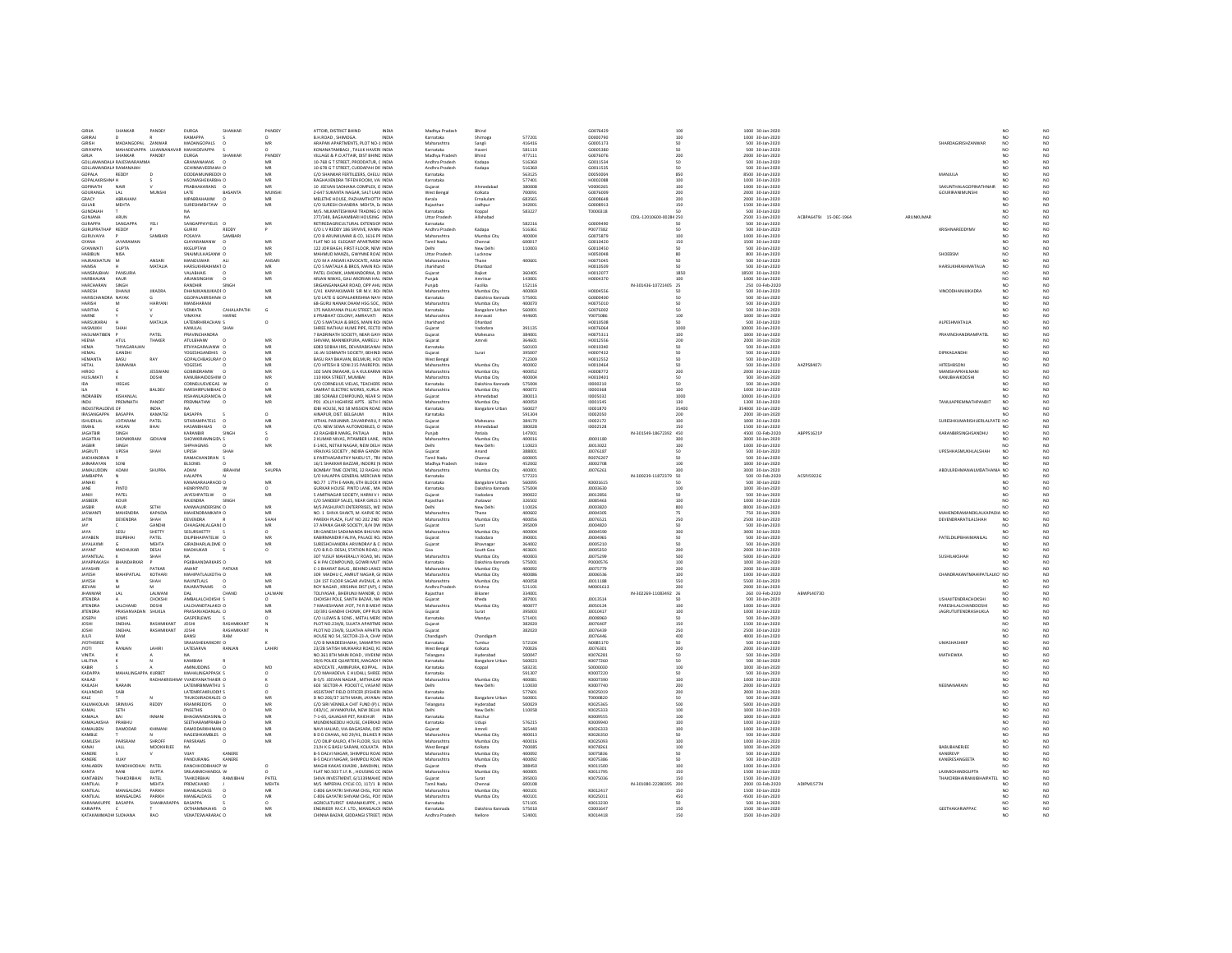| KATAPAM                      | ASHOK                 | KIMAR           | KATAPADYMSUVAR S                            |                        | KATPADY . SOUTH KANARA.<br><b>INDIA</b>                                  | Karnataka                            | Udupi                           | \$741.05         | KDO14440             |                         | 500 30-lan-2020                      |                        |
|------------------------------|-----------------------|-----------------|---------------------------------------------|------------------------|--------------------------------------------------------------------------|--------------------------------------|---------------------------------|------------------|----------------------|-------------------------|--------------------------------------|------------------------|
| KAVITA                       | AGARWAI               |                 | SARJU<br>PRASAD                             | SINGAL                 | 23 BHAGAT KI KOTHI, EXTEN PALI F INDIA                                   | Ralasthan                            | Jodhour                         | 342001           |                      | IN-300513-15416932 200  | 2000 03-Feb-2020                     | AEAPA7165G             |
|                              |                       |                 |                                             |                        |                                                                          |                                      |                                 |                  |                      |                         |                                      |                        |
| KAVITA                       | CHAUDHRY              |                 | CHAUDHRY                                    |                        | W/O A K CHAUDHRY. A-302 U P R I INDIA                                    | <b>Uttar Prades</b>                  | Lucknow                         |                  | K0075218             | 100                     | 1000 30-Jan-2020                     |                        |
| KAVITA                       |                       | CHUGAN          | <b>I FKHRAIW</b>                            | MR                     | R/502 MOTA NAGAR STH FLOOR INDIA                                         | Maharashtra                          | Mumhai City                     | sonnee           | K0025074             | son                     | 5000 30-lan-2020                     |                        |
| KAVITHA                      | KAMATH                | M               | MVKAMATHD                                   | MR                     | 1828 39TH F CROSS, 22ND MAIN J INDIA                                     | Karnataka                            | Bangalore Urban                 | 560041           | M0001329             | 50                      | 500 30-Jan-2020                      |                        |
| KETAN                        |                       |                 | <b>JASWANTSHAH</b>                          | MR                     | C/O SHANTILAL & CO, 205 CENTRA INDIA                                     | West Benga                           |                                 | 700020           | K0015916             | 200                     | 2000 30-Jan-2020                     |                        |
| KHADER                       |                       |                 | SADURFARY                                   | $\Omega$               | P W D CONTRACTOR KAMRATHI B. INDIA                                       | Karnataka                            |                                 | 574173           | BODDOOSO             | sn                      | 500 30-Jan-2020                      |                        |
| KHAN                         |                       |                 | KKHANS                                      |                        | C/O MR. M.M. KHAN, NEW INDIA A INDIA                                     | Karnataka                            | Shimoga                         | 577201           | M0004210             |                         | 500 30-Jan-2020                      |                        |
| KIRITKUMAI                   | RAVJIBHA              | PATEL           | RAVJIBHA                                    | PATE                   | NEW TAWAR STREET, AT SIHOLTA I INDIA                                     |                                      | Anand                           | 388130           | K0076054             | 100                     | 1000 30-Jan-2020                     |                        |
|                              |                       |                 | LATEMRVRAIALLMLS                            |                        |                                                                          | Gujarat                              |                                 |                  |                      |                         |                                      |                        |
| KIRIT                        | MRUG                  |                 |                                             |                        | C/O VRAILAL & CO. 17 AMRENIAN INDIA                                      | West Benga                           | Kolkata                         | zonnos           | K0025597             | sno                     | 5000 30-Jan-2020                     |                        |
| KIRTIKUMAR                   | G                     | MEHTA           | GHEVARCHAND                                 | MEHTA                  | FLAT NO 5 ALOK BHANU APTS, 473 INDIA                                     | Maharashtra                          | Pune                            | 411037           | K0085163             | 400                     | 4000 30-Jan-2020                     |                        |
| KISANLAL                     |                       | NIRMAL          | SUKHNANDNIRMAL C                            |                        | F-1 GROUND FLOOR . MULJINAGAF INDIA                                      | Maharashtra                          | Mumbai City                     | 400092           | K0027518             |                         | 500 30-Jan-2020                      |                        |
| KISHAN                       | KUMAR                 | SHARMA          | RAMCHANDRASHA C                             | MB                     | C/O TULSI TRADING CO. 33/1 N S R INDIA                                   | West Bengal                          | Kolkata                         | 700001           | K0025560             | 100                     | 1000 30-Jan-2020                     |                        |
| <b>KISHOR</b>                | <b>RHANLIRHAL</b>     | <b>MEHTA</b>    | <b>BHANUBHAISHAM/ C</b>                     | MB                     | 12 KAILASH PARK, UNI ROAD, RAJK INDIA                                    | Guiarat                              | Raikot                          | 360005           | K0017508             | 50                      | 500 30-Jan-2020                      |                        |
| KISHOREBABL                  |                       |                 | <b>SHANI IMANTHARA C</b>                    | MR                     | VIJAYA BANK MAIN ROAD, GUDIW INDIA                                       | Andhra Prades                        |                                 | 521301           | S0003294             | cn.                     | 500 30-Jan-2020                      |                        |
|                              |                       |                 |                                             |                        |                                                                          |                                      | Krishna                         |                  |                      |                         |                                      |                        |
| <b>KISHORE</b>               |                       | SEVKANI         | <b>DEVANDASS</b>                            | MR                     | MOTIRAMS CHAWL MENDICITIA R INDIA                                        | Guiarat                              | Ahmedahar                       | sannou           | KD027524             | 100                     | 1000 30-lan-2020                     |                        |
| <b>KRISHAN</b>               | KISHOR                | SHARMA          | CHARANDASS                                  | MR                     | D 63 ANAND NIKETAN, NEW DELHI INDIA                                      | Delhi                                | New Delhi                       | 110021           | K0019240             | 100                     | 1000 30-Jan-2020                     |                        |
| KRISHAN                      | KUMAF                 | RASTOG          | RASTOGI                                     |                        | 14 KHOYA MANDI, MEER GANJ, ALI INDIA                                     | <b>Uttar Prades</b>                  | Allahabad                       |                  |                      | N-301653-10053924 300   | 3000 03-Feb-2020                     |                        |
| KRISHNAMI IRTH R             |                       |                 | MAYALARASETTYS O                            |                        | VIIAVA LAXHMI STORES R.H. ROALINDIA                                      | Karnataka                            | Shimoga                         | 577201           | 80001590             | sn                      | 500 30-Jan-2020                      |                        |
|                              |                       |                 | PANAGARAJANS                                | MB                     | PLOT NO 117 IST FLOOR, EROS GA INDIA                                     | Delhi                                |                                 | 110044           |                      | 520                     | 5200 30-Jan-2020                     |                        |
| KRISHNAMURTH N               |                       |                 |                                             |                        |                                                                          |                                      | New Delh                        |                  | N0000780             |                         |                                      |                        |
| KRISHNANT                    |                       |                 | <b>TSVAIDIANATHAIYE C</b>                   | MR                     | A96 CIL LAYOUT, SANJAY NAGAR, INDIA                                      | Karnataka                            | <b>Bangalore Urban</b>          | 560024           | T0001930             | 100                     | 1000 30-Jan-2020                     |                        |
| KRISHNANANDA SHARMA          |                       |                 | PDEVADASSHARMA O                            | MB                     | C/O MR P R BHAT, KANCHINAGAR, INDIA                                      | Karnataka                            | Udupi                           | 574111           | P0000803             | 200                     | 2000 30-Jan-2020                     |                        |
| <b>KRISHNAPPA</b>            |                       |                 | LATE<br><b>JARAPPA</b>                      |                        | SRI KRISHNA SADANA, MATADAKA INDIA                                       | Karnataka                            | Dakshina Kannada                | 575006           | K0085074             | 100                     | 1000 30-Jan-2020                     |                        |
| KRISHNAPPA                   | KORAGU                | KANCHAN         | KORAGUS                                     | MB                     | KALPANA FLAT NO.66, S.M.L.COOP INDIA                                     | Maharashtra                          | Mumbai City                     | 400058           | K0021131             | 360                     | 3600 30-Jan-2020                     |                        |
| KRISHNE                      | GOWDA                 |                 | SIDDEGOWDAS                                 | MB                     | SENIOR INSPECTOR OF C.S. . N.E.S. INDIA                                  | Karnataka                            |                                 | 571105           | K0021410             | sn                      | 500 30-Jan-2020                      |                        |
| KUDROLI                      | <b>KRISHNAPPA</b>     |                 | LATEMRMUTHAPP/ S                            | $\circ$                | 1-18A ANURADHA COMPUND. 4TH INDIA                                        | Karnataka                            | Dakshina Kannada                | 575006           | K0021710             |                         | 500 30-Jan-2020                      |                        |
| KIMAR                        | CHINNAIVAN            |                 | VENKATACHALAM                               |                        | F/7 BIT STAFF QUARTERS BANNAR INDIA                                      | Tamil Nadi                           |                                 | 638401           |                      | IN-300513-13416203      |                                      | AKZPK0968L             |
|                              |                       |                 |                                             |                        |                                                                          |                                      |                                 |                  |                      |                         | 10 03-Feb-2020                       |                        |
| KUMARASWAMY C                |                       |                 | HUNGADEVARUS O                              | c                      | SREE ANIANEYA TEMPLE STREET 1 INDIA                                      | Karnataka                            |                                 | 572214           | cnoonson             | 50                      | 500 30-lan-2020                      |                        |
| KUNJALATA                    |                       | SHAF            | SHASHIKANTSHAH\ C                           | M                      | C/O SHASHIKANT C. SHAH, 23 KAD INDIA                                     | Maharashtra                          | Mumbai City                     | 400006           | K0026007             | 100                     | 1000 30-Jan-2020                     |                        |
| KURUPT                       |                       |                 | PRABHAKAR<br>KURUP                          |                        | C/O M A D C LTD KRUSHIUDYOG BI INDIA                                     | Maharashtra                          | Mumbai City                     | 400065           | T0075571             | 450                     | 4500 30-Jan-2020                     |                        |
| KUSUM                        | <b>GUPTA</b>          |                 | <b>MUKESH</b><br><b>GUPTA</b>               |                        | B-24/S KARUNAMOYEE ESTATE, SA INDIA                                      | West Bengal                          | Kolkata                         | 700091           | K0078032             | 200                     | 2000 30-Jan-2020                     |                        |
| RAJESH                       |                       |                 | SURIYANARAYANAI L                           |                        | NO.143 R.V.ROAD, V.V.PURAM, BA INDIA                                     | Karnataka                            | <b>Bangalore Urban</b>          | 560004           | L0075358             | 100                     | 1000 30-Jan-2020                     |                        |
| LACHHMANDAS F                |                       | <b>HEMRAIAN</b> | <b>LATESHREE</b><br><b>REWN</b>             | CHAWE                  | HOUSE NO 124/A/458 BLOCK, NO INDIA                                       | <b>Littar Pradesh</b>                |                                 |                  | 10075474             | ann                     | 4000 30-Jan-2020                     |                        |
|                              |                       |                 |                                             |                        |                                                                          |                                      | Kanpur Nagar                    |                  |                      |                         |                                      |                        |
| LAKSHMI                      |                       | RAO             | RAMAKANTHARAO O                             | MR                     | C/O RAMAKANTHA RAO, BANK OF INDIA                                        | Maharashtra                          | Ratnagiri                       | 415720           | L0001075             | 400                     | 4000 30-Jan-2020                     |                        |
| LAKSHMIKUTTY AMMA            |                       |                 | NPARAMESHARANI O                            | MB                     | LAKSHMI NELAYAM METHA KOKD' INDIA                                        | Karnataka                            | Dakshina Kannada                | 574211           | K0002220             | 50                      | 500 30-Jan-2020                      |                        |
| LALIT.                       | KUMAR                 | PARMAR          | <b>IFTHMALIL</b>                            |                        | 232 MINT STREET, PARK TOWN, CH INDIA                                     | Tamil Nadu                           | Chennai                         | 600003           | 10075288             | 100                     | 1000 30-Jan-2020                     |                        |
| LALITH                       | KALE                  |                 | NKALEW<br>$\Omega$                          |                        | D NO 206/37 16TH MAIN, JAYANA( INDIA                                     | Karnataka                            | Bangalore Urban                 | 560001           | L0001780             | 50                      | 500 30-Jan-2020                      |                        |
|                              |                       |                 |                                             |                        |                                                                          |                                      |                                 |                  |                      |                         |                                      |                        |
| LATE                         | JAGDISH               | GALA            | IMJIGAL C<br><b>JAGDISHI</b>                |                        | PARBENDERWALA APARTMENTS, E INDIA                                        | Maharashtr.                          | Mumbai City                     | 400010           | LO002292             |                         | 600 30-Jan-2020                      |                        |
| LAXMINARAYAN ACHARYA         |                       |                 | SATHYANARAYANA ACHARYA                      |                        | D-33 M C F TOWN SHIP, KUNJATHA INDIA                                     | Karnataka                            | Dakshina Kannada                | 575015           | P0077664             | 50                      | 500 30-Jan-2020                      |                        |
| LINGAIAH                     |                       |                 | LINGEGOWDA                                  | $\circ$                | SHANKARNAGAR I CROSS, MANDYA INDIA                                       | Karnataka                            | Mandya                          | 571401           | H0001000             |                         | 500 30-Jan-2020                      |                        |
| LINGARAJEGOWI N              |                       |                 | LRACHEGOWDAS                                |                        | GENERAL MERCHANT, NANJANGU INDIA                                         | Karnataka                            |                                 | 571301           | N0001340             |                         | 500 30-Jan-2020                      |                        |
| LIPIKA                       | BISWAS                |                 | LATEDEBENDRANA1 S                           | O                      | 46 KALABAGAN, PO NIMTA, CALCU INDIA                                      | West Benga                           | Kolkata                         | 700049           | L0008800             |                         | 500 30-Jan-2020                      |                        |
|                              |                       |                 |                                             |                        |                                                                          |                                      |                                 |                  |                      |                         |                                      |                        |
| RAMAKRISHNAN M               |                       |                 | KALIYAMARDHANA M                            |                        | 73 4TH STREET, ABIRAMAPURAM. INDIA                                       | <b>Tamil Nadu</b>                    | Chennai                         | 600018           | M0075299             | $50^{\circ}$            | 500 30-Jan-2020                      |                        |
| MADAN                        | GOPAL                 | SAMANT/         | LATEMRMONORAN S                             |                        | SAMANTA NIVAS (NEW HOUSE), VI INDIA                                      | West Benga                           | Bardhama                        | 713325           | M0004390             |                         | 1000 30-Jan-2020                     |                        |
| MADAN                        | 1.41                  | KAPOOR          | <b>BADRINATHKAPOO O</b>                     | MR                     | R6/2 RANA PRATAP RAGH DELHL1 INDIA                                       | Delhi                                | New Belbi                       | 110007           | MODDAAS              | 100                     | 1000 30-lan-2020                     |                        |
| MADAN                        | MOHAN                 | GARODIA         | NARAYAN<br>GARODIA                          |                        | C/O MADAN TEXTILES, BANGUR BL INDIA                                      | West Bengal                          | Kolkata                         | 700007           | M0086152             |                         | 750 30-Jan-2020                      |                        |
| MADHAVI                      |                       |                 | JAYAKUMAR                                   |                        | NO 271 4TH MAIN, AVALAHALLI NE INDIA                                     | Karnataka                            | <b>Bangalore Urba</b>           | 560085           |                      | IN-302148-10143318 1    | 10 03-Feb-2020                       | AFHPMFOARA             |
|                              |                       |                 |                                             |                        |                                                                          |                                      |                                 |                  |                      |                         |                                      |                        |
| MADHESWARAN S                |                       |                 | <b>ARILINAN</b>                             |                        | 1/174 M.K STREET, SIVATHAPURAN INDIA                                     | Tamil Nadu                           | Salem                           | 636307           |                      | CDSL-12023000-0001( SO  | 500 31-Jan-2020                      |                        |
| MADHU                        |                       |                 | VENKATESWARARA O                            | MB                     | 11/214 SANTHAPET, BRAHMIN STI INDIA                                      | Andhra Pradesh                       | Nellore                         | 524001           | K0002781             |                         | 500 30-Jan-2020                      |                        |
| MADHUSOODHA A                |                       |                 | VISHNU                                      |                        | AMBEKALLU HOUSE, POST NELLUR INDIA                                       | Karnataka                            | Dakshina Kannad                 | 574248           |                      | CDSL-12015800-00225 6   | 60 31-Jan-2020                       | AOGPM7742B 01-JUN-1979 |
| MADIVALAPPA KARRHAR          |                       |                 | VEFRAPPAKARRHALD                            | MR                     | D NO 9-1-577, NANDHI COLONY, B INDIA                                     | Karnataka                            | Bagalkot                        |                  | MODOGR3D             |                         | 90 30-Jan-2020                       |                        |
| MAHABALA                     | ADYANTHAYA            |                 | THIMAPPAADYANTI S                           |                        | SALETHUR HOTEL, D K, POST SALA INDIA                                     | Karnataka                            | Dakshina Kannada                | 574211           | P0000960             |                         | 500 30-Jan-2020                      |                        |
|                              |                       |                 |                                             |                        |                                                                          |                                      |                                 |                  |                      |                         |                                      |                        |
| MAHABIR                      | PRASAD                | AGARWALA        | <b>BADRIPRASADAGAI C</b>                    |                        | C/O. NEW HIND CLOTH STORES. 15 INDIA                                     | West Bengal                          | Kolkata                         | 700007           | M0007230             |                         | 500 30-Jan-2020                      |                        |
| <b>MAHAVIR</b>               | CHIMANLAL             | MEHTA           | CHIMANLALS<br>C.                            | MR                     | SANJEEVANI, 560/27 HOUSING SOI INDIA                                     | Maharashtra                          | Solapur                         | 413002           | M0008141             |                         | 500 30-Jan-2020                      |                        |
| MAHENDRA                     | KUMAR                 |                 | SAGARMAL                                    | KOTHAR                 | 134 FIRST MAIN ROAD, SESHDRIPU INDIA                                     | Karnataka                            | <b>Bangalore Urban</b>          | 560020           | M0078862             | 100                     | 1000 30-Jan-2020                     |                        |
| MAHENDRA                     | NANALAL               | THAKKAR         | NANALALS                                    | MR                     | NINERVA MOTORS , 64-D SERGAUP INDIA                                      | Maharashtr.                          | Mumbai City                     | 400004           | M0008575             |                         | 500 30-Jan-2020                      |                        |
| <b>MAHESH</b>                |                       | <b>DAGA</b>     | <b>IAINORAYANDAGA' O</b>                    | MR                     | C/O SHREE CAFE 13/NDIA EXCHAN INDIA                                      | West Bengal                          | Kolkata                         | zonnot           | M0028007             | 100                     | 1000 30-lan-2020                     |                        |
|                              |                       |                 |                                             |                        |                                                                          |                                      |                                 |                  |                      |                         |                                      |                        |
|                              | KUMAR                 |                 |                                             |                        |                                                                          |                                      |                                 |                  |                      |                         |                                      |                        |
| <b>MAHESH</b>                | <b>KUMAR</b>          | SINGHANI        | SANWARMALSINGHO                             | MR                     | KRISHNA KUTIR, 90 WATER WORKS INDIA                                      |                                      |                                 | 831001           | M0028274             |                         | 1000 30-Jan-2020                     |                        |
| MAHESH                       | LACHMANDAS            | MOHINAN         |                                             |                        | G BLOCK 16 TH FLR, FLAT 63 VENL INDIA                                    | Maharashtra                          | Mumbai City                     | 400018           |                      | IN-300476-43303709 12   | 120 03-Feb-2020                      | ALAPM9628F             |
| MAHESHCHAND GUPTA            |                       |                 | RAIARAM<br><b>GLIPTA</b>                    |                        | C/O RINDAL VASTRALAYA, SADAR LINDIA                                      | Madhya Pradesh                       | Shivpur                         | 473770           | <b>MOD85155</b>      | 100                     | 1000 30-lan-2020                     | <b>AFYPG9832K</b>      |
| MAHESHKUMAR NYALCHAND        |                       | THAKKAR         | NYALCHAND                                   | THAKKAR                | 102 PRAMUKH NANDAN APT. . PLC INDIA                                      | Guiarat                              |                                 | 382022           |                      | CDSL-12048400-00004 100 | 1000 31-Jan-2020                     |                        |
|                              |                       |                 |                                             |                        |                                                                          |                                      |                                 |                  |                      |                         |                                      | AEUPT2605Q 12-NOV-1978 |
| MAHIPATSINH                  | NATVARSINH            | ZALA            | NATVARSINH<br>GALA                          |                        | 27 NAVYUG SOCIETY. STATION ROA INDIA                                     | Gujarat                              |                                 | 363421           | M0075668             |                         | 1000 30-Jan-2020                     |                        |
| MAKALA                       | BHARATHALAKSHMI       |                 | MAHESH<br><b>KUMAR</b>                      | M                      | DO N 10-3-A3, POLICE OFFICERS OF INDIA                                   | Andhra Pradesh                       | Anantapur                       | 515001           |                      | CDSL-12033200-0114(200  | 2000 31-Jan-2020                     | AKDPM3611J 01-JAN-1973 |
| MALATI                       | BETRABET              |                 | RATNAKAR                                    | BETRABET               | 5/50 51 NITYANAND NAGAR II, S N INDIA                                    | Maharashtra                          | Mumbai City                     | 400069           | M0077766             | 100                     | 1000 30-Jan-2020                     |                        |
| MAI FPPA                     | GIRAMALLAPPA GHANIGER |                 | GIRAMALI APPAGH S                           | $\Omega$               | AGRICULTURIST . AINAPUR TAL ATI INDIA                                    | Karnataka                            |                                 | 591303           | MOD10300             | 1000                    | 10000 30-Jan-2020                    |                        |
| MALETTIRA                    | MEDAPPA               | CARIAPPA        | <b>BMEDAPPAS</b><br>$\Omega$                |                        | KORATHY ESTATE . P.O. MURNAD # INDIA                                     | Karnataka                            | Kodagu                          | 571252           | M0010310             | 50                      | 500 30-Jan-2020                      |                        |
| MALLANA                      | GOWDA                 | PATIL           | BASAVANAGOWDA S                             |                        | LAND LORD GULLADAHALLI, POST INDIA                                       | Karnataka                            |                                 | 577427           | M0010450             | 500                     | 5000 30-Jan-2020                     |                        |
| MAN.                         | MAYA                  | <b>TAMANS</b>   |                                             |                        |                                                                          |                                      |                                 |                  |                      | 50                      |                                      |                        |
|                              |                       |                 |                                             |                        | TESSTA VALLEY, TEA GARDEN, P O   INDIA                                   | West Benga                           |                                 | 734101           | M0086352             |                         | 500 30-Jan-2020                      |                        |
| MANGALA                      | VASANTLAL             | KOTAK           | VASANTLALPRAGJI O                           | MB                     | 100/5 MULUND COLONY, OPP JOH INDIA                                       | Maharashtra                          | Mumbai City                     | 400082           | M0011820             | 500                     | 5000 30-Jan-2020                     |                        |
| MANICKAM                     |                       |                 | <b>ATHAPPANS</b>                            |                        | NO.7 (OLD #3), THIRUVALLUVAR P INDIA                                     | Tamil Nadu                           | Chenna                          | 600028           | 40085528             | 100                     | 1000 30-Jan-2020                     |                        |
| MANISH                       | CHANCHYAM             | BHOOLA          | GHANASHYAMBHO O                             | MR                     | <b>R/12 NEOVIKARM SAHAKAR NAGA INDIA</b>                                 | Maharashtra                          | Mumbai City                     | 400058           | MOD50175             | 100                     | 1000 30-Jan-2020                     |                        |
| MANISHA                      | TIRODKAR              |                 | MADHUKAR                                    |                        | SHRAM SAFLYA, SANTOSHI COLON INDIA                                       | Maharashtra                          | Thane                           | 421301           | M0075780             | 50                      | 500 30-Jan-2020                      |                        |
| MANISHA                      | TIRODKAR              |                 | MADHUKAR                                    |                        | AMOL TIRODKAR, SHRAM SAFLYA. INDIA                                       |                                      | Thane                           | 421301           | M0077118             |                         | 500 30-Jan-2020                      |                        |
| MANIARI                      | AGARWAL               |                 | SATISHNARAINAGA O                           | MR                     | <b>B-8 H ROAD MAHANAGAR EXTEN INDIA</b>                                  | Maharashtra<br><b>Littar Pradesh</b> | Lucknow                         |                  | M0013121             | <b>cn</b>               | 500 30-lan-2020                      |                        |
|                              |                       |                 |                                             |                        |                                                                          |                                      |                                 |                  |                      |                         |                                      |                        |
| MANJU                        | CHOURASIYA            |                 | GHANSHYAM                                   | CHOURASIYA             | 632 DADABARI EXTN., KOTA (RAJ/ INDIA                                     | Raiasthan                            | Kota                            | 324009           |                      | IN-301055-10025181 100  | 1000 03-Feb-2020                     |                        |
| MANJU                        | RANI                  | AGRAWAL         | KUMAR<br>DILIP                              | AGRAWAL                | ANANDI LADDA BUILDING. R-NO .- 4 INDIA                                   | Maharashtra                          | Mumbai City                     | 400002           | M0075477             |                         | 500 30-Jan-2020                      |                        |
| MANILE                       | RANI                  | <b>IAIN</b>     | <b>ARLIN</b><br>PRAKASH                     | <b>IAIN</b>            | 122 JAIPUR HOUSE, COLONY AGRA INDIA                                      | <b>Littar Pradesh</b>                | Agra                            |                  | MOO78208             | son                     | 5000 30-Jan-2020                     |                        |
| MANJUNATHAG( B               |                       |                 | BMKRISHNAPPAGO O                            | MR                     | BETTAHALSOOR, DEVANHALLY TAL INDIA                                       | Karnataka                            |                                 | 562127           | B0001088             | 50                      | 500 30-Jan-2020                      |                        |
| MANJUNATHA                   | MAILSWAM              | CHETTIYAI       |                                             |                        | M F C II, NEW COURT COMPLEX, E INDIA                                     | Karnataka                            | Belgaun                         |                  | M008637              |                         | 500 30-Jan-2020                      |                        |
| MANNU                        | <b>DUAL</b>           | <b>IAIN</b>     | KISHANLALIAINW O                            | MR                     | C/O M/S LALIT KUMAR JAIN, PETI L INDIA                                   |                                      |                                 | 492001           | M0014089             | 50                      |                                      |                        |
|                              |                       |                 | DIGHE                                       |                        |                                                                          | Madhya Pradesh                       |                                 |                  |                      | 200                     | 500 30-Jan-2020                      |                        |
| MANOHAR                      | SITARAM               | DIGHE           | SITARAM                                     |                        | AHMED ABDUL CHAWL NO 2, KAS/ INDIA                                       | Maharashtra                          | Mumbai City                     | 400097           | M0085322             |                         | 2000 30-Jan-2020                     |                        |
| MANOJ                        | AGRAWA                |                 | AGRAWA                                      |                        | G.RAJ & CO, 4SYNAGOGUE STREET: INDIA                                     | West Bengal                          | Kolkata                         | 700001           | M0075258             |                         | 1000 30-Jan-2020                     |                        |
| <b>MANOJ</b>                 | BHOJRAJJ              | <b>BHATTAD</b>  | BHOJRAJJI                                   | VITHALDASJI<br>BHATTAD | PLOT NO 35 GEETAKOTHI, COSMO INDIA                                       | Maharashtra                          | Nagpu                           | 440022           |                      | IN-301330-20028782 500  | 5000 03-Feb-2020                     | AAIHM9997G             |
| MANOJ                        |                       | BANUSALI        | HIRJIKALYANJIS<br>$\circ$                   | MR.                    | 1 VEL BAI MULJI CHAWAD, KOT DU INDIA                                     | Maharashtra                          | Mumbai City                     | 400097           | M0025536             |                         | 500 30-Jan-2020                      |                        |
| MANOJ                        | JAIN                  |                 | <b>SLIAINS</b>                              |                        | B56, NDSE I, NEW DELHI                                                   |                                      | New Delh                        | 110049           | M0028161             |                         | 2000 30-Jan-2020                     |                        |
| MANOL                        | KUMAR                 | CHOLA           | HAZARI<br>1AL                               | CHOLA                  | GALLBOHARAN GALLBOHARAN K INDIA                                          | <b>Littar Pradesh</b>                | Kanshiram Naga                  |                  |                      | IN-301774-12817176 50   | 500 03-Feb-2020                      | AFVPC9042C             |
|                              |                       |                 |                                             |                        |                                                                          |                                      |                                 |                  |                      |                         |                                      |                        |
| MANOJ                        | KUMAR                 | SRIVASTAVA      | DINESH<br><b>KUMAR</b>                      | SRIVASTAVA             | LAXMI NIWAS, DEVANANDPUR, RA INDIA                                       | Uttar Pradesh                        | Raebareli                       |                  | M0078174             | 300                     | 3000 30-Jan-2020                     |                        |
| MANOJ                        |                       |                 | HIRALALS                                    | MB                     | A/26 JAY VAIKUNTHDHAM COOP   INDIA                                       | Gujarat                              |                                 | 390011           | M0014610             | 100                     | 1000 30-Jan-2020                     |                        |
| MANDIGOH                     |                       |                 | KEWAL<br>CHAND                              | GOHL                   | JAIN CLOTH STORE, AZAD MARKET, INDIA                                     | Madhya Pradesh                       | Bhopal                          | 462001           | M0077642             | son                     | 5000 30-lan-2020                     |                        |
| MANORAMA                     | MADHVA                | RAJ             | LATEMMADHVARA W                             | $\circ$                | SWAGATHAM, MALPE<br><b>INDIA</b>                                         | Karnataka                            |                                 | 576118           | M0014671             | 500                     | 5000 30-Jan-2020                     |                        |
| MANOY                        |                       |                 | RAGHVIR<br>AHUJA                            |                        | 6 DAXESH FLATS, OPP RLY CLUB, M INDIA                                    | Gujarat                              | Ahmedaba                        | 380008           | M0078601             |                         | 5000 30-Jan-2020                     |                        |
| <b>MANSUR</b>                | ABBASBHA              | <b>MORAWALA</b> | ABBASBHAI                                   | MORAWALA               | PENT HOUSE ROYAL APPARTMENT. INDIA                                       | Guiarat                              | Vadodara                        | 390019           |                      | IN-300888-14099453 100  | 1000 03-Feb-2020                     |                        |
|                              |                       | PATEL           | $^{\circ}$                                  | M                      |                                                                          |                                      |                                 |                  |                      | 50                      |                                      |                        |
| MANUBHAI                     | <b>JIVABHAI</b>       |                 | <b>JIVABHAIPATELS</b>                       |                        | VAGHASIWALA BUILDING, AMUL D INDIA                                       | Gujarat                              | Anand                           | 388001           | M0015142             |                         | 500 30-Jan-2020                      |                        |
| MANUBHA                      | PARIKH                |                 | KALYANDASPARIKH C                           | M                      | 2ND FLOOR, DHARMENDRA APART INDIA                                        | Gujarat                              | Vadodar                         | 39000            | M0015230             | 100                     | 1000 30-Jan-2020                     |                        |
| MARBALLY                     | DEVANNA               | BASAVARAJU      | MARBALLYDEVANN S                            | $\Omega$               | MARBALLY . MYSORE TALUK VIA K/ INDIA                                     | Karnataka                            |                                 | 571311           | M0015430             | sn                      | 500 30-Jan-2020                      |                        |
| MARBALLY                     | DEVANNA               | <b>DEVANNA</b>  | MARBALLYDEVANN S                            |                        | MARBALLY, MYSORE TALUK VIA K/ INDIA                                      | Karnataka                            |                                 | 571311           | M0015420             |                         | 500 30-Jan-2020                      |                        |
| MARE                         | GOWDA                 |                 | <b>FREGOWDAS</b>                            | MR                     | ALBUJANAHALLY K.M.DODDI POS' INDIA                                       | Karnataka                            | Mandya                          | 571422           | M0015490             |                         | 500 30-Jan-2020                      |                        |
|                              |                       |                 | $\Omega$                                    |                        | <b>INDIA</b>                                                             |                                      |                                 |                  |                      |                         |                                      |                        |
| <b>MARUTI</b>                | VASUDEV               | VERNEKAR        | <b>WERNEKARS</b>                            | v                      | SHROFF . HEVERI                                                          | Karnataka                            | Haveri                          | 581110           | M0016180             | 50                      | 500 30-Jan-2020                      |                        |
| MATHURBHA                    |                       | DUDHATRA        | <b>JIVA</b>                                 |                        | LAMBE HANUMAN ROAD, NEAR TR INDIA                                        | Gujarat                              | Surat                           | 395001           | M0076137             | 100                     | 1000 30-Jan-2020                     |                        |
| MEENADEVI                    |                       | <b>HUNHUM</b>   | MAHESKUMARW                                 | MR                     | 2/14 AGARWAL NAGAR, B.AMBED INDIA                                        | Maharashtra                          | Mumbai Cit                      | 400019           | M0017225             | 100                     | 1000 30-Jan-2020                     |                        |
| <b>MEENAKSHI</b>             | VISHNI IPRASAD IOSHI  |                 | VISHNI IPRASADW O                           | MR                     | SIDHARTH NAGAR ROAD NO 13 RL INDIA                                       | Maharashtra                          |                                 | 400104           | M0017310             | $50^{\circ}$            | 500 30-lan-2020                      |                        |
| MEHRNOSE                     |                       | RUWALA          | KERSI                                       | <b>RUWALA</b>          | 12-1758 VAKIL STREET, SHAHPORE INDIA                                     | Gujarat                              | Surat                           | 395003           | M0076666             | 100                     | 1000 30-Jan-2020                     |                        |
| MELAM                        | LAKSHM                | KUMARI          | MELAMPANDURAN C                             | MR                     | C-303 SHRI VUAY VIHAR. IT (MUM INDIA                                     | Maharashtra                          | Mumbai City                     | 400076           | M0017779             | 150                     | 1500 30-Jan-2020                     |                        |
| MEWA                         | 1.41                  |                 | RAM<br>SARAN                                |                        | A-66 SECTOR-23 . SANJAY NAGAR. INDIA                                     | Uttar Pradesh                        | Ghaziahad                       |                  | M0078600             | 300                     | 3000 30-Jan-2020                     |                        |
|                              |                       |                 |                                             |                        |                                                                          |                                      |                                 |                  |                      |                         |                                      |                        |
| MICHAEL                      | D                     | COSTA           | MARFIN                                      |                        | AMIR BAUG NO 2, PLOT M/395 B 2 INDIA                                     | Maharashtra                          | Mumbai City                     | 400089           | M007883              | 100                     | 1000 30-Jan-2020                     |                        |
| MILAN                        | CHANDRA               | DE.             | LATEMR INDE                                 | $\Omega$               | 6/1991 GAYESHPUR, PO GAYESHPL INDIA                                      | West Bengal                          | Nadia                           | 741234           | M0029012             | sn                      | 500 30-Jan-2020                      |                        |
| <b>MILIND</b>                | VISHVANATH            | RAJPURKAR       | VISHVANATH<br>ANANT                         | RAJPURKAR              | 401 YUDHISTIR SOCIETY PLOT-8, SE INDIA                                   | Maharashtra                          |                                 | 410206           | M0078570             | 200                     | 2000 30-Jan-2020                     |                        |
| MIRA                         | KUSHWAH               |                 | OPINATHKUSHW/ O                             |                        | C/O. MR. G.N. KUSHWAHA, 117B/2 INDIA                                     | <b>Uttar Pradesh</b>                 | Allahabad                       |                  | M0018540             |                         | 500 30-Jan-2020                      |                        |
| <b>MITHLESH</b>              |                       |                 | SURFNDER<br>KUMAR                           | TYAGI                  | B-4 MODI PAR COLONY, UTTAR PR. INDIA                                     | Uttar Pradesh                        | Ghaziahad                       |                  | M0078793             | 400                     | 4000 30-Jan-2020                     |                        |
| <b>MOHAN</b>                 | <b>JURIASINGANI</b>   |                 | SATRAMDAS                                   |                        | A1/21 KOMAYANAGAR, THANE, M. INDIA                                       | Maharashtra                          | Thane                           | 400603           | M0075742             | 200                     | 2000 30-Jan-2020                     |                        |
|                              |                       |                 |                                             |                        |                                                                          |                                      |                                 |                  |                      |                         |                                      |                        |
| <b>MOHANDAS</b><br>MOHANDASV | HEGDE<br>KIND         |                 | MAHABALAHEGDE! O<br>VAMANSKINIS<br>$\Omega$ |                        | LAND MARK APARTMENT, DUPLEX INDIA<br>5/421 D.K. SANDU MARGA DELITE INDIA | Karnataka<br>Maharashtra             | Dakshina Kannada<br>Mumbai City | 575004<br>400071 | B0001830<br>T0000780 | 200                     | 1000 30-Jan-2020<br>2000 30-Jan-2020 |                        |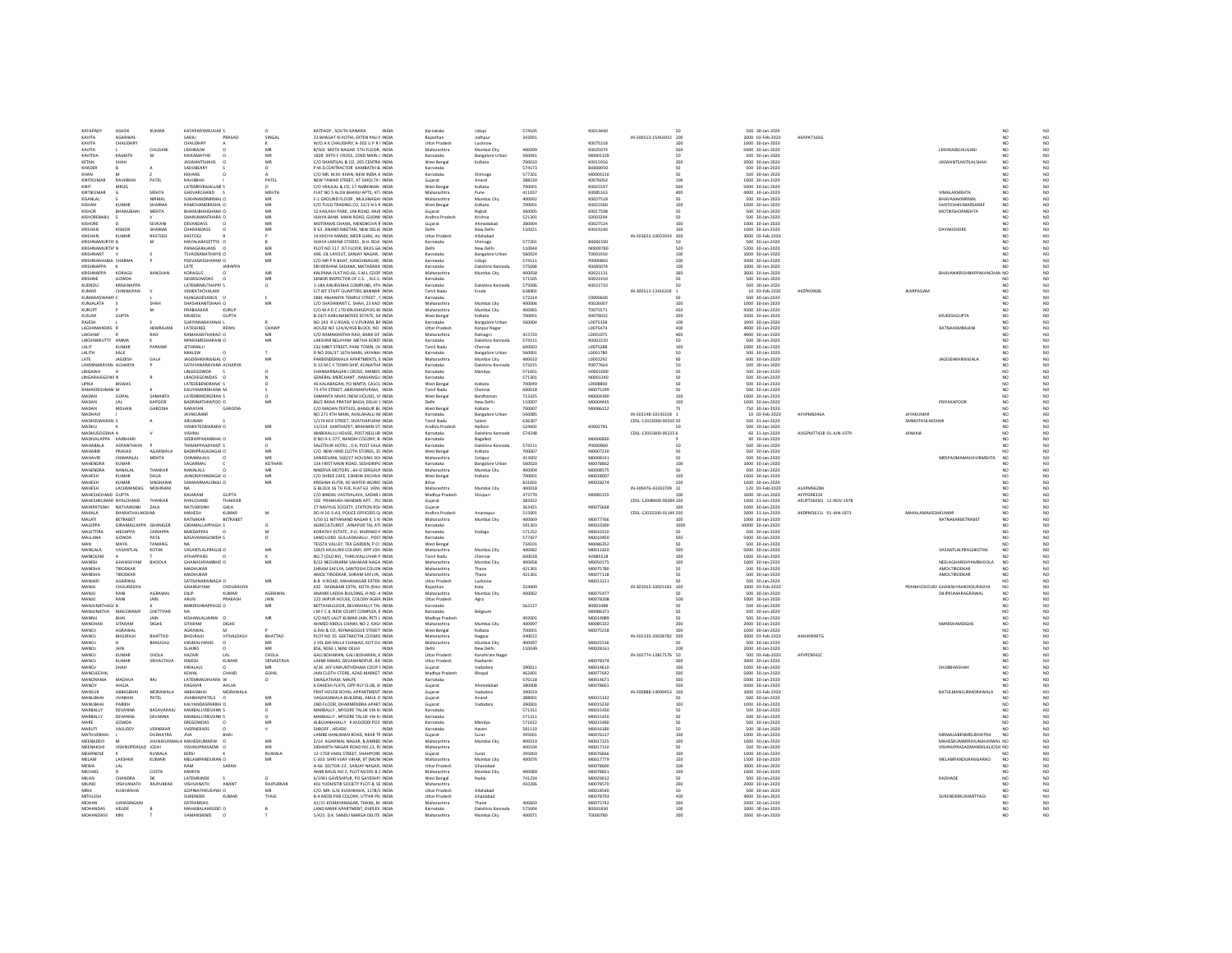| MOHINE<br>DEVI                                            | <b>BOTHRA</b>          | DHANRAJBOTHRA                                 |                    | C/O. SRI DHANRAJ BOTHRA . 36/2" INDIA                                           | West Benga                 | Kolkata                               | zonno            | M0020060             |                           |      | 500 30-Jan-2020                      |                        |                                            |                      |                                |
|-----------------------------------------------------------|------------------------|-----------------------------------------------|--------------------|---------------------------------------------------------------------------------|----------------------------|---------------------------------------|------------------|----------------------|---------------------------|------|--------------------------------------|------------------------|--------------------------------------------|----------------------|--------------------------------|
| <b>MOHM IDDIN</b>                                         |                        | SHAIKISMAIL                                   |                    | LANDLORD, BALLENAHALLY, HUNS INDIA                                              | .<br>Karnataka             |                                       | 571105           | L0000200             | 100                       |      | 1000 30-Jan-2020                     |                        |                                            | NO                   | N <sub>0</sub>                 |
| MONA<br><b>DAVAR</b>                                      |                        | IAVANTDAVARW C                                | MF                 | BS/82 SAIDEVING FNCLAVE NEW CINDIA                                              | Delhi                      | New Delhi                             | 110029           | MOD20384             |                           | 2000 | 20000 30-Jan-2020                    |                        |                                            | NO                   | $_{\rm NO}^{\rm NO}$           |
| MONAPPA<br>KORAGA<br>MAGGIE                               | KUKKIAN                | KORAGAPOOJARY                                 |                    | 75 GOGA STREET 4TH FLOOR . RC INDIA                                             | Maharashtra                | Mumbai City                           | 400001           | M0020430             | 150                       |      | 1500 30-Jan-2020                     |                        | ANTONIOFRANCISARANJO                       | NO.                  |                                |
| MONICA<br><b>MOTA</b><br>RATANSHAW                        | ARANJO<br>NAKRA        | ANTONIOFRANCISA C<br>RATHANSHAWNNA S          | $\Omega$           | 25/B TAKSHILLA APARTMENTS, FL/ INDIA<br>9/11A SAYAJI NAGUJI BLDG., BALA INDIA   | Maharashtr.<br>Maharashtra | Mumbai City<br>Mumbai City            | 400093<br>400007 | M0020450<br>M0020860 | 400<br>150                |      | 4000 30-Jan-2020<br>1500 30-Jan-2020 |                        |                                            | NO<br>NO             | NO<br>NO                       |
| MRITYUNJOY<br><b>MANNA</b>                                |                        | BALARAM<br>MANNA                              |                    | 5 NANDARAM SEN 1ST LANE, CALC INDIA                                             | West Benga                 | Kolkata                               | 700005           | M0075206             | 100                       |      | 1000 30-Jan-2020                     |                        |                                            | NO.                  | NO                             |
| <b>MUKESH</b>                                             | CHAPATWALA             | DHIRAJLALS                                    | MR                 | 37 SNEH SMRUT SOCIETY, ADAJAN INDIA                                             | Gujara                     | Surat                                 | 395009           | M0021686             | 150                       |      | 1500 30-Jan-2020                     |                        | KAMINIMCHAPATWALA                          | NO <sub></sub>       | $_{\sf NO}$                    |
| MUKESH<br>INDRAVADAN                                      | SHAH                   | INDRAVADAN<br>SHAH                            |                    | 3 GANGESHWAR SOCIETY OPP. BES INDIA                                             | Guiarat                    | Ahmedabad                             | 380028           | M0078598             | 100                       |      | 1000 30-Jan-2020                     |                        | DIPTIMUKESHSHAH                            | NO                   | NO                             |
| MUKESHKUMAR S<br>SRINIVAS                                 | MEHTA                  | SHANTILALIMEHTA O<br><b>APPAIAHS</b>          | MR<br><b>ME</b>    | ROOM NO 8 NEAR LILAVATI HALL. INDIA<br>C/O MUKKA APPAIAH, SAGAR ROA INDIA       | Gujarat                    |                                       | 383001           | M0023621<br>M002178  | 100<br>100                |      | 1000 30-Jan-2020<br>1000 30-Jan-2020 |                        |                                            | NO<br>NO             | NO                             |
| MUKKA<br>MUKUNDA<br>RAM                                   | MONDAL                 | ANII                                          | MONDAL             | RANIYA PASHCHIM PARA NODAH INDIA                                                | Telangana<br>West Benga    | Nalgond<br>South 24 Parganas          | 743318           |                      | IN-301250-28179064 500    |      | 5000 03-Feb-2020                     | <b>AOHPM76034</b>      | MAYAMONDAL                                 | NO                   | NO<br>NO <sub>1</sub>          |
| MUNDRIKA<br>DAYAL                                         | SINHA                  | BISHWAMBHARDA' O                              |                    | C/O. DR. P. DAYAL, RAMPUR ROAD INDIA                                            | Bihar                      | Patna                                 | 800006           | M0022570             | 100                       |      | 1000 30-Jan-2020                     |                        | ARIMALDAYA                                 | $\overline{NQ}$      | $\overline{NQ}$                |
| MUNINDRA<br>DWIVED                                        |                        | THAKIIR                                       | <b>DWIVED</b>      | Q NO H-156, BANSAGAR COLONY ( INDIA                                             | Madhya Prades              | Rewa                                  | 486005           | M0076181             | 100                       |      | 1000 30-Jan-2020                     | AEDPD1990E             | MAI TIDWIVED                               | NO                   |                                |
| MUNIRAJBALLAL K                                           |                        | SHANTIRAJHIGDE S                              |                    | KODANGE HOUSE . P.O. MALA, KAF INDIA                                            | Karnataka                  | Udup                                  | 574104           | K0000370             | $50^{\circ}$              |      | 500 30-Jan-2020                      |                        |                                            | NO <sub></sub>       | NO<br>NO                       |
| MUNIRAJU                                                  |                        | CHALUVAPPA                                    |                    | 2813 14TH C 8TH CROSS, R P G LAY INDIA                                          | Karnataka                  | <b>Bangalore Urban</b>                | 560040           | B0077032             |                           |      | 500 30-Jan-2020                      |                        |                                            | NO                   | NO                             |
| MUNISWAMAPP.                                              |                        | SONNAPPA                                      |                    | AGRICULTURIST., ANEMODAGU PO INDIA                                              | Karnataka                  |                                       | 562105           | \$0001670            | 50                        |      | 500 30-lan-2020                      |                        |                                            | NO                   | $_{\rm NO}$<br>NO <sub>1</sub> |
| MURIGEPPARACI KALYANI                                     | KOLKUR                 | RBKALYANIKOLKUR O<br>KURBANHUSENGUL O         | MR<br>MR           | AKKI PETH . HAVERL<br><b>INDIA</b><br>C/O MR KURBAN HUSEN GULAM H INDIA         | Karnataka                  | Haveri<br>Kachchh                     | 581110           | M0022880             | 50                        |      | 500 30-Jan-2020<br>1000 30-Jan-2020  |                        |                                            | NO                   | NO                             |
| MUSAJI<br>MUSTAFA                                         | MUKHI<br>KAGALWAL/     | SADIQHUSSAINS O                               | MR                 | C/O KINGS PROVISION STORE, 6-3- INDIA                                           | Gujarat<br>Telangan        | Hyderabac                             | 370001<br>snnago | M0026504<br>M0023189 | 100<br>90                 |      | 900 30-Jan-2020                      |                        | MOHAMMEDSKAGALWALA                         | NO<br>NO             | NO                             |
| NAGENDRA                                                  |                        | SAVBHATS                                      | MR                 | H.NO. 3260 IV CROSS, C BLOCK, R/ INDIA                                          | Karnataka                  | Bangalore Urban                       | 560021           | N0002640             | 25                        |      | 250 30-Jan-2020                      |                        | RATNABAIM                                  | NO                   | NO                             |
| NAGESWARA<br>RAO                                          |                        | BSUBBARAYUDOS C                               | MF                 | C/O SREENIVASA TEXTILES, STONE INDIA                                            | Andhra Pradesh             | Nelloro                               | 524001           | B0002163             | 100                       |      | 1000 30-Jan-2020                     |                        |                                            | NO                   | $_{\rm NO}$                    |
| NAGINDAS<br>VELI                                          | GANDH                  | VELIMGANDHI                                   |                    | BAZAR DIST IAMNAGAR SW RIVE INDIA                                               | Gujarat                    |                                       | 361345           | NOODRES              | n <sub>n</sub>            |      | 500 30-Jan-2020                      |                        |                                            | NO.                  | NO<br>NO                       |
| NALINI<br>BEN                                             | PATEL                  | RAMESHCHANDRAI O                              | MR                 | J-12/38-A. NATHMLY, DHOOPCHAI INDIA                                             | Uttar Pradesh              | Varanasi                              |                  | N0013315             | 100                       |      | 1000 30-Jan-2020                     |                        |                                            | NO.<br>NO            |                                |
| NAME<br>NO <sub>1</sub><br>NAME<br>NO                     |                        |                                               |                    | Tamil nadu<br><b>INDM</b><br>Tamil nadu<br><b>INDM</b>                          | Tamil Nadu<br>Tamil Nady   | Chennai<br>Chenna                     |                  | K0014235<br>M0076420 | 100<br>so                 |      | 1000 30-Jan-2020<br>500 30-Jan-2020  |                        |                                            | NO                   | NO                             |
| NAME<br>NO                                                |                        | NA.                                           |                    | Tamil nadu<br>INDIA                                                             | <b>Tamil Nadu</b>          | Chennai                               |                  | S0075743             | 50                        |      | 500 30-Jan-2020                      |                        |                                            | NO                   | NO<br>NO                       |
| NANDEESHAIAH B                                            |                        | LATED                                         | <b>BASETTAPPA</b>  | SAMASTHYA. GOKULA EXTN. KYATI INDIA                                             | Karnataka                  | Tumkur                                | 572104           | B0085179             | 50                        |      | 500 30-Jan-2020                      |                        | <b>JYOTHISREEN</b>                         | NO                   | NO                             |
| NANDEESHAIAH R                                            |                        | <b>LATED</b>                                  | RASETTAPPA         | C/O B NANDEESHAIAH, SAMARTHY INDIA                                              | Karnataka                  | Tumkur                                | 572104           | BOD85180             | so                        |      | 500 30-Jan-2020                      |                        | PRASADS                                    | NO                   | $_{\rm NO}$                    |
| NANDEESHAIAH B                                            |                        | LATED                                         | <b>BASETTAPPA</b>  | SAMARTHYA, GOKULA EXTN, KYATI INDIA                                             | Karnataka                  | Tumkur                                | 572104           | B0085181             | 50                        |      | 500 30-Jan-2020                      |                        | SACHIDANANDAMURTHYN                        | NO                   | N <sub>0</sub>                 |
| NANDLAL<br>GANDH<br>NARASIMHARAO L                        |                        | RANCHHODA<br>LGANI O<br>MADHAV<br>RAC         |                    | C/13 GREENPARK SOCIETY, NEAR N INDIA                                            | Gujarat                    | Vadodara                              | 390019<br>500457 | N0013019<br>V0076729 |                           |      | 500 30-Jan-2020                      |                        |                                            |                      | N <sub>0</sub>                 |
| NARASIMHARAO V                                            |                        | MADHAV<br>RAO                                 |                    | 10/3RT L I G H VUAYANAGAR, COLI INDIA<br>10/3RT L I G HOUSING COLONY, VI. INDIA | Telangana<br>Telangana     | Hyderabac<br>Hyderabad                | 500457           | V0076911             | 100<br>50                 |      | 1000 30-Jan-2020<br>500 30-Jan-2020  |                        | RAJANIRAOV                                 | NO<br>NO             | $_{\rm NO}^{\rm NO}$           |
| PRASAD<br>NARAYAN                                         | AGARWAI                | BHAGWANAGARW, O                               |                    | C/O SRI GANESH CYCLE STORES, J J INDIA                                          | Jharkhand                  | Ranchi                                | 834001           | N0013278             | 250                       |      | 2500 30-Jan-2020                     |                        |                                            | NO.                  | NO                             |
| NARAYANA<br>POOLARY                                       |                        | HOOVAYYAPOOLAR O                              | <b>MC</b>          | MATERIALS DEPARTMENT TINO 1/ INDIA                                              | Karnataka                  | Dakshina Kar                          | 575010           | NOODS685             | $\epsilon$ n              |      | 500 30-Jan-2020                      |                        |                                            | NO                   | NO<br>NO                       |
| NARESH<br><b>KUMAR</b>                                    | AGARWAL                | PUNAMCHANDAGA O                               | MR                 | 12/B. RUNEL STREET, 3RD FLOOR, I INDIA                                          | West Benga                 | Kolkata                               | 700071           | N0006684             | 200                       |      | 2000 30-Jan-2020                     |                        |                                            | NO.                  |                                |
| NARINDAR<br>NATH                                          | <b>KHANNA</b>          | NANAKCHANDKHAI O                              | MF                 | 109 GOLE LINKS, NEW DELHI<br><b>INDM</b>                                        | Delhi                      | New Delh                              | 110003           | N0007010             | 100                       |      | 1000 30-Jan-2020                     |                        | SUSHIELADEVIKHANNA                         | NO                   | NO                             |
| NARINDAR<br>NATH                                          | KHANNA                 | NANAKCHANDKHALO                               | MR                 | 109 GOLF LINKS, NEW DELHI<br><b>INDIA</b>                                       | Delhi                      | New Delhi                             | 110003           | NOODZO3O             | 100                       |      | 1000 30-lan-2020                     |                        |                                            | NO                   | NO<br>N <sub>O</sub>           |
| NARMADABEN DAHYABHAI<br>NARSIMHA<br>RAO                   | PATEL<br>NEELA         | <b>DABYABHAIS</b><br>$\sqrt{2}$<br>LINGAIAHS  | MR<br>M            | D-46 SURVODAY SOC PART IL SOLA INDIA<br>OPP ANDHRA BANK, MIRYALGUDA INDIA       | Guiarat<br>Telangana       | Ahmedabac<br>Nalgonda                 | 380061           | N0007157<br>N000745  | 50                        |      | 500 30-Jan-2020<br>500 30-Jan-2020   |                        | <b>DIPTZBEIRDAHYABHAIPATEL</b>             | NO                   | N <sub>0</sub>                 |
| <b>NASREEN</b>                                            | SHAIKH                 | SASHAIKHM                                     | MR                 | C/O MR C M SHAIKH, MARATHA CC INDIA                                             | Karnataka                  | Dharwad                               | 580001           | N0007507             | 50                        |      | 500 30-Jan-2020                      |                        | SHAIKHSA                                   | NO.                  |                                |
| NATIONALINSUR CO                                          | LTD                    | NA                                            |                    | HEAD OFFICE, 3 MIDDLE TON STREI INDIA                                           | West Benga                 | Kolkata                               | 700001           | N0007750             | 450                       |      | 4500 30-Jan-2020                     |                        |                                            | NO                   | $_{\rm NO}^{\rm NO}$           |
| NAVINCHANDRA THACKE                                       |                        | THACKER<br>LALII                              |                    | KRISHNA OIL INDUSTRIES, G.I.D.C.B INDIA                                         | Gujarat                    | Kachchh                               | 370001           | N0075353             | 200                       |      | 2000 30-Jan-2020                     |                        |                                            |                      | NO                             |
| NAVNITRAY                                                 | SHAH                   | AMRATI ALDSHAHS O                             | ME                 | C/O. AMRUTLAL D. SHAH, P.B. NO. INDIA                                           | Karnataka                  |                                       | 572201           | N0008710             | 200                       |      | 2000 30-Jan-2020                     |                        |                                            | NO                   | $_{\rm NO}^{\rm NO}$           |
| NAYNA<br>GANDHI                                           |                        | NANDLALGANDHIS O                              | MR.                | C/13 GREENPARK SOCIETY. NEAR J/ INDIA                                           | Guiarat                    | Vadodara                              | 390019           | N0013016             | 50                        |      | 500 30-Jan-2020                      |                        |                                            | NO.                  |                                |
| NEELA<br>RAMAKRISHNAM<br>NEELAKANTHAGI VEERANGOLIDA PATIL |                        | RAMAKRISHNAN<br>VEERANGOUDAPA1 S              |                    | 24 1ST MAIN ROAD, GANDHI NAG. INDIA<br>AT MADLE POST DHUNDASL TAL INDIA         | Tamil Nadi<br>Karnataka    | Chennai<br>Haveri                     | 600020<br>581205 | N0077206<br>NOOGSOOC | 300<br>50 <sub>2</sub>    |      | 3000 30-Jan-2020<br>500 30-lan-2020  |                        | SADHANASRINIVASAN                          | NO<br>NO             | NO<br>N <sub>O</sub>           |
| NEERAJ<br>AWASTHI                                         |                        | <b>RCAWASTHIS</b>                             | MR                 | HIG 30, CHAMUNDA COMPLEX, CIV INDIA                                             | Madhya Pradesh             | Dewas                                 | 455001           | N0015548             | 200                       |      | 2000 30-Jan-2020                     |                        | <b>NIDHIAWASTHI</b>                        | NO.                  | NQ                             |
| NEETU<br>KAPOOF                                           |                        | KRISHNAJIKAPOOR! C                            | MF                 | STANDARD TEA CENTRE, THAKURG INDIA                                              | Uttar Pradesh              |                                       |                  | N0012828             | 100                       |      | 1000 30-Jan-2020                     |                        | KRISHNAJIKAPOOR                            | NO <sub></sub>       | N <sub>0</sub>                 |
| <b>NEHAL</b>                                              | MODY                   | HARSHADRAIRMOL O                              | MR                 | MEGH RATAN, 701 DERASAR LANE INDIA                                              | Maharashtra                | Mumhai City                           | 400077           | NOO13064             | 200                       |      | 2000 30-Jan-2020                     |                        | HARSHADRAIRMODY                            | NO                   | $_{\rm NO}$                    |
| NEMCHAND<br>PUNJABHAI                                     | DODHIA                 | PUNJABHAIKDODHI O                             | MR                 | 101-D2-SHITAL APRT, SARVODAYA INDIA                                             | Maharashtra                | Mumbai City                           | 400080           | N0009378             | 100                       |      | 1000 30-Jan-2020                     |                        | AMRITBENNEMCHANDDODHIA NO                  |                      | N <sub>O</sub>                 |
| NEMISH                                                    | SHETH                  |                                               |                    | B/1 SHYAM SARJIT, MATHURADAS INDIA                                              | Maharashtra                | Mumbai City                           | 400067           |                      | IN-301127-15889264<br>100 |      | 1000 03-Feb-2020                     |                        | DINESHSHIVLALS LABHKUNVARDHANVANTRAISHI NO |                      | N <sub>0</sub>                 |
| NIJAI INGAPP.<br><b>RAILAPPA</b>                          | TIPPASHETTY            | <b>BAILAPPAGTIPPASE O</b>                     | MR                 | RTD PANCHAYAT EXTENSION OFFIC INDIA                                             | Karnataka                  | Gadag                                 | 713102           | NODO9850<br>N0075037 | 50                        |      | 500 30-Jan-2020                      |                        |                                            | NO                   | $_{\rm NO}^{\rm NO}$           |
| <b>NIKHIL</b><br>CHANDRA<br><b>NIKHIL</b>                 | KUNDU<br>SAOLAPURKAR   | LATEPRAHLAD<br>CHANDRA<br>SAOLAPURKAR         | KUNDU              | TIKOMHAT P.O.-LAKUMDI, DIST.BU INDIA<br>C/O DR. V K SAOLAPURKAR, AMBA INDIA     | West Benga<br>Maharashtra  | Bardhamar<br>Amravati                 | 444601           | N0076691             | 100<br>350                |      | 1000 30-Jan-2020<br>3500 30-Jan-2020 |                        | SANJIBKUMARKUNDU<br>SAOLAPURKARVK          | NO                   | NO                             |
| NILFSH<br>KANTILAI                                        | VAZIR                  | KANTILAIS.                                    | MR                 | HASTAGIRI A SOA STH FLOOR ASLINDIA                                              | Maharashtra                | Mumhai City                           | 400101           | NOO10084             | 200                       |      | 2000 30-Jan-2020                     |                        | <b>IASVANTIKANTI AI VAZIR</b>              | NO                   |                                |
| <b>NIRAJ</b><br>MANEK                                     |                        | NATWARLALBHAIN O                              | MR                 | C/O MEHUL GADIT, ARUP TEXTILES INDIA                                            | West Benga                 | Kolkata                               | 700007           | N0016056             | 100                       |      | 1000 30-Jan-2020                     |                        |                                            | NO.                  | $\frac{NO}{NO}$                |
| GANDH<br><b>NIRAV</b>                                     |                        | NANDLALGANDHIS O                              | MF                 | C/13 GREENPAKR SOCIETY. NEAR N INDIA                                            | Gujarat                    | Vadodara                              | 390019           | N0013104             | sn                        |      | 500 30-Jan-2020                      |                        |                                            | NO                   | N <sub>0</sub>                 |
| NITI<br>SHAH                                              |                        | IAGDISHSHAHS O                                | MR                 | C/13 GREENPARK SOCIETY. NEAR N INDIA                                            | Guiarat                    | Vadodara                              | 390019           | N0013103             | $50^{\circ}$              |      | 500 30-lan-2020                      |                        |                                            | NO                   | NO                             |
| <b>NITIN</b><br><b>DINKAR</b><br>NATH                     | PALEKAR                | DINKARMPALEKARS O<br>NARINDARNATHKH 0         | MR                 | 5/126 ARADHANA SOCIETY. NEW N INDIA                                             | Maharashtra                | Mumbai City                           | 400051           | N0012070             | 200                       |      | 2000 30-Jan-2020                     |                        | <b>UJWALANITINPALEKAR</b>                  | NO<br>NO             | NO <sub>1</sub>                |
| NRIPINDAR<br>PSUNDARARAIALM                               | KHANNA                 | RMNPARTHASARA1 O                              | MR                 | C-1/7 SOUTH END ROAD, OPPOSITI INDIA<br>NO 6 PAMBAN SWAMIGAL ST. MU' INDIA      | Tamil Nadu                 | New Delh<br>Chennai                   | 110003<br>600064 | N0012630<br>80000573 | 250<br>50                 |      | 2500 30-Jan-2020<br>500 30-lan-2020  |                        |                                            | NO                   | N <sub>0</sub>                 |
| GURUPRATHAP REDDY                                         |                        | <b>REDDY</b><br><b>GURIVI</b>                 |                    | C/O. L.V.REDDY, 186 SRI VIVEKANA INDIA                                          | Andhra Pradesh             | Kadapa                                | 516361           | P0077005             | 50                        |      | 500 30-Jan-2020                      |                        | KRISHNAREDDYMV                             | $\overline{NQ}$      | $_{\rm NO}^{\rm NO}$           |
| PADMA                                                     | <b>DESHMUKH</b>        | ISMATJDESHMUKH! O                             |                    | 1 PRAKASHDEEP PLOT, KAJUPADA, INDIA                                             | Maharashtra                | Mumbai City                           | 400072           | P0018155             |                           |      | 500 30-Jan-2020                      |                        |                                            | NO                   | NO                             |
| PADMANABHA RAO                                            |                        | RANARAOS                                      |                    | ALKE HOUSE . ALAKE, MANGALORE INDIA                                             | Karnataka                  | Dakshina Kannada                      | 575003           | T0001070             | 50                        |      | 500 30-Jan-2020                      |                        |                                            | NO                   | NO<br>NO                       |
| PADMAVATHY                                                |                        | NMAHADEVANW                                   | MR                 | T.C. 22/49 SIVAN KOVIL STREET, K/ INDIA                                         | Kerala                     | Thiruvananthapuran                    | 695002           | S0002130             | 100                       |      | 1000 30-Jan-2020                     |                        | MAHADEVANN                                 | NO                   |                                |
| PADMAVATI<br>SONTH<br>PADMINI<br>VASANTHAN                |                        |                                               |                    | KSHATRIYA TOWERS, BLOCK-2 FLA INDIA                                             | Telangana                  | Hyderabad                             | soonaa<br>sonnos | P0077696             | 100                       |      | 1000 30-Jan-2020                     |                        | BHALCHANDRASONTH                           | NO<br>NO             | NO                             |
|                                                           |                        | RHALCHANDRA<br>SONTH                          |                    |                                                                                 |                            |                                       |                  |                      |                           |      |                                      |                        |                                            |                      | NO <sub>1</sub><br>NQ          |
|                                                           |                        | GSSUDERSANAMD O                               | <b>DR</b>          | C/O DR G S SUDERSANAM H NO 6 INDIA                                              | Telangana                  | Hyderahad                             |                  | POODRASO             | cn.                       |      | 500 30-lan-2020                      |                        |                                            |                      | N <sub>0</sub>                 |
| PANCHAGNULA SULOCHANA                                     |                        | RAMANAMURTHY F                                |                    | FLAT NO -412 -(E) E BLOCK, DR NC INDIA                                          | Telangana                  | Hyderabad                             | 500016           |                      | IN-302324-10584659 200    |      | 2000 03-Feb-2020                     | ADFPP2925H             | PVRAMANAMURTHY<br>PANDITVA                 | NO <sub></sub>       |                                |
| PANDIT<br>PANKAL                                          | THAKAR                 | PARAMESHWAR PANDIT<br><b>RHAGVATPRASADS O</b> | MR                 | DEPT OF HOSPITAL ADMINISTRATIC INDIA<br>RRAHMIN STREET NAPA TALPAD P INDIA      | .<br>Maharashtr<br>Guiarat | Pune<br>Anand                         | 411040<br>388560 | A0075253<br>PODDA757 | 4 <sub>nn</sub>           |      | 500 30-Jan-2020<br>4000 30-lan-2020  |                        |                                            | NO<br>NO <sub></sub> |                                |
| KUMAF<br>PANKAJ                                           | AGARWAL                | SATISHNARAINAGA O                             | MR                 | <b>B-8 H ROAD, MAHANAGAR EXTEN INDIA</b>                                        | Uttar Pradesh              | Lucknow                               |                  | P0004777             | 50                        |      | 500 30-Jan-2020                      |                        |                                            | $\overline{NQ}$      | $_{\rm NO}^{\rm NO}$           |
| PANKAJ<br>MISRA                                           |                        | LATESRIP                                      | <b>MISR</b>        | 499/152 G N MISRA ROAD, DALIGA INDIA                                            | Uttar Pradesh              | Lucknow                               |                  | P0077256             | 100                       |      | 1000 30-Jan-2020                     |                        |                                            | NO                   | NO                             |
| PANKAJ<br>SHAMJI                                          | SANGOI                 | SHAMJISSANGOIS O                              | MR                 | 204 SHAH APARTMENT, RAJAJI RA INDIA                                             | Maharashtra                | Thane                                 | 421201           | P0019099             | 50                        |      | 500 30-Jan-2020                      |                        |                                            | NO.                  | NO                             |
| PANKIAJ<br><b>KUMAR</b>                                   | TODI                   | NA.                                           |                    | 2 CHANDRA NATH, CHATTERJEE ST INDIA                                             | West Bengal                | Kolkata                               | 700025           | P0004813             |                           |      | 50 30-Jan-2020                       | <b>ABRPT9967B</b>      |                                            | NO                   | NQ                             |
| PANNDITRAO<br>JOSHI<br>PARAMESWARAPPA                     |                        | <b>DIGAMBERS</b><br><b>GUTHYAPPAS</b>         | MF<br>MR           | RAINIGANDHA CO OP HOUS SOC. : INDIA<br>C/O MANGALORE CHEMICALS & FE INDIA       | Maharashtra<br>Tamil Nadu  | Kolhapur<br>Coimbator                 | 416002<br>641018 | P0019161<br>P0005178 | 50                        |      | 1000 30-Jan-2020<br>500 30-Jan-2020  |                        |                                            | NO<br>NO             | NO<br>NO                       |
| PARAS<br>KUMAR                                            | JAIN                   | SARDJ<br>JAIN                                 |                    | C/O RAJESH TRADING CO. ASHOK I INDIA                                            | Madhya Pradesh             |                                       | 492001           |                      | IN-301127-16459352 200    |      | 2000 03-Feb-2020                     | AJBPJ3921H             | SAROJJAIN                                  | NO                   | NO                             |
| <b>DARAAMAND</b><br><b>THANWARDAS</b>                     | ROCHWANI               | THANWARDASWRCS                                |                    | GOLKIWADI KUMBHARWARAGALI INDIA                                                 | Gujara                     | Madodar                               | 390001           | <b>POODSR3D</b>      |                           |      | 500 30-Jan-2020                      |                        |                                            | NO                   | NO                             |
| PARMAR                                                    | HARISHKUMAR PANCHARHAL | PARMAR<br>PANCHARHAI                          |                    | 17 PANCHVATI SOCIETY, OPP SARA INDIA                                            | Guiarat                    | Ahmedahar                             | 380028           | P0078074             | 100                       |      | 1000 30-lan-2020                     |                        |                                            | NO                   |                                |
| PARMAR<br><b>JAYANTIBHAI</b>                              | CHATURBHAI             | PARMAR<br>CHATURBHAI<br>PARSHOTTAMDEVE O      |                    | 389/46 GOVT, COLONY, SUKHRAN INDIA                                              | Guiarat                    | Ahmedabac                             | 380021           |                      | IN-301469-10028244 100    |      | 1000 03-Feb-2020                     | ABNPP5465A             | CHATURBHAIKALIDASPARMAR                    | NO <sub></sub>       | $_{\rm NO}^{\rm NO}$           |
| PARSHOTTAM<br>DEVJIBHAI<br>PARVATAMMA                     | PATEL                  | BKRISHNARAOW O                                |                    | 3/52 ADVANCE MILLS CHAWL, SHA INDIA<br>CLOTH MERCHANT & RICE MILL OV INDIA      | Gujarat<br>Karnataka       | Ahmedaba<br>Kodagu                    | 380004<br>571235 | P0006138<br>T0000450 | 100<br>$50^{\circ}$       |      | 1000 30-Jan-2020<br>500 30-Jan-2020  |                        | <b>VINODKUMARPPATEI</b>                    | NO<br>NO.            | NO<br>NO <sub>1</sub>          |
| PATEL<br>BALUBHA                                          | BHAILALBHA             | BHAJLALBHAI                                   | PATEL              | LIMDA STREET, AT & PO BHADRAN INDIA                                             | Gujarat                    | Anand                                 | 388530           | P0077306             | 100                       |      | 1000 30-Jan-2020                     |                        | <b>PATELVINUBENBALUBHAI</b>                | NO                   |                                |
| PATE<br>LALJIBHA                                          | LAXMANDA:              | LAXMANDASS                                    |                    | 40 RADHANPUR SOCIETY. BLAIRAC INDIA                                             | Gujarat                    | Ahmedaba                              | 380008           | P0006760             | 500                       |      | 5000 30-Jan-2020                     |                        |                                            |                      | NO                             |
| PATEL<br>RAMESHBHA                                        | SHANKARLAL             | SHANKARLAL<br>PATEL                           |                    | 6-A GAYATRI SOCIETY, MAHESANA INDIA                                             | Guiarat                    | Mahesana                              | 384315           | P0076222             | 200                       |      | 2000 30-Jan-2020                     |                        |                                            | NO.                  | NO <sub>1</sub>                |
| PATEL                                                     |                        | PRPATELS                                      | MR                 | NIKUNJ NANA BAZAR. NR. NARMA INDIA                                              | Gujarat                    | Anand                                 | 388120           | S0002075             |                           |      | 500 30-Jan-2020                      |                        |                                            | NO                   | NQ                             |
| KUMAR<br>PAVAN                                            | MISRA                  | MISRA                                         |                    | A 9. STAFF QUARTERS. MODI TEXT INDIA                                            | Uttar Pradesh              | Ghaziabad                             |                  |                      | IN-301330-19876883 150    |      | 1500 03-Feb-2020                     | AGYPMRSSAR             | SUDHAMISRA                                 | NO.                  | $_{\rm NO}$                    |
| PAVAN<br>KUMAR<br>PAWAN                                   | JAIN<br><b>AGARWA</b>  | <b>SOHNLALIAINS</b><br>BANARSI                | MR<br>AGARWA       | 71/S SAMRATNAGAR, NR.ISANPUR INDIA<br>C/O BANARSI DAS & SONS, POST-P INDIA      | Guiarat<br>West Benga      | Ahmedabad<br>Bardhamar                | 382443<br>713148 | P0021054<br>P0075221 | 100                       |      | 1000 30-Jan-2020<br>5000 30-Jan-2020 |                        |                                            | NO.<br>NO.           |                                |
| PAWAN<br>KUMAR                                            | <b>RAIORIA</b>         | SUBHKARANBAJOR O                              | MR                 | RUNWAL PLAZA, A6-405 POKHARA INDIA                                              | Maharashtr.                | Thane                                 | 400606           | P0019078             |                           |      | 1000 30-Jan-2020                     |                        |                                            | NO                   | $_{\rm NO}^{\rm NO}$           |
| PESALA<br>GOVINDA                                         | SWAMY                  | GOVINDAIAH                                    |                    | D NO 8/167, BANKAMADI STREET. INDIA                                             | Andhra Pradesh             |                                       | 515411           |                      | IN-300394-13058146 200    |      | 2000 03-Feb-2020                     | AFXPP7980A             | PGOVINDAKUMAR                              | NO                   | NO<br>NO                       |
| PESALA<br>MOHANA                                          | RAO                    | <b>PUTCHAIAHS</b>                             | MR                 | SRI MURALI KRISHNA AGENCIES, S1 INDIA                                           | Andhra Pradesh             | Nellore                               | 524002           | P0050118             | 50                        |      | 500 30-Jan-2020                      |                        |                                            | NO                   | NO                             |
| EDULJI<br>PESI                                            | SHROFF                 | EDULJIPSHROFF                                 |                    | SHARDA SADAN, KOHINOOR ROAD INDIA                                               | Maharashtra                | Mumbai City                           | 400014           | P0007890             |                           |      | 500 30-Jan-2020                      |                        | <b>DIANAPESISHROFI</b>                     | NO                   | NO                             |
| PHERU<br>MAI                                              | GOYAL                  | UJAGARMALIAINS O                              | MR                 | F-45 SHASTRI NAGAR, U.P. MEERU INDIA                                            | Uttar Pradesh              | Meerut                                |                  | P0008160             | 60                        |      | 600 30-Jan-2020                      |                        |                                            | NO                   | NO <sub>1</sub>                |
| MAFATLAL<br>PINKESH<br>POPATI AL<br>PRANITVAN             | SHAH<br>MIN            | MAFTLALSHAH<br>PRANINANS                      | MR                 | C/O THE SHARE CENTRE, NR. ADUN INDIA<br>B 2 MADHAV BAUG, JAMLLI, GALL INDIA     | Guiarat<br>Maharashtra     | Panch Mahals                          | 389001<br>400092 | P0022001<br>POORRAS  | 200<br>600                |      | 2000 30-Jan-2020                     |                        | GUNVANTIPOPATI ALMIN                       | NO<br>NO             | NQ                             |
| PRABHA<br>MANJUNATHAI                                     |                        | NA.                                           |                    | 1412 18TH MAIN HBR LAYOUT, IST INDIA                                            | Karnataka                  | Mumbai City<br><b>Bangalore Urban</b> | 560084           | P0077563             | 100                       |      | 6000 30-Jan-2020<br>1000 30-Jan-2020 |                        |                                            | NO.                  | NO<br>NO                       |
| PRABHAYA<br>KOTRAYA                                       | MATHOD                 | KOTRAYAS                                      | MR                 | D.NO. 3816 B BLOCK, M.C. COLON INDIA                                            | Karnataka                  | Davanagere                            | 57700            | P0009920             |                           |      | 500 30-Jan-2020                      |                        |                                            | NO                   | N <sub>0</sub>                 |
| KUMAR<br>PRARIR                                           | SANTRA                 | TARA<br>PADA                                  | SANTRA             | VILL DESHAPARA, P O DIARA, P S S INDIA                                          | West Benga                 | Hooghly                               | 712409           | POOZZ608             | 100                       |      | 1000 30-Jan-2020                     |                        |                                            | NO <sub></sub>       | NO                             |
| PRARODH<br><b>IHINGAN</b>                                 |                        | LATEMRTC HINGAN S                             | $\Omega$           | LECTURER CENTRE FOR LITERARY& INDIA                                             | Meghalaya                  | Fact Khasi Hill                       | 793014           | P0010290             | 100                       |      | 1000 30-Jan-2020                     |                        | ASHAIHINGAN                                | NO <sub>1</sub>      |                                |
| PRADEEPKUMAR SHANTILAL                                    | TAILOR                 | SHANTILAL<br>TAILOR                           |                    | MOTA BAZAR, AT PO BARDOLI-1, T INDIA                                            | Guiarat                    | Surat                                 | 394601           | P0075254             |                           |      | 500 30-Jan-2020                      |                        | PRASHANTKUMARSHANTILALTA NO                |                      | $_{\rm NO}^{\rm NO}$           |
| PRADIP<br><b>DUTTA</b><br>PRADIPKUMAR SHANTILAL           | TAILOR                 | KRISHNA<br>KANTA<br>SHANTILALTAILORS O        | <b>DUTTA</b><br>MR | 40SHYAM SUNDAR KUNDU, TIKARI INDIA<br>AT & PO. BARDOLI, LUHAR FALIA D INDIA     | West Benga<br>Guiarat      | Bardhama<br>Surat                     | 713102<br>394601 | P0075009<br>P0010533 | 100<br>50                 |      | 1000 30-Jan-2020<br>500 30-Jan-2020  |                        | GIRISHKUMARSUKHABHAIPRAJ/ NO               |                      | NO<br>NO <sub>1</sub>          |
| <b>PRAFUL</b><br>SHARMA                                   |                        | KHEMCHAND                                     | SHARMA             | 138, MAHAVIR BASTI, TAKHATGAE INDIA                                             | Rajasthar                  |                                       | 306401           |                      | IN-301006-10084407 100    |      | 1000 03-Feb-2020                     | ACPPS8640              |                                            |                      | NO                             |
| PRAHLADSINH                                               | MAHIDA                 |                                               |                    | DADA NI DELI, DEVA -VANTA TA -SC INDIA                                          | Guiarat                    | Pali                                  | 387382           |                      | CDSL-12033200-01015 300   |      | 3000 31-Jan-2020                     | AOUPM4643P 29-JUL-1981 | DAXABENPRAHI ADSINHMAHIDA                  | NO                   | NO <sub>1</sub>                |
| PRAKASH<br>RABHAJ                                         | NIRBHAWANEY RABHAJI    | NIRBHAWANEY                                   |                    | PLOT NO.6 N-12-D, OPP T V CENTR INDIA                                           | Maharashtra                |                                       | 431003           | P0077336             | 100                       |      | 1000 30-Jan-2020                     |                        |                                            | NO.                  | N <sub>0</sub>                 |
| PRAKASH                                                   | SHORPADE               | VISHWANATH                                    |                    | 1654 D KAGDI GALLI, SHUKRAWAR INDIA                                             |                            |                                       | 41600            | P0076660             |                           |      | 1000 30-Jan-202                      |                        |                                            |                      | NQ                             |
| PRAKASHKLIMAR S                                           | SHAH                   | SHANTILAI MSHAH! O                            | MF                 | CLOTH MERCHANT, MAIN RAZAR 1, INDIA                                             | Gujarat                    | Amreli                                | 365535           | P0011450             | sn                        |      | 500 30-Jan-2020                      |                        | <b>ARVINDKI MARSSHAH</b>                   | NO                   | NO <sub>1</sub>                |
| PRAKASHO<br>DEVI<br>PRAMILA                               | <b>RUSTGI</b>          | SRISATYANARAYAN W<br>AJTRIVEDIW               |                    | C/O S.N.RUSTGI AND CO., 24 AMA INDIA<br>C/O KANTILAL & CO, 35 SEMBU DC INDIA    | West Benga<br>Tamil Nadu   | Kolkata<br>Chenna                     | 700007<br>600001 | P0011420<br>P0011585 | 50                        |      | 500 30-Jan-2020<br>500 30-Jan-2020   |                        |                                            | NO                   | N <sub>0</sub>                 |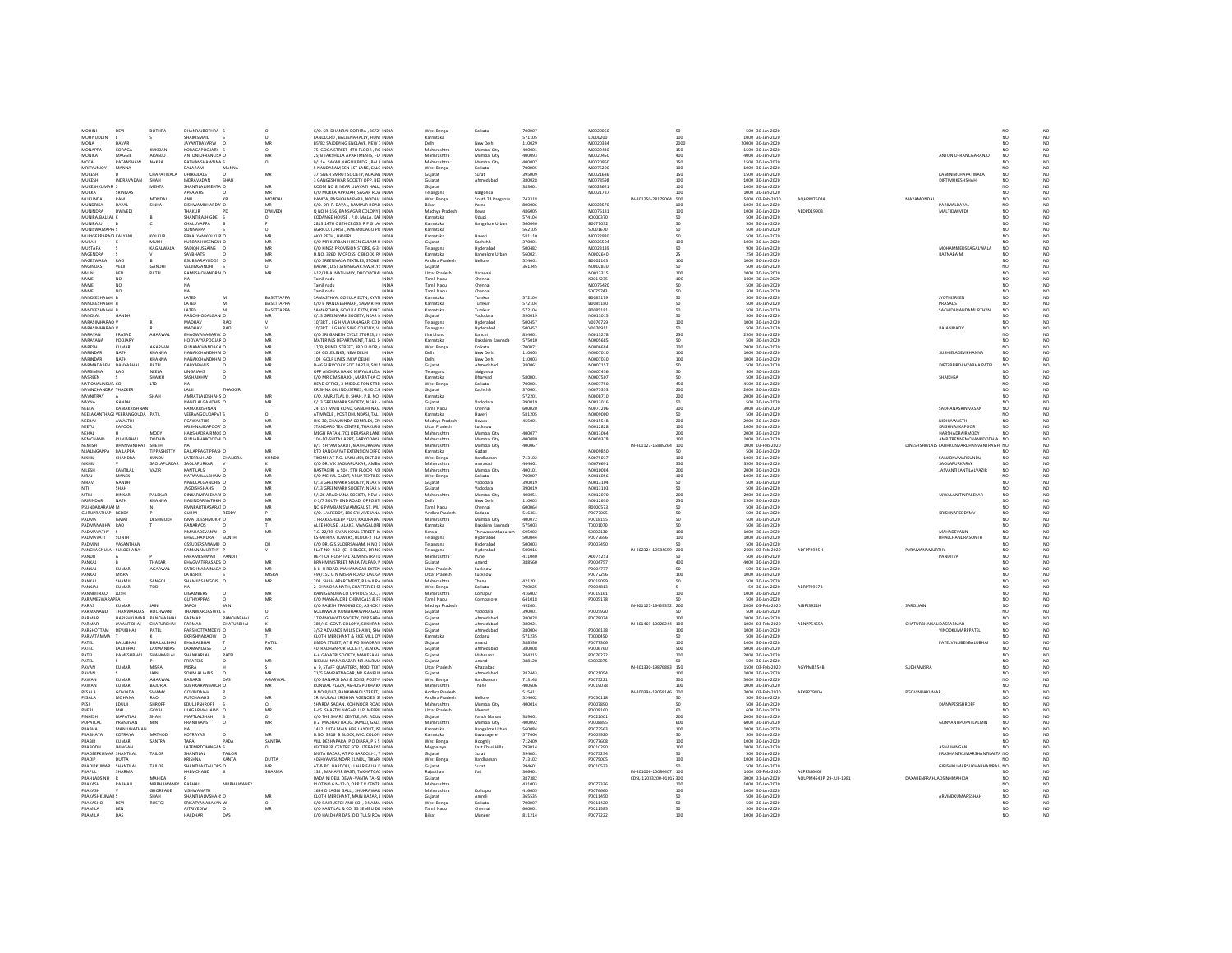| PRAMILA                 |                        | PIPALIA               | PRAFULSPIPALIAW O                       | MB              | 25/1 GIRISH MUKHERJEE ROAD, KC INDIA                                        | West Benga             | Kolkata                  | 700025           | P0023025           | 100                    | 1000 30-Jan-2020                     |                        |                            |                                |                 | NO.                   |
|-------------------------|------------------------|-----------------------|-----------------------------------------|-----------------|-----------------------------------------------------------------------------|------------------------|--------------------------|------------------|--------------------|------------------------|--------------------------------------|------------------------|----------------------------|--------------------------------|-----------------|-----------------------|
| PRAMOD                  | HARMALKAR              |                       | PRABHAKARS                              |                 | 4-2 PANCHAVATI, E-8 MAROL MAR INDIA                                         | Maharashtr             | Mumbai Cit               | 400059           | P001187            |                        | 2000 30-Jan-2020                     |                        |                            |                                |                 | $_{\rm NO}$           |
| PRAMOD                  | KUMAR                  | GOTAXHIND             | SHRFF<br>SHANKAR                        |                 | 953 AD WORKSHOP, C/O 56 APO, F INDIA                                        | Punjab                 | Pathankot                | 145001           |                    | CDSL-12038000-00015 50 | 500 31-Jan-2020                      | <b>AIKPGRORRM</b>      |                            |                                | NO              |                       |
| PRAMOD                  |                        | SURATKAR              | SHRIPAD                                 |                 | 7 MAA KRUPA, NAVAPURA, DALIA: INDIA                                         | Gujarat                | Surat                    | 395003           | P0077825           | 100                    | 1000 30-Jan-2020                     |                        |                            |                                | NO <sub>1</sub> | $_{\rm NO}^{\rm NO}$  |
| PRAMOD                  | VAIKUNTH               | GHODE                 | AIKUNTHPGHODE S                         |                 | P.O. BOX 309, ABADE FARIA ROAD INDIA                                        |                        | South Goa                | 403601           | P0012010           |                        | 500 30-Jan-2020                      |                        |                            |                                |                 | $_{\sf NO}$           |
| PRAPHULLACHAI JAIN      |                        | KOSHAL                | <b>GULABCHANDIAINS O</b>                |                 | 111 BLOCK F NEW ALIPUR, CALCUT INDIA                                        | West Benga             | Kolkata                  | 700053           | P0012420           | 100                    | 1000 30-Jan-2020                     |                        |                            |                                | N <sub>O</sub>  | NO                    |
| PRASENAN                |                        |                       | LATEMRMCMENON S                         |                 | NO. 114 P & T COLONY, R.T. NAGA INDIA                                       | Karnataka              | <b>Bangalore Urban</b>   | 560032           | V0000870           | 100                    | 1000 30-Jan-2020                     |                        |                            | PRASAKTHAV                     | NO <sub>1</sub> | NQ                    |
| PRASHANT                |                        | M                     |                                         |                 | ANUGHRA, INDUSTRIAL ESTATE RC INDIA                                         | Karnataka              |                          | 577301           | B0077193           | 100                    | 1000 30-Jan-2020                     |                        |                            |                                |                 | $_{\rm NO}$           |
| PRASHANTHICLIN R        |                        |                       | <b>RSRAMANNAS</b>                       | MR              | 3-30-2471/4 ZODIAC APARTMENT INDIA                                          | Karnataka              | Dakshina Kannada         | 575003           | <b>BODD2618</b>    | 200                    | 2000 30-Jan-2020                     |                        |                            | <b>VASUNDHARAPRASHANTH</b>     | NO              | NO.                   |
| PRATIK                  | ARVINDBHAI             | SHETH                 | ARIVDBHAI                               | SHETH           | 3 SARASWATI OIL MILL COMPOUN INDIA                                          | Guiarat                | Panch Mahals             | 389320           | P0077822           | 50                     | 500 30-Jan-2020                      |                        |                            |                                | NO <sub>1</sub> | NO <sub>1</sub>       |
| PRAVEEN                 | AGRAWAL                |                       | KUMARAGARWALS O                         |                 | 118 MAHATMA PHULE MARKET, I INDIA                                           | Maharashtr             | Nagpu                    | 440018           | P0019878           | 100                    | 1000 30-Jan-2020                     |                        |                            |                                | NO              | $_{\rm NO}$           |
| PRAVEEN                 | KUMAR                  | RACHHAWA <sup>*</sup> | <b>DHANPAT</b>                          | RACHHAWAT       | 9 WAIT KINS LANE 3RD FLOOR. WE INDIA                                        | West Benga             | Howrah                   | 711101           | P0075911           |                        | 10 30-lan-2020                       |                        |                            |                                | NO              |                       |
| PRAVINCHANDRJ RATILAL   |                        | SHAH                  | RATILALSHAHS                            |                 | E/3 CHINTAN FLATS, B/H JAIN TEM INDIA                                       | Gujarat                | Ahmedabad                | 382349           | P0017760           | 200                    | 2000 30-Jan-2020                     |                        |                            |                                | N <sub>O</sub>  | $_{\rm NO}^{\rm NO}$  |
| PRECILLATREESA D        |                        | SILVA                 | DOLFREDLDSILVA                          |                 | C/O. M/S. PRAVIN AUTO SPARES, ; INDIA                                       | Karnataka              | Dakshina Kannada         | 575001           | P0013440           | 100                    | 1000 30-Jan-2020                     |                        |                            |                                |                 | $_{\rm NO}$           |
| PREM                    | NATH                   | GHEI                  | AMARNATHGHEIS O                         | DF <sub>1</sub> | B-401 404 SARITA VIHAR, NEW DEL INDIA                                       | Delhi                  | New Delhi                | 110044           | P0013860           | 200                    | 2000 30-Jan-2020                     |                        |                            |                                |                 | NO                    |
| PREMA                   | VENKATESAN             |                       | VENKATESAN                              |                 | BLOCK F NO.5/1 VUAYKIRAN APAR' INDIA                                        | Karnataka              | Bangalore Urban          | 560047           | P0076181           | 50                     | 500 30-Jan-2020                      |                        |                            |                                |                 | NO<br>NO              |
| PREMNATH                | PANDIT                 |                       | SRIKANTS                                |                 | 7-1 JOLLY HIGHRISE APTS, 6TH FLR INDIA                                      | Maharashtr             | Mumbai City              | 400050           | P001380            | 50                     | 500 30-Jan-2020                      |                        |                            | TANUJAPREMNATHPANDIT           | NO              |                       |
| PRIVA                   | GOPAL                  | nas                   | RAI AHARI<br><b>DAS</b>                 |                 | PRACHIN MAYAPUR, NEAR JANMA: INDIA                                          | West Benga             | Nadia                    | 741302           | P0078141           | 100 <sub>0</sub>       | 1000 30-lan-2020                     |                        |                            |                                |                 |                       |
| PRIYA                   | NATH                   | CHATTERJEE            | LATEPASUPATICHA'S                       |                 | 241/1 B T ROAD, NR ANANYA CINE INDIA                                        | West Benga             | Kolkata                  | 700036           | P0018327           | 100                    | 1000 30-Jan-2020                     |                        |                            | <b>RAISHEKARCHATTERJEE</b>     | NO              | $_{\rm NO}^{\rm NO}$  |
| PURNACHANDRA RAO        |                        |                       | VENKATESWARALU C                        |                 | C/O SATYANARAYANA TRADING CC INDIA                                          | Karnataka              | Raichu                   | 584128           | /005002            | 1000                   | 10000 30-Jan-2020                    |                        |                            |                                |                 | $_{\rm NO}$           |
| PURSHOTAM               | 141                    | <b>GLIPTA</b>         | MEHAR<br>CHAND                          |                 | JAGRAON MANDI, DIST LUDHIANA INDIA                                          | Punjab                 | Ludhjana                 | 142026           | P0077770           | 100                    | 1000 30-00-2020                      |                        |                            |                                |                 |                       |
| PURSHOTTAMBI- LAVJIBHAI |                        | PATEL                 | LAVJIBHAIKPATELS O                      | MR              | 5 NEW SURYANAGAR, BAPUNAGA INDIA                                            | Gujarat                | Ahmedabar                | 380024           | P0016075           | 100                    | 1000 30-Jan-2020                     |                        |                            |                                | NO <sub>1</sub> | $_{\rm NO}^{\rm NO}$  |
| PUSHPA                  | AGRAWA                 |                       | AGRAWAL                                 |                 | C/O D N AGRAWAL, DARRI ROADKI INDIA                                         | Madhya Pradesi         |                          | 495677           | P007792            | 200                    | 2000 30-Jan-2020                     |                        |                            |                                |                 | $_{\sf NO}$           |
| <b>PUSHPA</b>           | MUKUND                 | PATEL                 | MUKUNDMOTIBHA O                         | MR              | 7 HARISHEEDH SOCIETY. NEAR NAI INDIA                                        | Guiarat                | Ahmedabar                | 380013           | P0016745           | 800                    | 8000 30-Jan-2020                     |                        |                            |                                | NO <sub>1</sub> | NO.                   |
| PUSHPABEN               | <b>ARVINDBHAI</b>      | PATEL                 | ARVINDBHAIPATEL\ O                      | MR              | SHRI RAM NIVAS, NAVIKHADKI, MA INDIA                                        | Guiarat                | Vadodara                 |                  | P0020040           | 100                    | 1000 30-Jan-2020                     |                        |                            |                                | NO <sub>1</sub> | NQ                    |
| PUSHPANJALI             | SINGH                  |                       | <b>SUNIL</b><br>KUMA)                   | SINGE           | AT-BHANORA COLLIERY . PO-CHAR INDIA                                         | West Benga             | Bardhaman                | 713330           | P0077063           | 1000                   | 10000 30-Jan-2020                    |                        |                            |                                | NO              | NQ                    |
| PUSPA                   | GHILLARCHAND KOTHARI   |                       | GULARCHANDKOTH O                        | MR              | 178A HARISH MUKERJEE ROAD, CA INDIA                                         | West Renea             | Kolkata                  | 700016           | P0017212           | 150                    | 1500 30-Jan-2020                     |                        |                            | GUI ARCHANDPKOTHARL            | NO              | $_{\rm NO}$           |
| PUTTA                   | GOWRA                  |                       | MUNIRAJU                                |                 | NO-2813 14TH C 8TH CROSS, R P C INDIA                                       | Karnataka              | <b>Bangalore Urban</b>   | 560040           | P0078042           | 50                     | 500 30-Jan-2020                      |                        |                            |                                | NO <sub>1</sub> | NO                    |
| PUTTABASAPPAE SC        |                        |                       | SUBBAPPA                                |                 | AGRICULTURIST DUGAHATTY, HOI INDIA                                          | Karnataka              |                          | 571441           | S0002250           |                        | 900 30-Jan-2020                      |                        |                            |                                |                 | $_{\rm NO}$           |
| ΡΗΤΤΑΤΗΔΥΔΜΜΑ           |                        |                       | TSIDDAIAHW                              | MR              | RETIRED ASST.EXECUTIVE ENGINEEI INDIA                                       | Karnataka              | Mysore                   | 570001           | P0017310           |                        | 500 30-Jan-2020                      |                        |                            |                                |                 |                       |
| PUTTEGOWDA G            |                        |                       | <b>GURULINGEGOWDJ S</b>                 |                 | R.T.O. NO.58 9TH MAIN, GURU KR INDIA                                        | Karnataka              | Mysore                   | 570012           | G0001150           |                        | 500 30-Jan-2020                      |                        |                            |                                | NO              | $_{\rm NO}^{\rm NO}$  |
| PUTTIAH                 |                        |                       | HANUMANTAPPA W                          |                 | 30/A 8TH A MAIN ROAD, RAJMAH/ INDIA                                         | Karnataka              | <b>Bangalore Urbar</b>   | 560080           | W0075006           |                        | 1500 30-Jan-2020                     |                        |                            | SHIVAKUMARWI                   |                 | NO                    |
| RABINDRA                | KUMAR                  | SARAWGER              | <b>DEVENDRA</b><br>KLIMAR               | SARAWGEL        | C/O.JAINSARAWGEE & CO. 32-A CHINDIA                                         | West Renea             | Kolkatz                  | 700012           | R0076422           |                        | 20 30-lan-2020                       |                        |                            |                                | NO              |                       |
| RADHA                   | <b>DF</b>              |                       | MR<br>wn                                | <b>DF</b>       | 6/1991, GAYESHPUR, DIST NADIA, ' INDIA                                      | West Benga             | Nadia                    | 741234           | R0023137           |                        | 500 30-Jan-2020                      |                        |                            | MILANCHANDRADE                 | NO              | $_{\rm NO}^{\rm NO}$  |
| RADHA                   | JOSH                   |                       | SRIKCIOSH                               |                 | HMT WATCH FACTORY. RANIBAGH INDIA                                           |                        |                          |                  |                    | CDSL-12061200-00284 50 | 500 31-Jan-2020                      | ADWPB3937E 15-JUN-1966 |                            |                                |                 | NQ                    |
| RADHAKRISHNA NAMRIAE    |                        |                       | KUMARAN<br><b>NAIR</b>                  |                 | THE CAMPCO LTD. . P.O.KOKKALAI. INDIA                                       | Uttarakhan<br>Kerala   | Nainital<br>Thrisque     | 680021           | 80077529           | 200                    | 2000 30-Jan-2020                     |                        |                            |                                |                 |                       |
|                         |                        |                       |                                         |                 |                                                                             |                        |                          |                  |                    |                        |                                      |                        |                            |                                |                 | $_{\sf NO}$           |
| RADHAKRISHNAI NAMBIAR   |                        |                       | NAIR                                    |                 | THE CAMPCO LTD. P O KOKKALAI. 1 INDIA                                       | Kerala                 | Thrissur                 | 680021           | V0075582           | 200                    | 2000 30-Jan-2020                     |                        |                            |                                |                 | N <sub>O</sub>        |
| RADHIKA                 |                        | LADDH/                | RADHESHYAMKLAC O                        |                 | A/45 HARBHOLENATH PARK SOCIE INDIA                                          | Gujarat                |                          | 382419           | R0002356           |                        | 500 30-Jan-2020                      |                        |                            | RADHESHYAMKLADDHA              | NO              | $_{\rm NO}$           |
| RAGHUBIR                | <b>BHARTIA</b>         |                       | RAMKUMARBHART O                         | MR              | C/O TEXTILE TRADERS, 38 ARMENU INDIA                                        | West Benga             | Kolkata                  | zonnos           | R0021181           | 100                    | 1000 30-Jan-2020                     |                        |                            |                                | NO <sub>1</sub> | $_{\rm NO}^{\rm NO}$  |
| RAJ                     | BEHARI                 | SANGAL                | BRINDAVAN<br>BEHARI                     | SANGAL          | H NO 124/20 IST FLOOR GALL NO 1 INDIA                                       | Harvana                | Gurgaon                  | 122001           |                    | IN-300644-10347959 10  | 100 03-Feb-2020                      | <b>BDVPS2635G</b>      |                            |                                |                 |                       |
|                         | KUMAR                  | <b>GUPTA</b>          | <b>JPGUPTAS</b>                         |                 | 22/4 LC SANDAWA, P.O.: T.S.L NAI INDIA                                      | <b>Uttar Prades</b>    | Allahabad                |                  | R0003370           |                        | 1000 30-Jan-2020                     |                        |                            |                                | NO <sub>1</sub> | NQ                    |
| RAI                     | KUMAR                  | SAHA                  | <b>LATFIAGAT</b><br>KISHORE             | SAHA            | DANDAPANI TALA ROAD P.O. NAF INDIA                                          | West Reneal            | Nadia                    | 741302           |                    | IN-302105-10315237 200 | 2000 03-Feb-2020                     | <b>AKMPS2465F</b>      | <b>ASHIMASAHA</b>          |                                | NO              |                       |
| RAJAPPA                 |                        |                       | <b>LSIDDAPPAS</b><br>$\Omega$           |                 | COFFEE PLANTER, KAKKEHALLI EST INDIA                                        | Karnataka              |                          | 573139           | H0002210           |                        | 500 30-Jan-2020                      |                        |                            |                                | N <sub>O</sub>  | $\frac{NO}{NO}$       |
| RAJEENA                 | RASHEED                |                       | RASHEED                                 |                 | KAKKUZHIKKAL HOUSE. MONGAM INDIA                                            | Kerala                 | Malappuran               | 673642           |                    | IN-300394-15955098 50  | 500 03-Feb-2020                      | AJPPR9303F             |                            |                                | NO <sub>1</sub> | $_{\rm NO}$           |
| RAJEEV                  | KUMAR                  | SINGH                 | SINGH                                   |                 | 540/386 BAGHAMBARI HOUSING: INDIA                                           | Uttar Pradesh          | Allahabad                |                  | R0078713           |                        | 2000 30-Jan-2020                     |                        |                            |                                |                 | $_{\sf NO}$           |
| RAJENDRAN               | n.                     |                       | DHARMARAJAN                             |                 | SPIC LIMITED, MATHUVARAPPU HC INDIA                                         | Andhra Pradesh         | Krishna                  | 520008           | D0076703           |                        | 4000 30-Jan-2020                     |                        |                            |                                | N <sub>O</sub>  |                       |
| RAJENDRA:               |                        | VERMA                 | NA                                      |                 | 9 A MADHUVAN SOC, B/H HDFC B/ INDIA                                         | Gujarat                | Mahesana                 | 384002           |                    | IN-300476-42460753 100 | 1000 03-Feb-2020                     | ACOPV8999              |                            |                                |                 | NO<br>NO              |
| RAJESH                  | BAJAJ                  |                       | BAJAJ                                   |                 | P-106A SECTOR-23, SANJAY NAGA INDIA                                         | <b>Uttar Pradesh</b>   | Ghaziabad                |                  | R0075963           | 100                    | 1000 30-Jan-2020                     |                        |                            |                                |                 |                       |
| RAJESH                  | GULABCHAND             | BADAN                 | <b>GULABCHANDS</b>                      | MR              | 1201 NEELKANTH TOWER, GARODI INDIA                                          | Maharashtra            | Mumbai City              | 400077           | R0023220           |                        | 500 30-Jan-2020                      |                        |                            | MEENARAJESHBADANI              | NO <sub>1</sub> | $_{\rm NO}^{\rm NO}$  |
| RAJESH                  | HARISH                 | MEHTA                 | HARISHDURGASHA O                        | MR              | A-15 RAYLADEVI APTS MIDC COLC INDIA                                         | Maharashtra            | Thane                    | 400604           | R0023488           |                        | 1000 30-Jan-2020                     |                        |                            |                                |                 | NQ                    |
| RAJESH                  | KUMAR                  | BANTIA                | GEAVERCHAND<br>BANTH                    |                 | C/O.AMARDEEP MAHAVEER CIRCLE INDIA                                          | Karnataka              |                          | 583227           | R0076134           |                        | 2000 30-Jan-2020                     |                        |                            |                                |                 |                       |
| RAJESH                  | KUMAR                  | JAIN                  | KAILASH<br>CHAND                        | JAIN            | C-7/101, SECTOR-S, ROHINI, DELHI INDIA                                      |                        | New Delh                 | 110085           |                    | IN-300118-11175248 50  | 500 03-Feb-2020                      | ADDPJ4674R             |                            |                                |                 | NO<br>NO              |
|                         |                        |                       |                                         |                 |                                                                             |                        |                          |                  | R0076312           |                        |                                      |                        |                            | MAHENDRADEVICHANDJAIN          |                 | $_{\rm NO}$           |
| RAJESH<br><b>RAIFSH</b> | MAHENDRA<br>RASIKLAL   | JAIN<br>SHAH          | MAHENDRA<br>RASIKLALSHAHS               | MR              | 145 DLIMA CHAWL. MARVE ROAD INDIA<br>8 UPASANA FLATS, OPP MEMNAG INDIA      | Maharashtra<br>Guiarat | Mumbai City<br>Ahmedahar | 400064<br>380052 | R0005081           | 200<br>400             | 2000 30-Jan-2020<br>4000 30-Jan-2020 |                        |                            | UMESHNAVALSHANKERDAVE          | NO<br>NO        |                       |
|                         |                        |                       |                                         |                 |                                                                             |                        |                          |                  |                    |                        |                                      |                        |                            |                                |                 | $_{\rm NO}$           |
| RAJESH                  |                        |                       | MADHUSOODANAMV                          |                 | V/118A LAKSHMINILAYAM, OLD DE INDIA                                         | Kerala                 | Ernakulam                | 683108           | R0078397           | 200                    | 2000 30-Jan-2020                     |                        |                            |                                |                 | NO                    |
| RAJIV                   |                        | BHATT                 | NATVERS                                 |                 | 44 E SHIVAM, HARINAGAR GOTRI F INDIA                                        | Gujarat                | Vadodara                 | 390021           | R0020717           | 150                    | 1500 30-Jan-2020                     |                        |                            |                                |                 | $_{\rm NO}$           |
| <b>RAIKUMA</b>          | LAKHAN                 |                       | GIRDHARLAKHANIS O                       | MR              | C/O BEEGEES, 1 SHAKESPEARE SAR INDIA                                        | West Benga             | Kolkata                  | 700071           | <b>ROODS70</b>     | 200                    | 2000 30-Jan-2020                     |                        |                            |                                |                 | $_{\rm NO}^{\rm NO}$  |
| RAJNEESH                | AGRAWAL                |                       | <b>AGRAWAL</b>                          |                 | C/O. MULTI INDUSTRIES . 4/2 INDU INDIA                                      | Madhya Pradesh         | Bhopal                   | 462023           | R0077521           | 100                    | 1000 30-Jan-2020                     |                        |                            |                                | N <sub>O</sub>  |                       |
| RAJNISH                 | KUMAR                  |                       | VISHWAMITTORS O                         |                 | TYRE CENTRE, 27 18 105/2 CONGR INDIA                                        | Andhra Pradesh         | Krishna                  | 520002           | R0020785           | 200                    | 2000 30-Jan-2020                     |                        |                            |                                |                 | NQ                    |
| RAJSHR                  | BHARAT                 | PATEL                 | BHARATPATELW                            |                 | C/O SURESHKUMAR GOVINDJI PAT INDIJ                                          | Gujarat                | Navsar                   | 396445           | R002326            | 800                    | 8000 30-Jan-2020                     |                        |                            |                                |                 |                       |
| RAJU                    | <b>JAICHANDRA</b>      | PAREKH                | JAICHANDRACHHO' O                       | MR              | E-2 MANGAL KUNJ, S V ROAD, BOF INDIA                                        | Maharashtra            | Mumbai City              | 400092           | R0023101           | 100                    | 1000 30-Jan-2020                     |                        |                            | KIRITBABULALSHAH               | NO              | NO<br>NO              |
| RAJU                    | SHANKARLAL             | JADAV                 | SHAKARLALJADAVS O                       | MB              | RAJ INCESTMENTS. SHARE CONSUL INDIA                                         | Gujarat                | Surat                    | 395003           | R0023075           | 100                    | 1000 30-Jan-2020                     |                        |                            |                                |                 | $_{\rm NO}$           |
| <b>RAIWANTI</b>         | HANSRAI                | MEHTA                 | HANSRAJHMEHTAV O                        | MR              | C/O. DALAL LALJI RAMJI, GRAIN M/ INDIA                                      | Gujara                 | Jamnaga                  | 361001           | R0006135           | 150                    | 1500 30-Jan-2020                     |                        |                            | KIRITKUMARAMRITLALMEHTA        | N <sub>O</sub>  | $_{\sf NO}$           |
| RAM                     | GOPAL                  | DALMIA                | <b>CLDALMIAS</b>                        | MR              | DALMIA & JAIN, 2860/5 RAJ GURU INDIA                                        | Delhi                  | New Delhi                | 110055           | R0006650           | 50                     | 500 30-Jan-2020                      |                        |                            |                                | N <sub>O</sub>  | NO <sub>1</sub>       |
| RAM                     | KUMAF                  | PACHISIA              | CHAND<br>MOTI                           | PACHISIA        | IN SIDE ID-GAH BARI, NAYA SAHAR INDIA                                       | Rajasthar              | Bikaner                  | 334004           | R0075808           | 100                    | 1000 30-Jan-2020                     |                        |                            |                                |                 | $\overline{NQ}$       |
| RAMA                    | KANT                   | SAHU                  | SAHU                                    |                 | C/O D P SAHU, BESIDE HEERA BOO INDIA                                        | Madhya Prades          | Mandla                   | 481661           | R0078704           | 100                    | 1000 30-Jan-2020                     |                        |                            |                                |                 |                       |
| RAMA                    | MOHAN                  | M                     | <b>RBHATS</b>                           |                 | REGD, MEDICAL PRACTITIONER . P. INDIA                                       | Karnataka              | Dakshina Kannada         | 574243           | M0002820           | 50                     | 500 30-Jan-2020                      |                        |                            |                                | N <sub>O</sub>  | NO<br>NO              |
| RAMACHANDRAI S          |                        |                       | LATESVRTHATHACHS                        |                 | AJ-64 PLOT NO.2625, ANNA NAGJ INDIA                                         | Tamil Nadu             | Chennai                  | 600040           | S0002493           | 50                     | 500 30-Jan-2020                      |                        |                            |                                | N <sub>O</sub>  | NO                    |
| RAMAKANTREGE ALIAS      |                        | KUDCHADKAR            | KASHINATHLKUDCI- O                      |                 | CHATRUNIAIGIRI. A WINGBLK NO.2 INDIA                                        | Maharashtr.            | Mumbai City              | 400101           | R0008830           | 175                    | 1750 30-Jan-2020                     |                        |                            |                                |                 | $_{\sf NO}$           |
| RAMAN                   |                        |                       | SRINIVASA<br><b>IYENGAR</b>             |                 | VENKATESHWARA NILAYA, 600/2A INDIA                                          | Karnataka              | Davanage                 | 577001           | \$0080842          | 50                     | 500 30-Jan-2020                      |                        |                            |                                | NO              | NO <sub>1</sub>       |
|                         |                        | PATEL                 |                                         |                 |                                                                             |                        |                          |                  | R0020835           |                        | 1000 30-Jan-2020                     |                        |                            |                                |                 | $_{\rm NO}$           |
| RAMANBHA<br>RAMANBHA    | PUNAMBHAI<br>PUNJABHAI | PATEL                 | PUNAMBHAIPATEL! O<br>PUNJABHAIRPATEL: O | MF              | RAJ-SMIT, SARDAR PATEL HSG SOC INDIA<br>C/O. K.P. PATEL, 79 NARMADAWA INDIA | Gujarat                | Anand<br>Anand           | 388001           |                    |                        |                                      |                        |                            |                                | NO              | $_{\rm NO}$           |
| RAMANRHAI               | RAMDAS                 | PATEL                 | <b>RAMDASS</b>                          | MR              | AT RAIRODELL VIA KOSINDRA TA INDIA                                          |                        |                          |                  |                    | 100                    |                                      |                        |                            |                                |                 |                       |
| RAMASWAMY               |                        |                       | KAVERIRENGAIVERS O                      | MB              | NO.39 III MAIN ROAD, JAWAHAR N INDIA                                        |                        |                          | 388120           | R0009545           | 50                     | 500 30-Jan-2020                      |                        |                            | KANUBHAIPUNJABHAIPATEL         |                 |                       |
| RAMAVATI                | RANJO                  | RAJ                   | RANJIT                                  | RAI             |                                                                             | Guiarat                | Vadodara                 | 391140           | ROODRAAS           | 100 <sub>0</sub>       | 1000 30-lan-2020                     |                        |                            | SARI ARENRAMANRHAIPATEI        | NO <sub>1</sub> |                       |
| RAMAYYA                 | <b>DAI</b>             |                       | HUKRAPPARAIS O                          |                 |                                                                             | Tamil Nadu             | Chennai                  | 600082           | K0004735           | 50                     | 500 30-Jan-2020                      |                        |                            |                                |                 | $_{\rm NO}^{\rm NO}$  |
|                         |                        |                       |                                         |                 | 4/2 RAMESH NAGAR, AMBOLI HILL INDIA                                         | Maharashtra            | Mumbai City              | 400058           | R0075087           | 100                    | 1000 30-Jan-2020                     |                        |                            | PRAFULRANJITRA                 |                 | $_{\sf NO}$           |
| RAMCHAND                | AHUJA                  |                       |                                         |                 | NULIVALLI HOUSE. P.O. NIDPALLI V. INDIA                                     | Karnataka              | Dakshina Kannada         | 574201           | P0001720           | 50                     | 500 30-lan-2020                      |                        |                            |                                | NO              |                       |
| RAMESH<br>RAMESH        |                        |                       | JAMNADASAHUJAS O                        | MF              | C/O RAMCHAND SHAMLAL, 75/79 INDIA                                           | Maharashtra            | Mumbai City              | 400002           | R0021304           | 100                    | 1000 30-Jan-2020                     |                        |                            |                                | NO <sub>1</sub> | $_{\rm NO}^{\rm NO}$  |
|                         | <b>CHANDRA</b>         | PATEL                 | CHHOTABHAIPATEL O                       | MF              | J-12/38-A. NATI-IMLY. DHOOP CHA INDIA                                       | <b>Uttar Pradesh</b>   | Varanas                  |                  | R002093            | 100                    | 1000 30-Jan-2020                     |                        |                            |                                |                 |                       |
| RAMESH<br>RAMESH        |                        |                       | KARELAKSHMAIAH! O                       | MB              | C/O ARUNDATHI AUTO FINANCES, INDIA                                          | Andhra Pradesh         |                          | 515201           | K0004756           | 50                     | 500 30-Jan-2020                      |                        |                            | PRAKASHMJ                      | N <sub>O</sub>  | $_{\rm NO}^{\rm NO}$  |
|                         | KUMAR                  | GROVER                | LATEMRRRGROVER S                        |                 | 16/12 GITA COLONY, DELHI<br><b>INDM</b>                                     | Delhi                  | New Delhi                | 110031           | R0021180           | 50                     | 500 30-Jan-2020                      |                        |                            |                                | NO              | NQ                    |
|                         | KUMAR                  | <b>MATHUR</b>         | KMLMATHURS                              | MF              | CANARA BANK 71 NEHRU NAGAR INDIA                                            | <b>Uttar Pradesh</b>   |                          |                  | R0011675           | 100                    | 1000 30-Jan-2020                     |                        |                            |                                | NO              | $_{\rm NO}$           |
| RAMESH                  | NARULA                 |                       | NARLIJA                                 |                 | <b>B-35 PUNIARI SOCIETY LP ROAD 4 INDIA</b>                                 | Maharashtra            | Mumhai City              | 400058           | 80076741           | 450                    | 4500 30-lan-2020                     |                        |                            |                                | NO              |                       |
| RAMESH                  | RAD                    |                       | LATESRIUANANDAF S                       |                 | NO 294 I FLOOR 6TH CROSS, HANL INDIA                                        | Karnataka              | <b>Bangalore Urban</b>   | 560019           | A0001480           | 50                     | 500 30-Jan-2020                      |                        |                            |                                | NO <sub>1</sub> | $_{\rm NO}^{\rm NO}$  |
| RAMESH                  | SITARAM                | BADAM                 | SITARAMHBADAMI:                         |                 | POPULAR AGENCIES, HAVERI.                                                   | Karnataka              |                          | 581110           | R0011960           |                        | 500 30-Jan-2020                      |                        |                            |                                |                 | $_{\sf NO}$           |
| RAMESH                  | VRAJLAI                | <b>LAKHANI</b>        | VRAIL AL                                |                 | C/O ART INDIA SADI CENTRE, 20/48 INDIA                                      | Maharashtra            | Mumbai City              | 400002           | R0076148           | $A \cap \cap$          | 4000 30-Jan-2020                     |                        |                            |                                | NO <sub>1</sub> |                       |
| RAMILABEN               |                        | MODI                  | GHANSHYAMSOM# O                         |                 | PLOT NO 792/D-1, SECTOR NO 21, INDIA                                        | Gujarat                |                          | 382021           | R0020902           | 100                    | 1000 30-Jan-2020                     |                        |                            |                                | N <sub>O</sub>  | $_{\rm NO}^{\rm NO}$  |
| RAMNIVAS                | GOYAL                  |                       | SHYAMLALGOYALS O                        |                 | C/O. GOYAL CHAWAL UDYOG. SIRS INDIA                                         | Haryana                | Sirsa                    | 125055           | R0013350           |                        | 1000 30-Jan-2020                     |                        |                            |                                |                 |                       |
| RAMYASH                 | RAJARAM                | CHAUBEY               | RAJARAM<br>CHAUBEY                      |                 | QR NO H 392, BILT, BALLARPUR, CHNDIA                                        | Maharashtra            | Chandrapur               | 442901           |                    | IN-301696-11579496 200 | 2000 03-Feb-2020                     | ABHPC4637K             | SURYAMUKHICHAUBEY          |                                | N <sub>O</sub>  | NO<br>NO              |
| RANGARAYA               | KARKALA                |                       | SUBBARAYAK                              |                 | ASST.GENERAL MANAGER, CANARI INDIA                                          | Karnataka              | <b>Bangalore Urban</b>   | 560002           | R0013980           |                        | 500 30-Jan-2020                      |                        |                            |                                | NO <sub>1</sub> | NQ                    |
| RANGASWAM               |                        |                       | MUDDASHETTEY                            |                 | CHIKKA ANGADI BEEDI , CHAMARA INDIA                                         | Karnataka              | Chamarajanaga            | 571313           | M0002910           |                        | 500 30-Jan-2020                      |                        |                            |                                |                 | $_{\rm NO}$           |
| RANII                   | MANCHANDA              |                       | SCMANCHANDAW O                          | MR              | C/O S C MANCHANDA, FEDERAL R4 INDIA                                         | Madhua Pradesh         | Indore                   | 452001           | 80021178           | 100                    | 1000 30-Jan-2020                     |                        |                            |                                | NO              |                       |
| RANJIT                  | NAIDU                  |                       | GOPAL<br>NAIDU                          |                 | 34 GHOLA ROAD, BELGHANIA, NA? INDIA                                         | West Bengal            | Kolkata                  | 700083           | R0075700           | 100                    | 1000 30-Jan-2020                     |                        |                            |                                | NO <sub>1</sub> |                       |
| RASIKLAI                | MAGANLAL               | THAKER                | MAGANLAL<br>THAKER                      |                 | AT & PO - TINTOI, TA-MODASA, S K INDIA                                      | Gujarat                |                          | 383250           | R0076036           | 100                    | 1000 30-Jan-2020                     |                        |                            |                                |                 | $_{\rm NO}^{\rm NO}$  |
| RATHORE                 |                        |                       |                                         |                 |                                                                             |                        | Ibabua                   | 457773           |                    |                        |                                      |                        |                            |                                |                 | $_{\sf NO}$           |
|                         |                        |                       |                                         |                 | J S RATHORE, VILLAGE MOTAPALA, INDIA                                        | Madhya Pradesh         |                          |                  |                    | IN-301127-15056787 500 | 5000 03-Feb-2020                     | AWVPS7023E             | SHYAMARATHOI SHYAMARATHORE |                                | NO <sub>1</sub> |                       |
| RATNA                   | BHATTACHARJEE          |                       | SUDARSON                                | BHATTERCHARJEE  | 12/8A KALIPUR KANCHA ROAD, P C INDIA                                        | West Bengal            | Kolkata                  | 700082           | R0075919           |                        | 500 30-Jan-2020                      |                        |                            |                                | N <sub>O</sub>  | $_{\rm NO}^{\rm NO}$  |
| RAVAJIBHA               | <b>GALABHAI</b>        | PATEL                 | <b>GALABHAIRPATEL</b>                   |                 | SANDESAR., TO, ANAND.DT.KAIRA., INDIA                                       | Gujarat                | Anand                    | 388001           | R0016230           |                        | 500 30-Jan-2020                      |                        |                            |                                |                 | NO                    |
| <b>RAVIALINGAM</b>      |                        |                       | VEERARAGHUPILLA R                       |                 | ASST CENTRAL ACCOUNTS K.T.C.I' INDIA                                        | Tamil Nadu             | Tinuneluel               | 627003           | V0076752           | 100 <sub>0</sub>       | 1000 30-lan-2020                     |                        |                            |                                | NO <sub>1</sub> | NO <sub>1</sub>       |
| <b>RAVINDER</b>         | KUMAR                  | <b>MITTAL</b>         | PALIP<br>CHAND                          |                 | 26-A POCKET III. MAYUR VIHAR PH, INDIA                                      | Delhi                  | New Delhi                | 110001           | R0075408           | 300                    | 3000 30-Jan-2020                     |                        |                            |                                |                 | NO.                   |
| RAVINDRA                | <b>NATH</b>            | SRIVASTAVA            | TRILOKINATHSRIVA S                      |                 | RADHEY NIWAS, NEW HYDERABAE INDIA                                           | <b>Uttar Pradesi</b>   | Lucknow                  |                  | R001666            |                        | 500 30-Jan-2020                      |                        |                            |                                |                 | $_{\rm NO}$           |
| RAVINDRA                | <b>RUKHARDAS</b>       | GAHANKARI             | <b>RUKHRDASSAHANLO</b>                  | MR              | SIDHHA NATH NAGAR, MAN THA R INDIA                                          | Maharashtra            | taloa                    | 431203           | R0023127           | son                    | 5000 30-Jan-2020                     |                        |                            | ALKARAVINDRAGAHANKARI          | <b>NO</b>       | $_{\rm NO}$           |
| REJEEV                  | KUMAR                  | SINGHAL               | ROSHANLALS                              | MR              | MAKHAN LAL CHANDER BHAN, 171 INDIA                                          | Delhi                  | New Delhi                | 110003           | R0021045           | 50                     | 500 30-Jan-2020                      |                        |                            |                                |                 | NO.                   |
| REKHA                   | RAJGOPAI               | RATH                  | RAJGOPAL                                |                 | 2141 TAPKIR LANE, GUJARAT, AHN INDIA                                        | Maharashtr.            |                          | 414001           | R007541            |                        | 500 30-Jan-2020                      |                        |                            | VIJAYSHREEBADRINARAYANRAT NO   |                 | $_{\rm NO}$           |
| REKHA                   | snop                   |                       | VIRINDERPAULSOD O                       | ME              | B II 1049, SUDAN STREET, LUDHIAN INDIA                                      |                        | Indhiana                 | 141008           | R0017174           | 200                    |                                      |                        |                            |                                |                 |                       |
| RENGARAJAN              | KRISHNAMURTHY          |                       | RRENGAPAJANS O                          |                 | E-116 SANTHANAM ROAD, TVS N INDIA                                           | Tamil Nadu             | Madurai                  | 625003           | R0017305           | 100                    | 2000 30-Jan-2020<br>1000 30-Jan-2020 |                        |                            |                                |                 |                       |
| RESHMITA                |                        | SARTI                 | DHANESHCHANDRA                          |                 | 49 SHIVAM SOCIETY, BEHIND AMR. INDIA                                        | Guiarat                | Bharuch                  | 392001           | R0078599           |                        | 250 30-Jan-2020                      |                        |                            | DHANESHCHANDRACSURT            |                 | $_{\rm NO}^{\rm NO}$  |
| RIKFSH                  | CHAL                   |                       | JAGDISHSHAHS O                          | MR              | C/13 GREENPARK SOCIETY, NEAR N. INDIA                                       | Guiarat                | Vadodara                 | 390019           | R0020219           |                        | 500 30-Jan-2020                      |                        |                            |                                | <b>MO</b>       | NO<br>NO <sub>1</sub> |
| <b>RIPUKSHAY</b>        | MALHOTRA               |                       | NAUAL<br>KISHORE                        | MALHOTRA        | FU-51 UTTARI PITAM PURA, NEAR   INDIA                                       | Delhi                  | New Delhi                | 110034           | R0075174           | 100                    | 1000 30-Jan-2020                     | AKSPM7669F             |                            |                                |                 | NO.                   |
|                         | SATISH                 | PARKH                 |                                         |                 |                                                                             |                        |                          |                  | R002452            |                        |                                      |                        |                            |                                |                 |                       |
| <b>RITA</b><br>ROMA     | MITRA                  |                       | SATISHHARILALW O                        |                 | SHREYAS APPT, VITTHAL SOC INDIA                                             |                        | Kolkata                  | 39000<br>zonnos  | <b>RODZ6155</b>    |                        | 1000 30-Jan-2020                     |                        |                            |                                |                 | $_{\rm NO}$           |
|                         |                        |                       |                                         |                 | 25 SHAMPUKEER STREET, CALCUTT INDIA                                         | West Bengal            |                          |                  |                    | 25                     | 250 30-Jan-2020                      |                        |                            |                                |                 | NO                    |
| RUMIBAHADUR HORMUSJI    |                        | PALSETIA              | <b>BAHADURHORMUS O</b>                  | MR              | DOTIVALA ESTATE . 2ND VICTORIA INDIA                                        | Maharashtra            | Mumbai City              | 400027           | R0019468           | 150                    | 1500 30-Jan-2020                     |                        |                            | <b>BAHADURHORMUSJIPALSETIA</b> | <b>NO</b>       | NO.                   |
| <b>RUPAM</b>            | CHAND                  | <b>BHATIA</b><br>SHAH | MEHORCHANDS<br>RASIKLALW                |                 | 31/15 A FARIDABAD, HARIYANA INDIA<br>FLAT 7 SAHAJANAND PLOT 44 A. N INDIA   | Haryana<br>Maharashtr. | Faridabad<br>Mumbai City | 121001           | R0019485<br>002031 |                        | 1500 30-Jan-2020<br>3000 30-Jan-2020 |                        |                            | VIRENDRADSHAH                  |                 |                       |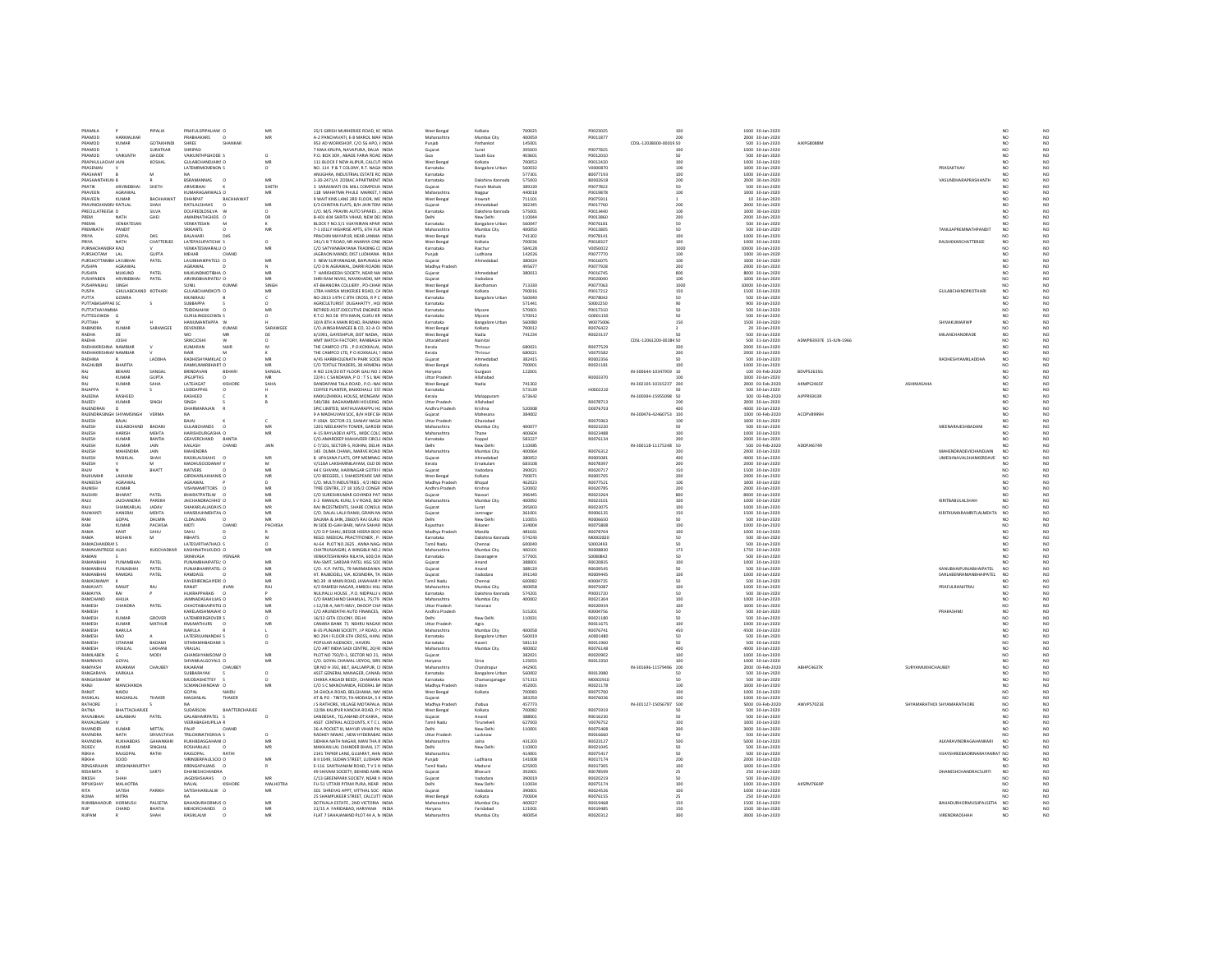|                                | RAO                           |                                 | <b>RAO</b>                      |                |                          | DOOR NO.57-27-4/1 BHAVANI GAF INDIA                                        | Andhra Pradesh             | Vishakhapatnam         | 530007           | S0076553             |                         |                 | 1000 30-Jan-2020                   |                        |                 |                                           |                 |                                                                   |
|--------------------------------|-------------------------------|---------------------------------|---------------------------------|----------------|--------------------------|----------------------------------------------------------------------------|----------------------------|------------------------|------------------|----------------------|-------------------------|-----------------|------------------------------------|------------------------|-----------------|-------------------------------------------|-----------------|-------------------------------------------------------------------|
| NAGESWARA<br>SABASTIN          | CRASTA                        |                                 |                                 |                |                          | BOGADY HOUSE, BOLANGADY, PA INDIA                                          | Karnataka                  | Dakshina Kannada       | 574231           | \$0003520            |                         |                 | 500 30-Jan-2020                    |                        |                 |                                           |                 | NO<br>NO<br>NO<br>NO                                              |
| SADANANDA                      |                               |                                 | NARNAPPAS                       | $\Omega$       |                          | NANDA PRAKASH MARANAMIKAT INDIA                                            | Karnataka                  | Dakshina Kannada       | 575001           | P0001950             |                         | 50              | 500 30-Jan-2020                    |                        |                 |                                           | NO              |                                                                   |
| SAMBHU                         | NATH                          | DUTTA                           | LATE                            | BALARAN        | DUTTA                    | C/O PARICHAYA, BIDHAN MARKET INDIA                                         | West Benga                 |                        | 734401           | S0075617             |                         | 400             | 4000 30-Jan-2020                   |                        |                 |                                           | NO              |                                                                   |
| SAMIDEV                        |                               |                                 | HARCHANDRAMV                    |                |                          | MANAGER CORPORATION BANK, F INDIA                                          |                            | Jodhpu                 | 342301           | S0005207             |                         | 100             | 1000 30-Jan-2020                   |                        |                 |                                           |                 |                                                                   |
| SANAT                          | KUMAR                         | CHATTERJEE                      | <b>KRISHNA</b>                  | GOPAL          | CHATERJEE                | VILL KRISHNA NAGAR, (BORHAL M INDIA                                        | West Benga                 | Hooghly                | 712404           | \$0081571            |                         | 300             | 3000 30-Jan-2020                   |                        |                 |                                           | NO.             | $\frac{NO}{NO}$                                                   |
| SANDAY                         | RAJYAGURU                     |                                 | HARILAL                         |                |                          | BHAGAVATI NIVAS, BHADRAKLI TEI INDIA                                       | Gujarat                    | Porbandar              | 360575           | S0081496             |                         |                 | 500 30-Jan-2020                    |                        |                 |                                           |                 | $\begin{array}{c}\nN & 0 \\ N & 0 \\ N & 0 \\ N & 0\n\end{array}$ |
| SANDEEP                        | KUMAR                         | <b>BUDHAN</b>                   | REWADHAR                        | <b>RUDHAN</b>  |                          | H.N. 6/215, NAWABI ROAD, HALDV INDIA                                       | Uttarakhand                | Nainital               |                  |                      | CDSL-12061200-00285 120 |                 | 1200 31-Jan-2020                   | ALNPB7979D 05-APR-1977 |                 |                                           | NO              |                                                                   |
| SANDEEP                        | RASTOGI                       |                                 | RASTOGI                         |                |                          | A 59 JAWALA NAGAR, BAGAT ROA INDIA                                         | Uttar Pradesh              | Meerut                 |                  | S0076791             |                         | 200             | 2000 30-Jan-2020                   |                        |                 |                                           | NO.             |                                                                   |
| SANDEEP                        | SHARMA                        |                                 | VIJAY                           | SHARMA         |                          | 3 SHANTI COLONY. CHITTA MANDIE INDIA                                       | Haryana                    |                        | 135001           |                      | CDSL-12044700-04898 49  |                 | 490 31-Jan-2020                    | BBQPS4857R 17-DEC-1977 | VUAYSHARMA      |                                           | NO.             | NO<br>NO<br>NO<br>NO                                              |
| SANDESH                        |                               | KIN                             | <b>VISHWANATH</b>               | KINI           |                          | H.NO.16 BHARATH BEEDI, COMPOI INDIA                                        | Karnataka                  | Dakshina Kannada       | 575003           | S0077081             |                         |                 | 500 30-Jan-2020                    |                        |                 |                                           |                 |                                                                   |
| SANDESH                        |                               | KINI                            | <b>VISHWANATH</b>               | <b>VIMIT</b>   |                          | S/O Y LI KINI H NO 16 RHARATH CLINDIA                                      | Karnataka                  | Dakshina Kannada       | 575003           | 50077104             |                         | 50              | 500 30-lan-2020                    |                        |                 |                                           | NO              |                                                                   |
| SANDHYA                        |                               |                                 | OMPRAKASHKEJRIV O               |                |                          | C/O. MR. V.K. AGARWAL, 138 J.N. F INDIA                                    | West Benga                 |                        | 711107           | \$0005548            |                         |                 | 10 30-Jan-2020                     |                        |                 | OMPRAKASHKEJRIWAL                         |                 |                                                                   |
|                                | KEJRIWAL                      |                                 |                                 |                |                          |                                                                            |                            | Howrah                 |                  |                      |                         |                 |                                    |                        |                 |                                           |                 |                                                                   |
| SANDVA                         | BOSE                          |                                 | SKBOSEW                         |                | MR                       | H-7 ASSOCIATED APARTMENT, PLO INDIA                                        |                            | New Delhi              | 110092           | sonnssse             |                         | 200             | 2000 30-Jan-2020                   |                        |                 |                                           |                 | NO<br>NO<br>NO<br>NO<br>NO                                        |
| SANGAMLAI                      | RASTOGI                       |                                 | LATE                            | BADRI          | PRASAD                   | 150 GARIVANTOLA, ALLAHABED INDIA                                           | Uttar Pradesh              | Allahabad              |                  | S0077276             |                         | 50              | 500 30-Jan-2020                    |                        |                 | SANDEEPKUMARRASTOGI                       | NO.             |                                                                   |
| SANJAY                         |                               | UPADYAYA                        | GAURISHANKAR                    |                | UPADHYAYA                | C/O.G.L.UPADHYAYA B-3 PROF. QL INDIA                                       | Gujarat                    | Anand                  | 388001           | S0076692             |                         | 200             | 2000 30-Jan-2020                   |                        |                 |                                           |                 |                                                                   |
| SANIAY                         | INDAL                         |                                 | <b>IAGOISHPDINDALS C</b>        |                | MR                       | A-127 PATEL NAGAR II, U P, GHAZI INDIA                                     | <b>Littar Pradesh</b>      | Ghaziahad              |                  | 52820002             |                         | ann             | 4000 30-Jan-2020                   |                        |                 |                                           | NO              |                                                                   |
| SANJAY                         | KUMAR                         |                                 | SANDEEPKUMARS O                 |                | MR                       | NO 3 POCHIN ROAD, SALEM<br><b>INDIA</b>                                    | <b>Tamil Nadu</b>          | Salem                  | 636001           | \$0006103            |                         | 300             | 3000 30-Jan-2020                   |                        |                 |                                           | NO.             |                                                                   |
| SANJAY                         | KUMAR                         | <b>GIROTRA</b>                  | PAREKHSO                        | MB             | RA                       | A-8/37. RANA PRATAP BAGH. DELI- INDIA                                      | Delhi                      | New Delh               | 110007           | \$0038477            |                         | 100             | 1000 30-Jan-2020                   |                        |                 |                                           | NO.             |                                                                   |
| SANJAY                         | PAI                           | SINGH                           | SARAN                           | SINGH          | AHUJA                    | FRONTIER CLOTH HOUSE, TOPEKHJ INDIA                                        | <b>Uttar Pradesi</b>       | Lucknow                |                  | S0078746             |                         | 100             | 1000 30-Jan-2020                   |                        |                 |                                           | NO.             |                                                                   |
| SANJAY                         | PATEL                         |                                 | BALDEVBHAI                      | PATEL          |                          | PLOT NO 1211-1, SECTOR: 3A, GAN INDIA                                      | Guiarat                    |                        | 382003           | S0077611             |                         | 100             | 1000 30-Jan-2020                   |                        |                 |                                           | NO.             | NO<br>NO<br>NO                                                    |
| SANJA <sup>®</sup>             |                               | DOSH                            | RAMANLAL                        | DOSHI          |                          | UTTAMCHAND ZAVERIS POLE, PAN INDIA                                         | Gujarat                    | Vadodara               | 390017           | \$0078253            |                         | 100             | 1000 30-Jan-2020                   |                        |                 |                                           |                 |                                                                   |
| CANIAV                         | SINGH                         |                                 | <b>VEHAPSIMOUS</b><br>×         |                | MR                       | 128/C. HARISH MUKHARJE, KOLKA' INDIA                                       | West Benga                 | Kolkata                | 700025           | songgorss            |                         | 50 <sub>1</sub> | 500 30-Jan-2020                    |                        |                 |                                           | NO              |                                                                   |
| SANJEEV                        | LOHIA                         |                                 | JAMUNAPRASADLC O                |                | MB                       | 54/A SAMBHUNATH PANDIT STREE INDIA                                         | West Benga                 | Kolkata                | 700025           | \$0006108            |                         | 50              | 500 30-Jan-2020                    |                        |                 |                                           | NO.             | NO<br>NO                                                          |
| SANJEEVA                       | REDDY                         |                                 | RAMCHANDARREDI C                |                | MB                       | H NO 2-7-43, OPP INDOR SAMATH, INDIA                                       | Telangana                  | Nizamabad              | 503001           | V0001105             |                         | 200             | 2000 30-Jan-2020                   |                        |                 |                                           |                 | $\overline{NQ}$                                                   |
| SANJIB                         | KUMAR                         | DAS                             | DASLATE                         |                |                          | DAS ELECTRIC WORKS. RAGUNATH INDIA                                         | West Benga                 | West Midna             | 721507           | S0075772             |                         | 100             | 1000 30-Jan-2020                   |                        |                 |                                           |                 |                                                                   |
|                                |                               |                                 |                                 | DANDAPATH      |                          |                                                                            |                            |                        |                  |                      |                         |                 |                                    |                        |                 |                                           |                 | NO<br>NO                                                          |
| SANJOY                         | DANDAPATH                     |                                 | TARAPADA                        |                |                          | VILL - MADHABPUR, P.O. - MOHISR INDIA                                      | West Benga                 | Howrah                 | 711303           |                      | IN-302898-10069539 50   |                 | 500 03-Feb-2020                    | AJUPD1598              |                 |                                           | NO <sub>1</sub> |                                                                   |
| SANOBER<br>SANORER             | JAMSHEDJI<br><b>IAMSHEDIL</b> | POSTWALA<br>POSTWALA            | JAMSHEDJIMPOSTV D               |                |                          | FIRDAUSH FLATS 3A. 3RD FLOOR. INDIA                                        | Gujarat                    | Ahmedabar<br>Ahmedahad | 380001<br>380001 | S0085139<br>50085144 |                         |                 | 500 30-Jan-2020                    |                        |                 | RUSTOMJAMSHEDJIPOSTWALA NO                |                 | NQ                                                                |
|                                |                               |                                 | JAMSHEDJIMPOSTV D               |                | o                        | FIRDAUSH FLATS NO 3A, 3RD FLOC INDIA                                       | Guiarat                    |                        |                  |                      |                         | 50              | 500 30-Jan-2020                    |                        |                 | RUSTOMJAMSHEDJIPOSTWALA NO                |                 |                                                                   |
| SANTANU                        | SINHA                         |                                 | <b>BINOYENDRA</b>               | SINHA          |                          | 12/4B BAKUL BAGAN ROW, CALCU INDIA                                         | West Bengal                | Kolkata                | 700025           | S0077764             |                         | 100             | 1000 30-Jan-2020                   |                        |                 | BINOYENDRASINHA                           | N <sub>O</sub>  | NO<br>NO<br>NO                                                    |
| SANTOSH                        | JAIN                          |                                 | <b>JINENDRA</b>                 |                |                          | C/O SHANTILAL JAIN, 44KALAL SER INDIA                                      | Madhya Prades              | Ujjain                 | 456001           | S0075176             |                         | 100             | 1000 30-Jan-2020                   |                        |                 | <b>JINENDRAJAIN</b>                       |                 |                                                                   |
| SAPNA                          | MITTAL                        |                                 | SHAMBHUDAYALM O                 |                | MB                       | D-104 SHASTRI AVENUE, BIDHAN N INDIA                                       | West Bengal                | Bardhama               | 713212           | S0007235             |                         | 300             | 3000 30-Jan-2020                   |                        |                 |                                           |                 | NO<br>NO                                                          |
| SARITA                         | SHRINIVASA                    | SALIAN                          | SBSALIAND                       |                | $\overline{\mathsf{MR}}$ | SARILA SADAN, 101 MAHAVIR APT INDIA                                        | Maharashtra                | Mumbai City            | 400007           | S0050140             |                         | 160             | 1600 30-Jan-2020                   |                        |                 | CHANDRAVATHISHRINIVASALIAI NO             |                 |                                                                   |
| SARJU                          | PRASAD                        | <b>GUPTA</b>                    | LATESUNDER                      | LAL            | <b>GUPTA</b>             | 254 SHAKTI NAGAR, FAIZABAD ROJ INDIA                                       | Uttar Pradesh              | Lucknow                |                  | \$0085393            |                         | 800             | 8000 30-Jan-2020                   |                        |                 | SANUDEVI                                  |                 | NO                                                                |
| SAROIA                         | HANKARO                       |                                 | SHANKARGOUDA                    |                |                          | 33 RAMAKRISHNA COLONY . SIRUI INDIA                                        | Karnataka                  | Dharwad                | 580031           | \$0078790            |                         | 100             | 1000 30-Jan-2020                   |                        |                 | SHANKARGOUDAGIRIYAPPAGOL NO               |                 | NO<br>NO                                                          |
| SAROJAMMA                      |                               |                                 | SHANBHONAHALLI W                |                | $\Omega$                 | SRI SIDDARAMESHWARA KRUPA, S INDIA                                         | Karnataka                  | Tumkur                 | 572101           | R0008710             |                         | 50              | 500 30-Jan-2020                    |                        |                 |                                           | NO              |                                                                   |
| SAROJINI                       |                               | <b>BHANDARY</b>                 | LATEHSEETHARAMI W               |                |                          | 14-B GANESH BAUG . SIR BALCHAI INDIA                                       | Maharashtra                | Mumbai City            | 400019           | S0008840             |                         | 375             | 3750 30-Jan-2020                   |                        |                 | <b>VINAYGUPTA</b>                         | NO              |                                                                   |
| SASIDHARAN                     |                               |                                 | <b>LATE</b>                     | MADHAVAN       |                          | O.N.G.C. MECH.SECTION-TBG. MEH INDIA                                       | Guiarat                    | Mahesana               | 384002           | 50079170             |                         | 300             | 3000 30-Jan-2020                   |                        |                 |                                           | NO              |                                                                   |
| SATHISH                        | VAMAN                         | PUTHRAN                         | VAMANCPUTHRAN S                 |                | $\Omega$                 | FOURESS PRODUCTS INDIA . S K. M INDIA                                      | Karnataka                  | Dakshina Kannada       | 574154           | S0009780             |                         | 50              | 500 30-Jan-2020                    |                        |                 |                                           | NO.             |                                                                   |
| SATHYANARAYAI                  |                               |                                 | CHINNAKRISHNASE C               |                |                          | GENERAL MERCHANTS & LANDHO INDIA                                           | Karnataka                  |                        | 572143           | H000029              |                         | 100             | 1000 30-Jan-2020                   |                        |                 |                                           |                 | NO<br>NO<br>NO<br>NO                                              |
| SATISH                         | CHANDRA                       | TULI                            |                                 |                | MR                       | 7/45 SOUTH PATEL NAGAR, NEW I INDIA                                        | Delhi                      |                        | 110008           | \$0009564            |                         |                 | 2000 30-Jan-2020                   |                        |                 |                                           | NO.             |                                                                   |
|                                |                               |                                 | RAMREKHATULIS O                 |                |                          |                                                                            |                            | New Delh               |                  |                      |                         | 200             |                                    |                        |                 |                                           |                 | NO<br>NO                                                          |
| SATISHBHAI                     | DAHYABHAI                     | PATEL                           | <b>DAHYABHAIS</b>               |                | MB                       | A-5 PRATHMESH APT, GROUND FL INDIA                                         | Maharashtra                | Thane                  | 421301           | S0009782             |                         | 100             | 1000 30-Jan-2020                   |                        |                 |                                           | NO              |                                                                   |
| SATNAM                         | DANG                          |                                 | AMARDASSDANGW C                 |                |                          | 76 77 FOUR MARLA, GURGAON, H INDIA                                         | Haryana                    | Gurgaon                | 122001           | \$0009822            |                         | 100             | 1000 30-Jan-2020                   |                        |                 |                                           |                 | NO                                                                |
| SATNAM                         | SINGH                         |                                 | SHARBHAJANSINGHO                |                | MR                       | A-2/5 SECTOR-3. ROHINI. NEW DEI INDIA                                      | Delhi                      | New Delh               | 110085           | \$0040165            |                         | 200             | 2000 30-Jan-2020                   |                        |                 |                                           | NO.             | NO<br>NO                                                          |
| SATYA                          | GHOSH                         |                                 | LATEGOPAL                       | CHANDRA        | <b>GHOSH</b>             | VILL RAMCHANDRA PUR, P.O. KUM INDIA                                        | West Bengal                | Hooghly                | 712103           | \$0081386            |                         | 1000            | 10000 30-Jan-2020                  |                        |                 |                                           | NO.             |                                                                   |
| SAURABH                        | <b>VERMA</b>                  |                                 | DOODH                           | NATH           | VERMA                    | A 1/2 NDUAT CAMPUS, KUMARGA INDIA                                          | <b>Uttar Pradesi</b>       | Faizabad               |                  |                      | IN-300513-16386559      | 50              | 500 03-Feb-2020                    | ADTPV5584              |                 |                                           |                 |                                                                   |
| SRICAPITALMARI LTD             |                               | <b>M</b>                        |                                 |                |                          | 38/8 SHANTAM APPT NEAR LG HC INDIA                                         | Guiarat                    | Ahmedahar              | sannos           | \$0050190            |                         | 57700           | 577000 30-Jan-2020                 | AASTS64070             |                 |                                           | NO              |                                                                   |
| SELVAKUMAR                     |                               |                                 | NA                              |                |                          | 71 KADAPPANADAI, PERUNDURAI INDIA                                          | <b>Tamil Nadu</b>          | Erode                  | 638052           |                      | IN-300214-10563014 490  |                 | 4900 03-Feb-2020                   | BDGPS8059D             | NDKRISHNAVENI   |                                           | NO.             |                                                                   |
| SESHADRI                       |                               |                                 | <b>BTTIRUMALACHAR! C</b>        |                | MB                       | 19 1 VYNETEYA, 3RD MAIN ROAD Y INDIA                                       | Karnataka                  | Mysore                 | 570020           | B0003660             |                         |                 | 8500 30-Jan-2020                   |                        |                 |                                           |                 | NO<br>NO<br>NO<br>NO<br>NO<br>NO                                  |
| SEVENSEASINDLY PVT             |                               | 1TD                             |                                 |                |                          | 43 RACE COURSE ROAD, BANGALO INDIA                                         | Karnataka                  | <b>Bangalore Urban</b> | 560001           | 50012145             |                         | 1500            | 15000 30-Jan-2020                  |                        |                 |                                           | NO              |                                                                   |
| SHAHBHARTI                     | KANAK                         | <b>KUMAR</b>                    | KANAKKUMARSHAI O                |                | MR                       | C/O. CHUNUBHAI NAGINDAS, 1 SAI INDIA                                       | Guiarat                    | Ahmedahad              | 380004           | S0012330             |                         | 150             | 1500 30-Jan-2020                   |                        |                 | SHAHCHINUBHAINAGINDAS                     | N <sub>O</sub>  |                                                                   |
|                                | GOVINDBHAI                    | POPATLAL                        | POPATLALSHAHS C                 |                |                          | 26 VIPUL CO-OP SO NR CIVIL HOS INDIA                                       | Gujarat                    | Kheda                  | 387001           | S0012360             |                         | 100             | 1000 30-Jan-2020                   |                        |                 |                                           |                 |                                                                   |
| SHAH                           | VILAYKI IMAR                  | CHANDULAL                       | SHAH                            | CHANDULAL      | <b>JETHALAL</b>          | D/219 RAIDEEP SOCIETY, NEAR POL INDIA                                      | Guiarat                    | Vadodara               | zennnt           | \$0075543            |                         | 50              | 500 30-lan-2020                    |                        |                 |                                           | NO              |                                                                   |
| SHAMA                          | SETH                          |                                 | PARDEEP                         | SETH           |                          | BI-34 B, SHALIMAR BAGH, NEW DE INDIA                                       | Delhi                      | New Delh               | 110088           |                      | IN-302269-11117247 46   |                 | 460 03-Feb-2020                    | <b>BCCPS8566G</b>      |                 |                                           | NO.             | NO<br>NO                                                          |
| SHAMEEN                        |                               |                                 | WALI                            | MOHAMMED       |                          | MOHALLA TELIA KOT, NEARS CHAN INDIA                                        | <b>Uttar Prades</b>        | Raebareli              |                  | \$0080146            |                         |                 | 500 30-Jan-2020                    |                        |                 |                                           |                 |                                                                   |
| SHAMFFM                        | MD                            |                                 | <b>WALL</b>                     | MOHAMMED       |                          | MOHALLA TELIA KOT, NEAR CHAM, INDIA                                        | <b>Littar Pradesh</b>      | Racharell              |                  | M0077926             |                         | 150             | 1500 30-Jan-2020                   |                        |                 |                                           | NO              |                                                                   |
|                                | ALL                           |                                 | <b>ALIMOHAMEDS</b>              |                | MR                       |                                                                            |                            |                        | 700017           |                      |                         |                 |                                    |                        |                 | REFIAMERCHANT                             | NO              | 22220                                                             |
| SHANBANALI<br>.<br>SHANKARAPP. |                               | MOHAMED<br><b>P/ GULANNAVAR</b> | НАМАМАМТАРРА                    | $\Omega$       |                          | 5/1 MRIGENDRA LAL MITTER ROAI INDIA                                        | West Bengal                | Kolkata                |                  | S0012262             |                         | 100             | 1000 30-Jan-2020                   |                        |                 |                                           |                 |                                                                   |
|                                |                               |                                 |                                 |                |                          | MERCHANT . RANEBENNUR.                                                     | Karnataka                  |                        | 581115           | S0014370             |                         | 50              | 500 30-Jan-2020                    |                        |                 |                                           |                 |                                                                   |
| SHANKARI AL                    | <b>BARLEAL</b>                | sowi                            | <b>BARULAIS</b>                 |                | MR                       | 145 B VARDHMAN NAGAR NEAR 5 INDIA                                          | Guiarat                    |                        | 382721           | 50014441             |                         | 150             | 1500 30-lan-2020                   |                        |                 | RAIFSHSHANKARLAI SONI                     | NO <sub>1</sub> |                                                                   |
| SHANTABAI                      | GOVIND                        | <b>BHALERAO</b>                 | GOVINDBHALERAO O                |                | MB                       | E 24 EVEREST COOP. HOUSING SOC INDIA                                       | Maharashtra                | Mumbai City            | 400071           | S0014935             |                         | 50              | 500 30-Jan-2020                    |                        |                 | VIDYADEVISATYAWANKEDARI                   | NO <sub>1</sub> |                                                                   |
| SHANTILAL                      |                               | MEHTA                           | JETHALAL                        | MEHT/          |                          | NEER LILAVATI HOLE ROOM NO.8, INDIA                                        | Gujarat                    |                        | 383001           | S0078879             |                         | 500             | 5000 30-Jan-2020                   |                        |                 | JAYABENSMEHTA                             |                 |                                                                   |
| SHARAD                         | <b>IAIRAM</b>                 | BANAVALLI                       | <b>IRANAVALLIS</b>              |                | MR                       | A/1/10 AMEYA 4TH FLOOR REHIN INDIA                                         | Maharashtra                | Mumbai City            | 400058           | 50045215             |                         | 50 <sub>2</sub> | 500 30-Jan-2020                    |                        |                 | PURNIMASHARADRANAVALLE                    | NO <sub>1</sub> | NO<br>NO                                                          |
| SHARAT                         | ACHARYA                       |                                 | GOPALKRISHNAS                   |                | MB                       | 634 AKASHATA IST PHASE, 14TH CLINDIA                                       | Karnataka                  | <b>Bangalore Urban</b> | 560078           | G0050027             |                         | 100             | 1000 30-Jan-2020                   |                        |                 |                                           |                 |                                                                   |
| SHARDA                         | <b>GIRISH</b>                 | ZANWAP                          | GIRISHW                         |                |                          | ARAPAN APARTMENTS, PLOT NO-1 INDIA                                         | Maharashtr                 | Sangli                 | 416416           | \$0017103            |                         |                 | 500 30-Jan-2020                    |                        |                 | GIRISHMADANGOPALZANWAR NO                 |                 | NO<br>NO                                                          |
| SHARMA                         | VIJAY                         | <b>KUMAR</b>                    | KASHINATHSHARM O                |                | MR                       | 17/875 KHERNAGAR, M H B COLOR INDIA                                        | Maharashtra                | Mumbai City            | 400051           | S0041287             |                         | 50              | 500 30-Jan-2020                    |                        |                 |                                           |                 |                                                                   |
| SHARMISTHAMA KUMAR             |                               | PATEL                           | MANOJKUMAR JAYANTILAL           |                | PATEL                    | 1573 BARDOLPURA, O/S DARIYAPL INDIA                                        | Gujarat                    | Ahmedabad              | 380004           | S0078916             |                         | 100             | 1000 30-Jan-2020                   |                        |                 |                                           | NO.             |                                                                   |
| SHASHIKALA                     |                               |                                 | LATEMRKRIMALEN W                |                |                          | C/O. MR. S.B. NABHIRAJAIAH, ADV INDIA                                      | Karnataka                  | Davanager              | 577002           | BODD2075             |                         | 175             | 1750 30-Jan-2020                   |                        |                 | <b>BRAHMAKUMARMINORJ</b>                  | NO.             |                                                                   |
| <b>SHASHIKANT</b>              | <b>RHAILALRHAI</b>            | PATEL                           | <b>RHAILALRHAISPATES</b>        |                | $\sim$                   | REVA 250/B/16 NAGALA PARK KLINDIA                                          | Maharashtra                | Kolbanu                | 416003           | 50017820             |                         | 100             | 1000 30-lan-2020                   |                        |                 |                                           | NO              |                                                                   |
| SHASHIKANT                     |                               |                                 |                                 |                |                          |                                                                            | Maharashtra                | Mumbai City            | 400056           |                      |                         |                 |                                    |                        |                 |                                           |                 | NO<br>NO<br>NO<br>NO<br>NO                                        |
|                                |                               |                                 |                                 |                |                          |                                                                            |                            |                        |                  |                      |                         |                 |                                    |                        |                 |                                           |                 |                                                                   |
|                                |                               | PATEL                           | VISHRAMBHAIRPAT O               |                | MB                       | 12 RISHI DAYANAND COOP HSG SC INDIA                                        |                            |                        |                  | S0017925             |                         | 50              | 500 30-Jan-2020                    |                        |                 |                                           |                 |                                                                   |
| SHASHIPRABH                    |                               |                                 | MSRAMANATHW                     |                | MB                       | C/O M S RAMANATH, NO 12 OPP INDIA                                          | Karnataka                  | Bangalore Li           | 560036           | BO050029             |                         |                 | 20 30-Jan-2020                     |                        |                 |                                           |                 |                                                                   |
| SHII PA                        | HARFSH                        | KANSARA                         | HARFSHW<br>r.                   |                | MR                       | 24 SARDAR SHOPPING CENTRE, NE, INDIA                                       | Guiarat                    | Mahesana               | 384001           | 50019158             |                         | 100             | 1000 30-lan-2020                   |                        |                 | HARFSHSHANTILAI KANSARA                   | N <sub>0</sub>  |                                                                   |
| SHILPA                         | SUDHAKAR                      | POWDWAI                         | SUDHAKARRAMRAI O                |                | MR                       | 52 RIGVED SOCIETY, VEER SAVARK/ INDIA                                      | Maharashtra                | Mumbai City            | 400028           | S0045044             |                         | 100             | 1000 30-Jan-2020                   |                        |                 | SUDHAKARRAMRAOPOWDWAL NO                  |                 | NO<br>NO                                                          |
| SHIRISI                        |                               | SHAH                            | SHVERLALS                       |                |                          | 3/3666 NAWAPURA, KARAWA ROJ INDIJ                                          | Gujarat                    | Surat                  | 395003           | S0045171             |                         | 50              | 500 30-Jan-2020                    |                        |                 |                                           |                 |                                                                   |
| SHIV                           | GULAM                         |                                 | SHIV                            | GULAM          | CHAURASIA                | 64/199 GORARIA MOHAL, KANPUF INDIA                                         | Uttar Pradesh              | Kanpur Nagar           |                  | S0081555             |                         | 50              | 500 30-Jan-2020                    |                        |                 |                                           | NO              | NO<br>NO                                                          |
| SHIVSHANKAR                    | SIDRAMAPPA                    | BHOGADE                         | SIDRAMAPPA                      | <b>BHOGADE</b> |                          | 24-B SIDDHESHWAR MARKET YARE INDIA                                         | Maharashtra                | Solapur                | 413005           | S0076712             |                         | 500             | 5000 30-Jan-2020                   |                        |                 | CHATURBAISHIVSHANKARBHOG NO               |                 | NQ                                                                |
| SHIVAPRASAD                    |                               |                                 | REDDY                           |                |                          | 1-2-56/39 GAGANMAHAL ROAD. H INDIA                                         | Telangana                  | Hyderabar              | 500029           | D0075035             |                         |                 | 500 30-Jan-2020                    |                        |                 |                                           |                 |                                                                   |
| SHIVANNA                       |                               |                                 | JAVAREGOWDA                     |                | $\circ$                  | SIDDALINGAPURA, K.R. MILL P.O., I INDIA                                    | Karnataka                  | Mysore                 | 570003           | S0020460             |                         |                 | 500 30-Jan-2020                    |                        |                 |                                           | NO              |                                                                   |
| SHOBHABEN                      | PATEL                         |                                 | ASHOKBHAI                       | PATEL          |                          | DESAI NIVAS. AT. PO. BHARODA. T/ INDIA                                     | Gujarat                    | Anand                  | 388210           |                      | IN-300636-10134597 50   |                 | 500 03-Feb-2020                    | AYLPP3278J             |                 |                                           | NO              |                                                                   |
| SHUBHANG                       | REDKAR                        |                                 | KRISHNACHANDRA/ O               |                | MR                       | C/O. S.Y. KEE, MANGIRISH CO OP. 5 INDIA                                    | Maharashtr                 | Mumbai City            | 400063           | 50022755             |                         |                 | 1000 30-Jan-2020                   |                        |                 |                                           | NO              |                                                                   |
| SHILBHA                        | SHAH                          |                                 | MANDIW                          |                | MR                       | A/26 IAY VAIKUNTHDHAM COOP H INDIA                                         | Guiarat                    | Vadodara               | 390011           | S0022820             |                         | 100             | 1000 30-Jan-2020                   |                        |                 | <b>MANOISHAH</b>                          | NO              |                                                                   |
| SHYAM                          | LATA                          |                                 | LATES                           |                | VERMA                    | 1278/B, MALVIYA NAGAR, ALLAHA INDIA                                        | <b>Uttar Prades</b>        | Allahabad              |                  |                      | IN-301557-21688423 50   |                 | 500 03-Feb-2020                    |                        |                 |                                           |                 | NO<br>NO<br>NO<br>NO<br>NO                                        |
| SHYAM                          | SHARAD                        | BANAVALLI                       | SHARADS                         |                |                          |                                                                            |                            |                        | 400058           | S0045216             |                         |                 |                                    |                        |                 |                                           | NO              |                                                                   |
| SHYAMSUNDER                    | $\mathbf{D}$                  | PUROHIT                         | DHANRAJPUROHIT! O               |                | MR<br>MR                 | A/1/10 AMEYA, 4TH FLOOR BEHIN INDIA<br>B/304, PANCHARATHNA APARTME INDIA   | Maharashtra<br>Maharashtra | Mumbai City<br>Thane   | 421201           | S0050336             |                         | 50              | 500 30-Jan-2020<br>500 30-Jan-2020 |                        |                 | SHARADJAIRAMBANAVALL<br>SOBHADEVISPUROHIT | NO              |                                                                   |
|                                |                               |                                 |                                 |                |                          |                                                                            |                            |                        |                  |                      |                         |                 |                                    |                        |                 |                                           |                 | NO<br>NO                                                          |
| SHYAM                          | SUNDER                        | <b>HURGAT</b>                   | SITARAMHURGATS O                |                | MR                       | C/O BAJRANG AUTO SERVICE, AGR INDIA                                        | Maharashtra                | Thane                  | 421301           | S0041333             |                         | 200             | 2000 30-Jan-2020                   |                        |                 | UJWALASHURGAT                             | NO              | $_{\rm NO}$                                                       |
| SHYAMA                         | DEVI                          |                                 | LARAN                           |                |                          | 4C-3043. B S CITY. BOKARO STEEL ( INDIA                                    | Jharkhand                  | Bokard                 | 827004           | S0075389             |                         |                 | 500 30-Jan-2020                    |                        |                 | LALANTIWARI                               | NO              |                                                                   |
| SIDDAPPA                       |                               |                                 | <b>DODDAIAH</b>                 |                | $\circ$                  | MUNICIPAL COUNCILLOR . TUMKUI INDIA                                        | Karnataka                  |                        | 572214           | C0000180             |                         |                 | 500 30-Jan-2020                    |                        |                 |                                           | NO              | NO<br>NO                                                          |
| SIDDAPPA                       |                               |                                 | SIDDALINGAPPAS C                |                | MB                       | Q.NO. C-40. M.C.F. HSG. COLONY. I INDIA                                    | Karnataka                  |                        | 574194           | S0023905             |                         |                 | 500 30-Jan-2020                    |                        |                 |                                           | NO              |                                                                   |
| SIDDARAMAIAH                   |                               |                                 | RORAPPA                         |                | $\circ$                  | C/O. T.M.MALLAPPA & BROS. . MEI INDIA                                      | Karnataka                  | Tumku                  | 572101           | T0000120             |                         |                 | 500 30-Jan-2020                    |                        |                 |                                           | NO.             |                                                                   |
| SIDDARAMAIAH                   |                               |                                 | RAMEGOWDAAGAS S                 |                | O                        | AGASARAHALLI MALAGONDANAH, INDIA                                           | Karnataka                  |                        | 572114           | S0024000             |                         | 50              | 500 30-Jan-2020                    |                        |                 |                                           | NO              |                                                                   |
| SIDDE                          | GOWDA                         |                                 | POSESIDDEGOWDA S                |                |                          | MALLANAIKANA KATTE P.O.GAND, INDIA                                         | Karnataka                  | Mandya                 | 571405           | \$0024120            |                         |                 | 500 30-Jan-2020                    |                        |                 |                                           | NO.             |                                                                   |
| SIDDE                          | <b>GOMPA</b>                  |                                 | DOLLEGOWDA                      |                |                          | MALLANAYAKANA KATTE GANDAL INDIA                                           | Karnataka                  | Mandya                 | 571405           | \$0024130            |                         | n <sub>n</sub>  | 500 30-Jan-2020                    |                        |                 |                                           | NO              |                                                                   |
| SINDHU                         | GANESHRAD                     | DEVDHE                          | GANESHRAODEVDI- C               |                | MR                       | GURU CHHYA GAUTAM NAGAR. TI INDIA                                          | Maharashtra                | Bhandara               | 441912           | S0024545             |                         | 50              | 500 30-Jan-2020                    |                        |                 |                                           | NO              | NO<br>NO<br>NO<br>NO<br>NO                                        |
| SIPRA                          | SEAL                          |                                 | SISEALW<br><b>C</b>             |                | MR                       | 44 SIKDARPARA STREET, CALCUTT: INDIA                                       | West Benga                 | Kolkata                | 700070           | S0024650             |                         |                 | 50 30-Jan-2020                     |                        |                 |                                           |                 | $\overline{NQ}$                                                   |
| SIPRA                          | SEAL                          |                                 | SEAL                            |                |                          | 44 SIKDARPARA STREET, CALCUTT; INDIA                                       | West Benga                 | Kolkata                | 700007           | \$0085818            |                         |                 | 50 30-Jan-2020                     |                        |                 |                                           |                 |                                                                   |
| SIRUGUPPALARC OP               |                               | SOCIETY                         | NA                              |                |                          | SIRUGUPPA . SIRUGUPPA TALUK. B INDIA                                       | Karnataka                  | Bellary                | 583101           | S0024720             |                         | 200             | 2000 30-Jan-2020                   |                        |                 |                                           | NO.             |                                                                   |
| <b>SITA</b>                    |                               | <b>MEHTA</b>                    |                                 |                | MR                       |                                                                            | Guiarat                    |                        |                  | \$0024870            |                         | 150             | 1500 30-Jan-2020                   |                        |                 |                                           |                 | NO<br>NO                                                          |
| SITARAM                        | KANTILAL<br>GOENKA            |                                 | KANTILALMEHTAD O<br><b>LATE</b> | SATYADED       | GOENKA                   | DEV KUNJ, BUPENDRA ROAD, RAJK INDIA<br>C/O SATYADEO SITARAM, BLOCK-A INDIA | West Benga                 | Rajkot<br>Kolkata      | 360001<br>zoong  | 50077122             |                         | 300             |                                    |                        |                 | INDIRAKANTILALMEHTA<br>ANILGOENKA         | NO<br>NO        |                                                                   |
|                                |                               |                                 |                                 |                |                          |                                                                            |                            |                        |                  |                      |                         |                 | 3000 30-Jan-2020                   |                        |                 |                                           |                 |                                                                   |
| SIVAPPA                        |                               |                                 | MAHADEVAPPAARI O                |                | MR                       | EX. VILLAGE PANCHAYATH CHAIRN INDIA                                        | Karnataka                  |                        | 577450           | A0000855             |                         | 50              | 500 30-Jan-2020                    |                        |                 |                                           | NO              |                                                                   |
|                                | MUKHERJEE                     |                                 | LATE                            | JANERDA        | MUKHERJE                 | 112 SOUTH SINTHEE ROAD, KOLKA INDIA                                        | West Benga                 | Kolkata                | 700030           | \$0085881            |                         | 200             | 2000 30-Jan-2020                   |                        |                 |                                           |                 | NO<br>NO<br>NO<br>NO                                              |
| SNEHLATA                       | SARODE                        |                                 | BALWANTRAOSARC W                |                | $\circ$                  | 13-BIMA NAGAR, INDORE (M P), IF INDIA                                      | Madhya Pradesh             | Indore                 | 452001           | S0025700             |                         | 200             | 2000 30-Jan-2020                   |                        |                 |                                           | NO              |                                                                   |
| SOHAN                          |                               | <b>RORWAL</b>                   | RHAGAIL                         |                |                          | RIFSHWAR COLONY KANTHERIA F INDIA                                          | Guiarat                    |                        | 385001           | 50076518             |                         | 50              | 500 30-Jan-2020                    |                        |                 |                                           | NO <sub>1</sub> |                                                                   |
| SOMABHA                        | MOHANLAI                      | PATEL                           | MOHANLALPATELS O                |                | MR                       | OM NIVAS B NO. 24, SHAHPUR CD INDIA                                        | Guiarat                    | Ahmedabar              | 380001           | S0026150             |                         | 200             | 2000 30-Jan-2020                   |                        |                 | DASHARATHBHAISOMABHAIPA' NO               |                 | NO<br>NO<br>NO                                                    |
| SOMANNA                        |                               |                                 | THIPPANNAS                      |                | MR                       | NO.76 11TH MAIN ROAD, BEHIND INDIA                                         | Karnataka                  | <b>Bangalore Urban</b> | 560034           | <b>BODD3670</b>      |                         | 135             | 1350 30-Jan-2020                   |                        |                 |                                           |                 |                                                                   |
| SOMAPPA                        | MANJU                         | <b>UCHIL</b>                    | MANUBUCHILS                     | $\Omega$       | MR                       | AMBEDKAR NAGAR 5/222 FIRST F INDIA                                         | Maharashtra                | Mumbai City            | 400018           | S0026280             |                         | 100             | 1000 30-Jan-2020                   |                        |                 |                                           | NO              | NO<br>NO                                                          |
| SOWBHAGYA                      |                               |                                 | <b>GSDHANANJAYAPP. O</b>        |                | т                        | 1576/2 2ND CROSS, NAGAPPA BLC INDIA                                        | Karnataka                  | <b>Bangalore Urban</b> | 560021           | S0085542             |                         | 400             | 4000 30-Jan-2020                   |                        |                 |                                           |                 |                                                                   |
| SOWMAYA                        | $\overline{a}$                |                                 |                                 |                |                          | M/S KEERTHL(RNG) P LTD 31 LC B INDIA                                       | Karnataka                  | <b>Bangalore Urban</b> | ssonna           | \$0082181            |                         | 50              | 500 30-Jan-2020                    |                        |                 |                                           | NO              |                                                                   |
| SRINIVASA                      | THANTRY                       |                                 | GOPALA                          | KRISHNA        | THANTRY                  | NO-19 SOWJANYA I MAIN, TK-LAYC INDIA                                       | Karnataka                  | Mysore                 | 570023           |                      | CDSL-12038400-00555 40  |                 | 400 31-Jan-2020                    | AFEPG1395K 01-JAN-1940 | PRAVEENKUMAR    |                                           | NO.             | NO<br>NO<br>NO                                                    |
| SRINIVASAN                     |                               |                                 | LINGESWARAN                     |                |                          | D-8 III FLOOR SURYA APARTMENTS INDIA                                       | Tamil Nad                  |                        | 60009            | L0075454             |                         |                 | 1500 30-Jan-2020                   |                        |                 |                                           |                 | NO                                                                |
| SRINIVASAN                     |                               |                                 | LINGESWARAN                     |                |                          | D 8 SURYA APARTMENTS, KAMARA INDIA                                         | Tamil Nadu                 | Chennal                | 600092           | L0075595             |                         | 750             | 7500 30-Jan-2020                   |                        |                 |                                           | NO              | NO                                                                |
| SRINIVASARAO A                 |                               |                                 | SUBBARAD                        | ADIMULAM       |                          | H NO 37 10/3/2 PLOT NO.294, SAI INDIA                                      | Telangana                  | Hyderabad              | 500062           |                      | IN-300239-13296836 12   |                 | 120 03-Feb-2020                    | AFPPA7417R             | <b>ASARITHA</b> |                                           | NO              |                                                                   |
| SRINIVASULU                    | BATHALA                       |                                 | BALAIAHBATHALAL O               |                |                          | STATE BANK OF INDIA, AGRL DEV B INDIA                                      | Andhra Pradesi             | Kadapa                 | 516360           | S0027610             |                         |                 | 250 30-Jan-2020                    |                        |                 |                                           |                 | NO<br>NO                                                          |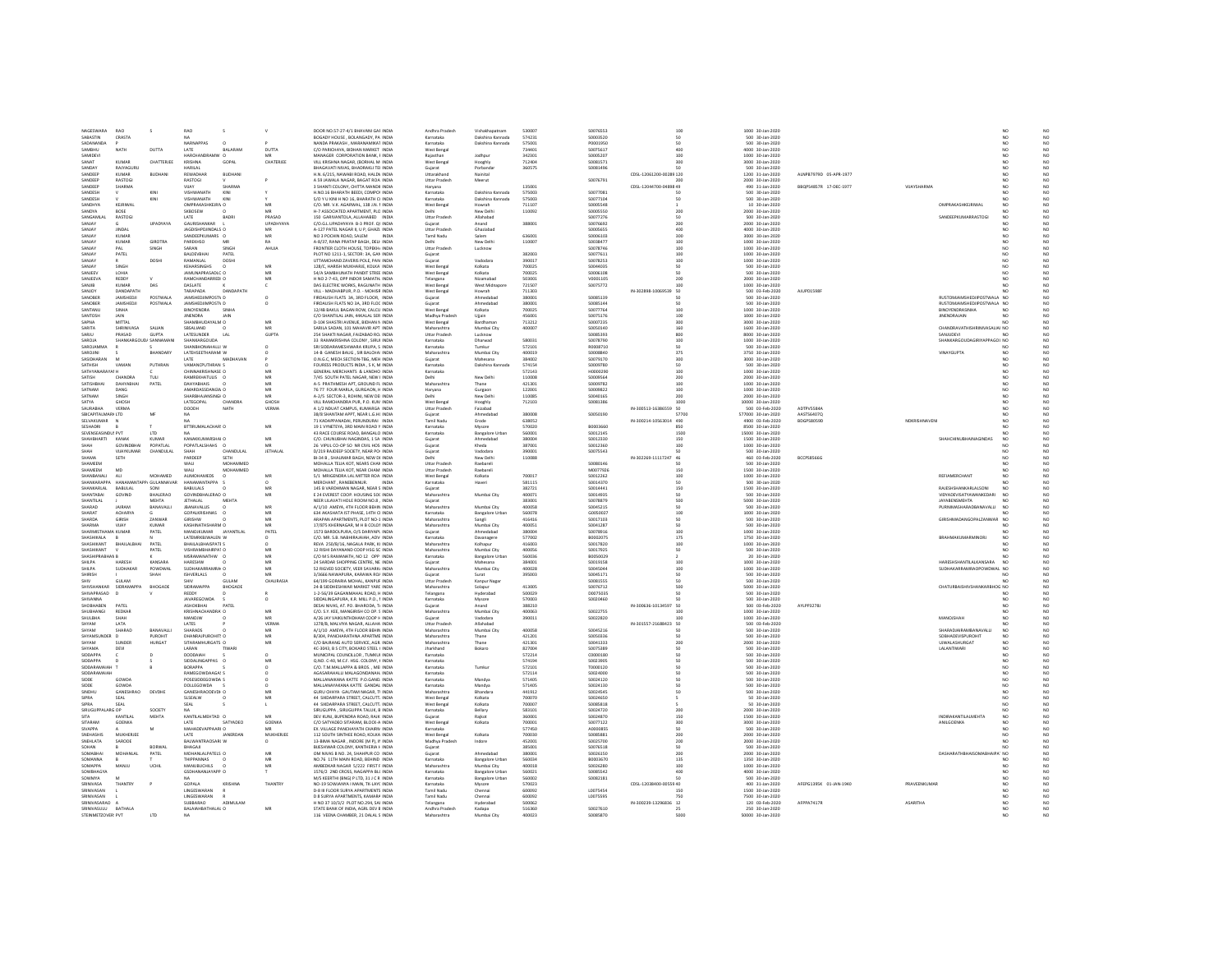| SURRANNA<br>SUBBANNA               |                                    |                         | <b>NBASAPPAS</b>                               | MB              | 63/1 GURUKAR DWANNA STREET. INDIA                                              | Karnataka                 | Mysore                          | <b>STODAY</b>    | NOOCO131                    |                               | 250 30-Jan-2020                      |                        |             |                                                        | NO <sub>1</sub><br>NO                                      |  |
|------------------------------------|------------------------------------|-------------------------|------------------------------------------------|-----------------|--------------------------------------------------------------------------------|---------------------------|---------------------------------|------------------|-----------------------------|-------------------------------|--------------------------------------|------------------------|-------------|--------------------------------------------------------|------------------------------------------------------------|--|
|                                    |                                    |                         | LATEMRNBASAPPA S                               | $\circ$         | 63/5 GURIKAR DEVANNA STREET . INDIA                                            | Karnataka                 | Mysore                          | 570004           | N0000130                    |                               | 500 30-Jan-2020                      |                        |             |                                                        | NO <sub>1</sub>                                            |  |
| <b>SUBHASISH</b>                   | CHAKRABORTY                        |                         | LATEARDHENDU<br>BIKASH                         | CHAKRABORTY     | M/152 SOUTH SIRACHAL P O BIRA INDIA                                            | West Benga                | Kolkata                         | 700051           | \$0075029                   |                               | 1000 30-Jan-2020                     |                        |             |                                                        | NO                                                         |  |
| SUBODHCHANDF CHANDULAL             |                                    | SHAP                    | <b>CHANDULALS</b>                              | MR              | 1 MALLIK APARTMENT, NR K M JAL INDIA                                           | Guiarat                   | Ahmedahad                       | 380007           | snozesan                    |                               | 500 30-lan-2020                      |                        |             | CHANDRAVADANCHIMANLALSH NO                             | NO                                                         |  |
| SUBRAMANIAN                        |                                    |                         | <b>THANGVEL</b><br>PILLAI                      | $\mathsf{s}$    | DOOR NO.51, RAJAGOPAL NAGAR. INDIA                                             | Tamil Nadu                | Coimbatore                      | 641008           |                             | IN-300378-10050605 100        | 1000 03-Feb-2020                     |                        | SMALATHI    |                                                        | NO.<br>N <sub>O</sub>                                      |  |
| SUDHA                              |                                    |                         | BASAVARAJA                                     |                 | NO 1678 IIND CROSS, IIIRD STAGE F INDIA                                        | Karnataka                 | <b>Bangalore Urb.</b>           | 560021           | 10076711                    |                               | 500 30-Jan-2020                      |                        |             | BASAVARAJAG                                            | $_{\rm NO}$                                                |  |
| SUDHA                              | KOTHARI                            |                         | <b>MAHENDRA</b><br>KOTHAR                      |                 | DAGA BAZAR, SURANA KI GALI, JOI INDIA                                          | Rajasthar                 | Jodhpu                          | 342001           | S0076501                    |                               | 1000 30-Jan-2020                     |                        |             | GAJENDRAJAIN                                           | $_{\rm NO}^{\rm NO}$<br>NO                                 |  |
| SUDHA<br>SUDIPA                    | NATANI<br>MUNSHI                   |                         | KAILASH<br>NATANI<br>MUNSH<br>DEBAJYOTI        |                 | 879, SONKIYON KA RASTA, KISHAN INDIA<br>ANWAYAN, PURASHREE CHANDAN INDIA       | Rajasthan                 | Jaipur                          | 302001<br>712136 | \$0079987                   | IN-301160-30302043 500<br>500 | 5000 03-Feb-2020<br>5000 30-Jan-2020 | AAPPN4935L             | PANKAJNATAN | DEBAJYOTIMUNSH                                         | NO<br>NO<br>NO                                             |  |
| SUGANTH                            |                                    |                         | SURRAMANIA<br>BALA                             |                 | 2/50 AGRAHARAM THIRIIPPANDIL INDIA                                             | West Benga<br>Tamil Nad   | Hooghly                         | 612602           | B0076643                    |                               | 500 30-Jan-2020                      |                        |             | MANGALAMS                                              | NO                                                         |  |
| SUGGANAHALLI MUDDUBASAVAIAH        |                                    |                         | MUDDUBASAVAIAF S                               |                 | FARMER, SUGGANAHALLI, RAMAN INDIA                                              | Karnataka                 |                                 | 571511           | \$0030690                   |                               | 500 30-Jan-2020                      |                        |             |                                                        | $_{\rm NO}^{\rm NO}$<br>NO.                                |  |
| SUHAS                              | BALLAL                             |                         | <b>BKRBALLALS</b>                              | MB              | NO 367 II MAIN III STAGE. GOKULA INDIA                                         | Karnataka                 | Mysore                          | 570002           | K0006000                    |                               | 500 30-Jan-2020                      |                        |             | BALLALBKR                                              | NQ                                                         |  |
| SUBAS                              | VASANT                             | GADKARI                 | VASANTS                                        | MR              | NEAR DIVIS TEMPLE, TILAK CHOWK INDIA                                           | Maharashtra               | Thane                           | 421301           | \$0030783                   | 100 <sub>1</sub>              | 1000 30-Jan-2020                     |                        |             | <b>REKHASLIHASGADKARI</b>                              | NO<br>$_{\sf NO}$                                          |  |
| SUJIT                              | <b>KUMAR</b>                       | AGARWAL                 | GOBIND<br>RAM                                  | AGARWAL         | C/O.CHOUDHURY METAL WORKS. I INDIA                                             | West Benga                |                                 | 734401           | S0077028                    | 100                           | 1000 30-Jan-2020                     |                        |             |                                                        | NO<br>N <sub>O</sub>                                       |  |
| SUKANRA                            |                                    | SINGH                   | SAKALCHANDS                                    |                 | 524 PAREKH HOUSE, GROUND FLC INDIA                                             | Maharashtr.               | Mumbai City                     | 400002           | \$003097                    |                               | 500 30-Jan-2020                      |                        |             | KANCHANBENSSINGH                                       | $_{\rm NO}$                                                |  |
| STILEMAN                           | <b>VEISEIR</b>                     | ASMAL                   | <b>PERMIT</b>                                  | MR              | MAYET FALIA, AT& POST KATHOR. INDIA                                            | Gujarat                   | Surat                           | 395001           | 50031410                    |                               | 750 30-Jan-2020                      |                        |             | AISHSULEMANASMAL                                       | NO                                                         |  |
| SUMAN                              | GUPTA                              |                         | MANMOHANGUPT: O                                | MR              | BT-27, SHALIMAR BAGH, NEW DELI INDIA                                           | Delhi                     | New Delhi                       | 110052           | \$0038755                   | 200                           | 2000 30-Jan-2020                     |                        |             |                                                        | $_{\rm NO}^{\rm NO}$<br>NO                                 |  |
| SUMITRA                            |                                    | DESAI                   | PRAVINKUMAR<br>DESA                            |                 | C/O ASHVIN J SHAH, D-26 AVINASH INDIA                                          | Gujarat                   | Vadodara                        | 390001           | \$0082037                   |                               | 2000 30-Jan-2020                     |                        |             | ASHVINJSHAH                                            | $_{\sf NO}$<br>NO                                          |  |
| CUMANDA                            | KODGI                              |                         | COARASARINIO                                   |                 | C/O A.G. KODGI M.L.A. . P.O.MACH INDIA                                         | Karnataka                 | Udupi                           | 576201           | A0001940                    |                               | 500 30-Jan-2020                      |                        |             |                                                        | $_{\rm NO}^{\rm NO}$<br>NO                                 |  |
| SUNDARAMURTI P                     |                                    |                         | PADMANABHAN                                    |                 | 29. VARADHARAJAN NAGAR, ANUF INDIA                                             | <b>Tamil Nadu</b>         |                                 | 603002           |                             | IN-301356-40061698 100        | 1000 03-Feb-2020                     | <b>BBLPS5307K</b>      | RMALA       |                                                        | NO <sub>1</sub>                                            |  |
| <b>SUNIL</b>                       | BHAGL                              | ADVANI                  | <b>BHAGUKOTUMALS O</b>                         | MB              | 77 MANISHA APARTMENTS, BEHIN INDIA                                             | Maharashtra               | Pune                            | 411001           | S0033123                    | 100                           | 1000 30-Jan-2020                     |                        |             | KAMINIBHAGUADVANI                                      | NQ<br>NO                                                   |  |
| SUNITA                             | KUMARI                             |                         | <b>SHARMA</b>                                  |                 | C/O R R SHARMA [P I] TELEPHONE INDIA                                           | Rihar                     | Munge                           | 811201           | \$0080075                   | 1000                          | 10000 30-Jan-2020                    |                        |             |                                                        | NO<br>NO                                                   |  |
| SUNITA                             | NARANG                             |                         | PNNARANGW<br>$\Omega$                          | MR              | C/O H C MEHRA, BA/38-B ASHOK \ INDIA                                           | Delhi                     | New Delhi                       | 110052           | S0043118                    | 200                           | 2000 30-Jan-2020                     |                        |             | MADHUJAGDISH                                           | NO<br>NO <sub>1</sub>                                      |  |
| SUPRAVAT                           | SANYAL<br>NARENDRARHAI PATEL       |                         | SATYENDRA<br>NATH<br>NAERNDRABHAI PARSOTAMDAS  | SANYAL<br>PATEL | SURJANAGAR, ALIPURDUAR COUR' INDIA                                             | West Benga                | Jalpaigur                       | 736122           |                             | N-300327-10512580 300         | 3000 03-Feb-2020                     | <b>AKJPS3652H</b>      |             |                                                        | $_{\rm NO}$                                                |  |
| SUREN<br>SURESH                    | CHANDRA                            | PATELS                  | CHHOTABHAIPATEL O                              |                 | 41 SAHJANAND SOCIETY, GODHRA, INDIA<br>J-12/38-A. TI-IMLY, DHOOPCHANDI INDIA   | Gujarat<br>Uttar Pradesh  | Panch Mahals<br>Varanasi        | 389001           | \$0039505                   | IN-300513-14499578 50<br>100  | 500 03-Feb-2020<br>1000 30-Jan-2020  | AJHPP7028B             |             |                                                        | $_{\sf NO}$<br>NO<br>NO <sub>1</sub>                       |  |
| SURESH                             | CHANDRA                            | SHARM                   | <b>MUNSHILALSHARM O</b>                        | MR<br>MR        | SAPTSWAR, 10/501-C ALLENGANJ, INDIA                                            | <b>Uttar Pradesh</b>      | Kanpur Nagar                    |                  | \$0034620                   | 100                           | 1000 30-Jan-2020                     |                        |             |                                                        | $_{\rm NO}^{\rm NO}$<br>NO                                 |  |
| SURFSH                             | <b>VIIMAR</b>                      | <b>VERTICA</b>          | <b>RAI CHANDRAM</b>                            |                 | SAI RARA KIRANA, NIZAM SAGAR 5 INDIA                                           | Andhra Pradesh            |                                 | 503111           | congosses                   | cn.                           | 500 30-Jan-2020                      |                        |             |                                                        | NO                                                         |  |
| SURESH                             | <b>KUMAR</b>                       | RATHORE                 | SURAJBHANRATHO O                               | MR              | H NO 924/4 URBAN ESTATE, GURG INDIA                                            | Harvana                   | Gurgaon                         | 122001           | \$0035002                   | 100                           | 1000 30-Jan-2020                     |                        |             |                                                        | $_{\rm NO}^{\rm NO}$<br>NO <sub>1</sub>                    |  |
| SURESH                             | RUNWAL                             |                         | SHANTILALS                                     | MF              | SALUNKE BUILDING, MAIN ROAD, 5 INDIA                                           | Maharashtra               |                                 | 413709           | \$0035310                   |                               | 500 30-Jan-2020                      |                        |             |                                                        | NQ                                                         |  |
| SLIRESHKLIMAR                      |                                    | PATFI                   | CHHOTALAI PATFIS O                             | MR              | AT & PO VAVOL, TARPOJ VAS, DIST INDIA                                          | Guiarat                   |                                 | 382016           | \$0035647                   | 100 <sub>1</sub>              | 1000 30-Jan-2020                     |                        |             |                                                        | NO<br>NO                                                   |  |
| SUSAMA                             | <b>HANSDA</b>                      |                         | <b>SUKUMAR</b><br><b>HANSDA</b>                |                 | C/O.SUBODH HANSDA, AT-RAGHUI INDIA                                             | West Benga                | West Midnapor                   | 721507           | S0076829                    | 100                           | 1000 30-Jan-2020                     |                        |             |                                                        | NO.<br>N <sub>O</sub>                                      |  |
| SUSHIELA                           | DEVI                               | KHANNA                  | VARINDERNATHKH, O                              | MF              | 109 GULF LI-KS, NEW DELHI                                                      |                           | New Delh                        | 110003           | \$003649                    | 200                           | 2000 30-Jan-2020                     |                        |             | NARINDARNATHKHANNA                                     | NO<br>$_{\rm NO}$                                          |  |
| SUSHIL                             | KUMAR                              | AGARWAI                 | MURARILALAGARM O                               | MR              | C/O GOEL TRADING CO. RAJ HOSPI INDIA                                           | tharkhand                 | Dhanbad                         | 828111           | 50043074                    | 100 <sub>1</sub>              | 1000 30-Jan-2020                     |                        |             |                                                        | NO<br>NO                                                   |  |
| SUSHILKUMAR                        |                                    | SINGHANIA               | SATYANARAYAN SINGHANIA                         |                 | 14 SHOPPING CENTRE, FIRST FLOO INDIA                                           | Maharashtra               | Kolhapur                        | 416115           | S0077672                    | 1500                          | 15000 30-Jan-2020                    |                        |             |                                                        | NO.<br>NO                                                  |  |
| <b>SUSHIL</b>                      | KUMAR                              | SRIVASTAVA              | ONKARSAHALSRIVA S                              | $\circ$         | C/O INDIAN BOOK DEPOT ADITYA I INDIA                                           | <b>Uttar Pradesi</b>      | Lucknow                         |                  | \$0036640                   |                               | 1000 30-Jan-2020                     |                        |             |                                                        | $_{\rm NO}$                                                |  |
| SUSHILA                            | <b>KACHRABHA</b>                   | SHAH                    | CACHRARHAL<br>SHAH                             |                 | 307 YUSUF MAHERALI ROAD, KRISI INDIA                                           | Maharashtra               | Mumbai Cit                      | sonnos           | S0077120                    |                               | 1000 30-Jan-2020                     |                        |             | <b>RAMNIKLALKACHRABHAISHAI</b>                         | NO<br>NO<br>NO                                             |  |
| SUSHILABEN                         |                                    | SUREKA                  | ASHOKKUMAR                                     |                 | D 504 DHANANJAY TOWER, 100 FE INDIA                                            | Guiarat                   | Ahmedabad                       | 380015           |                             | IN-301276-30167242 100        | 1000 03-Feb-2020                     | AFHPS8248E             |             |                                                        | NO                                                         |  |
| SUSHMA                             |                                    | VAKIL                   | MUKESHSVAKILW O                                | MR              | 3 SHRINATHJINAGER SOCIETY, PAP INDIA                                           | Guiarat                   | Ahmedabar                       | 380006           | S0037483                    | 200                           | 2000 30-Jan-2020                     |                        |             | HASMUKHNSHAH                                           | NQ                                                         |  |
| SWARNALATHA A                      |                                    |                         |                                                |                 | NO 4 26TH BLOCK SBM COLONY 5 INDIA                                             | Karnataka                 | Mysore                          | 570023           | 40078574                    | 150                           | 1500 30-Jan-2020                     |                        |             |                                                        | NO<br>NO                                                   |  |
| SWATI                              | 141N                               |                         | PRAKASHCHANDRA O                               | MR              | C/O MR KAILASH CHANDRA BASAN INDIA                                             | Madhya Pradesh            | Mandsaur                        | 458001           | S0037935                    | 50                            | 500 30-Jan-2020                      |                        |             |                                                        | NO<br>NO.                                                  |  |
| SWAT<br>SWATI                      | MITRA<br>VASANT                    | PATWARDHAN              | BUDDHADEBMITRA O<br><b>IAGANNATH</b><br>VASANT | PATWARDHAN      | 4B NANDALAL JIU ROAD, KOLKATA INDIA<br>10 JAGRUTI COOP HSG SOC, SUDAI INDIA    | West Benga<br>Maharashtra | Kolkata<br>Thane                | 700026<br>400603 | 5004850<br>\$0075677        | 100<br>50                     | 1000 30-Jan-2020<br>500 30-Jan-2020  |                        |             | PRAJITBASU<br>VASANTJAGANNATHPATWARDE NO               | $_{\rm NO}$<br>NO                                          |  |
| SWETA                              | <b>JAIN</b>                        |                         | PRAKASHCHANDRA O                               | MR              | C/O MR KAILASH CHANDRA BASAN INDIA                                             | Madhya Pradesh            | Mandsaur                        | 458001           | S0037978                    | 50                            | 500 30-Jan-2020                      |                        |             |                                                        | $_{\sf NO}$<br>NO                                          |  |
| SYAMAI                             | KUMAR                              | SHAI                    | IMANSU                                         |                 | C/O SAHA ENTER PRISE, N S ROAD, INDIA                                          | West Bengal               | Nadia                           | 741222           | 50087249                    | 100                           | 1000 30-Jan-2020                     | ATFP56491              |             |                                                        | N <sub>O</sub><br>$_{\rm NO}$                              |  |
| TAHFRAIL                           | SALERHAL                           | ESMAILI                 |                                                |                 | 600 CACHAPALL STREET, POONA I INDIA                                            | Maharashtra               | Pune                            | 411001           | TODO2080                    | 50                            | 500 30-Jan-2020                      |                        |             |                                                        | NO <sub>1</sub>                                            |  |
| TAMMINA                            | NAGESWARA                          | RAO                     | <b>TSUBBARAOS</b>                              | MR              | SEETANAGAR CAMP, POST KALAM INDIA                                              | Karnataka                 | Raichur                         | 584101           | T0050024                    | 1000                          | 10000 30-Jan-2020                    | AFNPRASSRE             |             |                                                        | $_{\rm NO}^{\rm NO}$<br>NO.                                |  |
| TANAIL                             | TUKARAM                            | DEVKAR                  | TUKARAMDEVKARS O                               | MF              | NAVSARI TALUKA SHAKARI NR.TAT INDIA                                            | Guiarat                   | Navsari                         | 396445           | T0002394                    | 200                           | 2000 30-Jan-2020                     |                        |             | BHARTITANAJIDEVKAR                                     | NQ<br>NO                                                   |  |
| TANLIJA                            | PREMNATH                           | PANDIT                  | PREMNATHD                                      | MR              | P.1 IOU V HIGHRISE APTS 16TH FL INDIA                                          | Maharashtra               | Mumhai City                     | sonnso           | 10002467                    | 50                            | 500 30-lan-2020                      |                        |             | INDUPREMNATHPANDIT                                     | NO <sub>1</sub><br>NO <sub>1</sub>                         |  |
| TAPASH                             | KUMAR                              | GHOSH                   | KRGHOSHS                                       | MB              | C/O THE PANDEMONIUM. P O ISHA INDIA                                            | West Benga                | North 24 Parganas               | 743144           | T0002587                    | 100                           | 1000 30-Jan-2020                     |                        |             |                                                        | NO.<br>NO.                                                 |  |
| TARLIKA                            | GANDHI                             |                         | RANCHHODLALGAM O                               | MR              | C/13 GREENPARK SOCIETY. NEAR N INDIA                                           | Gujarat                   | Vadodara                        | 390019           | T0006051                    | 50                            | 500 30-Jan-2020                      |                        |             |                                                        | NO<br>NO                                                   |  |
| <b>TARLINADEVI</b>                 | <b>RAMESHCHANDE RANA</b>           |                         | RAMESHCHANDRAL W                               | $\circ$         | MALAVIA ROAD BULSAR., VALSAD INDIA                                             | Gujarat                   | Valsad                          | 396001           | T0003290                    | 300                           | 3000 30-Jan-2020                     |                        |             |                                                        | NO <sub>1</sub><br>$_{\sf NO}$                             |  |
| <b>TEJAPRAKASHBC S</b>             |                                    |                         | SOORYANNASHETT O                               |                 | DURGA CLINIC PATHOLOGICAL LAI INDIA                                            | Karnataka                 |                                 | 577432           | K0006180                    | 50                            | 500 30-Jan-2020                      |                        |             |                                                        | $_{\rm NO}^{\rm NO}$<br>NO <sub>1</sub>                    |  |
| THANKUM                            | SADASIVAN                          | NAR                     | SADASIVANNAIR                                  |                 | CHALIL HOUSE CP VII.60, NEAR CH/ INDIA                                         | Kerala                    | Ernakulan                       | 683512           | T0075356                    |                               | 500 30-Jan-2020                      |                        |             |                                                        | NO                                                         |  |
| THIMMAGIAH                         |                                    |                         | MARIVAPPAS                                     | MF              | MAHAVEERA COLONY, TUMKUR RC INDIA                                              | Karnataka                 |                                 | 572130           | B0003710                    | sn                            | 500 30-Jan-2020                      |                        |             |                                                        | $_{\rm NO}^{\rm NO}$<br>NO                                 |  |
| THIRUPAL                           |                                    |                         | VENKATAIAHS                                    | MB              | MANGALORE CHEMICALS & FERT L INDIA                                             | Karnataka                 | Raichur                         | 584101           | T0004640                    | 100                           | 1000 30-Jan-2020                     |                        |             |                                                        | NO.                                                        |  |
| THIRUPAL                           |                                    |                         | VENKURAIAH                                     |                 | M.C.F. LTD. 1-10-41/D Y A S PATEL INDIA                                        | Karnataka                 | Raichu                          | 584101           | T0075347                    | 50                            | 500 30-Jan-2020                      |                        |             |                                                        | NQ<br>NO <sub>1</sub><br>NO                                |  |
| <b>THOMAS</b>                      |                                    |                         | <b>22AMOHTT</b>                                | MR              | BETHANY VILLA, 167 MAIN ROAD. 1 INDIA                                          | Karnataka                 | <b>Bangalore Urban</b>          | 560066           | cnosonas                    |                               | 40 30-Jan-2020                       |                        |             |                                                        |                                                            |  |
|                                    |                                    |                         |                                                |                 |                                                                                |                           |                                 |                  |                             |                               |                                      |                        |             |                                                        |                                                            |  |
| TIRLOK                             | ANAND                              |                         | SRICHANDS                                      | MB              | 8 A/T 5315/2 WEA . KAROL BAGH. INDIA                                           | Delhi                     | New Delhi                       | 110005           | <b>T0005050</b>             | 150                           | 1500 30-Jan-2020                     |                        |             |                                                        | $\frac{NO}{NO}$<br>NO <sub>1</sub>                         |  |
| TIRTHANKAR                         | GUHA                               |                         | AJITKUMARGUHAS O                               | MR              | 1/1 GOVT HOUSING ESTATE. P O SI INDIA                                          | West Benga                |                                 | 743178           | T0006171                    | 200                           | 2000 30-Jan-2020                     |                        |             | ANJALIGUHA                                             | NQ<br>NO                                                   |  |
| TRIPTY                             | <b>RANERIER</b>                    |                         | ARRANERIEEW                                    | MB              | TYPE-IV F/4, O C F ESTATE, AVADI. INDIA                                        | Tamil Nadi                | Chennai                         | soonsa           | 12220007                    | 100                           | 1000 30-Jan-2020                     |                        |             | <b>RANFRIFFAR</b>                                      | NO <sub>1</sub><br>$_{\rm NO}$                             |  |
| <b>TRIVED!</b>                     |                                    |                         | JAYNARAYANTRIVE O                              | MR              | C/O KANTILAL & CO. 35 SEMBU DC INDIA                                           | <b>Tamil Nadu</b>         | Chennai                         | 600001           | A0000595                    | 50                            | 500 30-Jan-2020                      |                        |             |                                                        | NO<br>N <sub>O</sub>                                       |  |
| TUSHAF                             |                                    | PATEL                   | PARSHOTTAM                                     | PATEL           | C/O P Z PATEL, LASUNDRA, TA: KAI INDIA                                         | Gujarat                   |                                 | 387640           | T0075300                    |                               | 500 30-Jan-2020                      |                        |             |                                                        | $_{\rm NO}$                                                |  |
| <b>LIDAY</b>                       | KUMAR                              | PANDEY                  | <b>KPPANDEYS</b>                               | MB              | C/O SHRIK P PANDEY, STATE BANK INDIA                                           | Bihar                     | Gaya                            | 823001           | 110000643                   | 100                           | 1000 30-Jan-2020                     |                        |             |                                                        | N <sub>O</sub>                                             |  |
| <b>UMA</b>                         | SHANKER                            | KHAITAN                 | RUKMANANDKHAIT O                               | MR              | 202/1, MAHERSHI DEBEND, W B, C. INDIA                                          | West Benga                | Kolkata                         | 700006           | U0003511                    | 100                           | 1000 30-Jan-2020                     |                        |             |                                                        | $_{\rm NO}^{\rm NO}$<br>N <sub>O</sub>                     |  |
| <b>UMA</b><br>LIPESH               | <b>SIVASWAM</b><br>HASMUKHLAL      | SHAH                    | KLSIVASWAMYW<br>IA UKHIKHIAI<br>SHAH           | MB              | NO.100/4 BULL TEMPLE ROAD, BA INDIA<br>VRAIVAS SOCIETY INDIRA GANDH INDIA      | Karnataka                 | <b>Bangalore Urban</b><br>Anand | 560019<br>388001 | U0001325<br>110075366       | 100<br>cn.                    | 1000 30-Jan-2020<br>500 30-lan-2020  |                        |             | <b>TIMISHHASMUKHLALSHAH</b>                            | $_{\rm NO}$<br>NO                                          |  |
|                                    | n.                                 |                         |                                                |                 |                                                                                | Guiarat                   |                                 |                  |                             | 50                            |                                      |                        |             |                                                        | NO <sub>1</sub><br>NO                                      |  |
| URMILA                             |                                    | RAMWAN                  | DILIPKUMARW                                    | MB              | HOUSE NO 322 M G. GHB SECTOR INDIA                                             | Guiarat                   | Kachchh                         | 370201           | U0005014                    |                               | 500 30-Jan-2020                      |                        |             |                                                        | NO.                                                        |  |
| <b>USHA</b><br><b>TISHA</b>        | <b>BHOGIBHA</b><br><b>JITENDRA</b> | THAKER<br>CHOKSH        | BHOGIBHAIW<br>ITENDRACHOKSHI W                 | MR<br>$\circ$   | 14 C CRYSTAL. 36 ALTAMOUNT RC INDIA<br>CHOKSHI POLE, SANTH BAZAR, NAJ INDIA    | Maharashtra<br>Gujarat    | Mumbai City<br>Kheda            | 400026<br>387001 | U0002545<br>110005506       | 75                            | 750 30-Jan-2020<br>500 30-Jan-2020   |                        |             | DILIPCHIMANLALMASHRUWALA NO<br><b>JITENDRAACHOKSHI</b> | NQ<br>NO <sub>1</sub>                                      |  |
| <b>USHA</b>                        | <b>JITENDRA</b>                    | CHOKSHI                 | <b>JITENDRA</b><br>CHOKSH                      |                 | CHOKSHI POLE, SANTH BAZAR, NAI INDIA                                           | Guiarat                   | Kheda                           | 387001           | U0075155                    | 50                            | 500 30-Jan-2020                      |                        |             | <b>JITENDRAACHOKSHI</b>                                | $_{\rm NO}$<br>NO<br>N <sub>O</sub>                        |  |
| USHA                               | <b>HAKER</b>                       |                         | MAHENDRA                                       | THAKER          | 47/A SATISH MUKHERJEE ROAD, KI INDIA                                           | West Benga                | Kolkata                         | 700026           | U007544                     |                               | 2000 30-Jan-2020                     |                        |             |                                                        |                                                            |  |
| <b>LISHAREN</b>                    | RAMWANI                            |                         | AMRARAMRAMWA O                                 | MR              | HOUSE NO 322 MIG GHB, SECTOR INDIA                                             | Gujarat                   | Kachchh                         | 370201           | 110005533                   |                               | 500 30-Jan-2020                      |                        |             |                                                        | $_{\rm NO}$<br>NO                                          |  |
| USHARANI                           |                                    |                         | MADURAI                                        |                 | NO.35 VANNIAR II STREET, CHOOL INDIA                                           | <b>Tamil Nadu</b>         | Chennai                         | 600094           | U0075292                    | 100                           | 1000 30-Jan-2020                     |                        |             |                                                        | $_{\rm NO}^{\rm NO}$<br><b>NO</b>                          |  |
| VAIBHAV                            | JAIN                               |                         | NAVNEET<br>KUMAR                               | JAIN            | B8/15, BLOCK B PKT 8, SECTOR 11 INDIA                                          |                           | New Delhi                       | 110085           |                             | IN-301774-11826802 1000       | 10000 03-Feb-2020                    | ACXPJ89570             |             |                                                        | NO                                                         |  |
| VALLABHDAS                         |                                    | THAKKAR                 | <b>MAVIIS</b>                                  | MB              | 25-A BHAGAT ESTATE. M P VAIDY/ INDIA                                           | Maharashtra               | Mumbai City                     | 400077           | von Lanan                   | 250                           | 2500 30-Jan-2020                     |                        |             | TARABENVTHAKKAR                                        | NO                                                         |  |
| VALSA                              | THOMAS                             |                         | THOMAS<br>VARKEY                               |                 | 19-B MIAJAN OSTAGAR LANE, SAN INDIA                                            | West Benga                | Kolkata                         | 700017           | V0076614                    | 500                           | 5000 30-Jan-2020                     |                        |             |                                                        | $_{\rm NO}^{\rm NO}$<br>NO.                                |  |
| VAMAN<br>VANDANA                   | SRIILANN                           | SHENOY<br><b>MEHRRA</b> | PUNDALIKASHENO\ O<br>VIIA VKI IMAR             | MB<br>PETHE     | C/O. RADHAKRISHNA VILAS. SURA1 INDIA                                           | Karnataka<br>Maharashtra  | Pune                            | 574158           | V0002068<br><b>VOOR5881</b> | 200<br>200                    | 2000 30-Jan-2020                     | AUPP29031              |             | LAXMIVSHENOY                                           | NQ<br>NO                                                   |  |
|                                    |                                    |                         |                                                |                 | D-802 UNITY PARK, BEHIND ASHOR INDIA                                           |                           |                                 |                  |                             |                               | 2000 30-Jan-2020                     |                        |             |                                                        | NO <sub>1</sub><br>$_{\rm NO}$                             |  |
| VANITA<br>VARADACHAR               | RASIKLAL                           | DANGI                   | RASIKLALDANGIW O<br>RAGHAVACHARY               | MR              | C/O RASIKLAL LAXMICHAND DANG INDIA<br>JAYASRI, NO:29 3A CROSS, I MAIN NDI      | Guiarat<br>Karnataka      | <b>Bangalore Urban</b>          | 363030<br>560071 | V0015580                    | 100<br>CDSL-12040400-0000E 25 | 1000 30-Jan-2020<br>250 31-Jan-2020  | AAJPV2405M 01-JAN-1925 |             |                                                        | NO <sub>1</sub>                                            |  |
| <b>VARDHILAI</b>                   |                                    | THAKKAR                 | PUNJALAL                                       | THAKKAR         | C/2 NIRAV APPT NEAR, SHANTI V/ INDIA                                           |                           | Ahmedabad                       | sannos           | V0076176                    | 100                           |                                      |                        |             |                                                        | $_{\rm NO}^{\rm NO}$                                       |  |
| VARMAG                             |                                    |                         | GOPALRAJUG                                     |                 | SRI LAXMI AGENCIES, 10/460 MAD INDIA                                           | Gujarat<br>Andhra Pradesh | Kadapa                          | 516101           | G0076264                    | 100                           | 1000 30-Jan-2020<br>1000 30-Jan-2020 |                        |             |                                                        | NO<br><b>NO</b>                                            |  |
| VASANTBEN                          | DOSH                               |                         | HIMATLALDOSHIW O                               | MR              | C/O. GAUTTAM TRADERS, OPP. AN INDIA                                            | Gujarat                   | Ahmedabar                       | 380021           | V0003010                    |                               | 500 30-Jan-2020                      |                        |             |                                                        | $_{\rm NO}^{\rm NO}$<br>NO<br>NO                           |  |
| <b>UASANTUI</b>                    | <b>DDABUAKADA</b>                  |                         | <b>CORAGUAVADAM I</b>                          |                 | 1197 13TH MAIN ROAD, H A L 2NL INDIA                                           | Karnataka                 | <b>Bangalore Urban</b>          | ssonos           | voorstop                    | 50                            | 500 30-Jan-2020                      |                        |             |                                                        | NO                                                         |  |
| VASAPPA                            | NAGAPPA                            | HALEPETI                | NAGAPPAAHALEPE S                               | $\Omega$        | AT & P.O. KUPPELUR . TAL. RANEBI INDIA                                         | Karnataka                 | Haveri                          | 581115           | V0003260                    | 50                            | 500 30-Jan-2020                      |                        |             |                                                        | $_{\rm NO}^{\rm NO}$<br>N <sub>O</sub>                     |  |
| VASHISTH                           |                                    | PATEL                   | <b>JIVANLAL</b>                                | PATEL           | 157 SARVODAYNAGAR-3, RANNAP, INDIA                                             | Guiarat                   | Ahmedabar                       | 380061           | V0076477                    | 100                           | 1000 30-Jan-2020                     |                        |             |                                                        | NQ<br>NO <sub>1</sub>                                      |  |
| VASKMERCANTI PRIVATE               |                                    | <b>LIMITED</b>          |                                                |                 | 63 RADHA BAZAR STREET, 3RD FLC INDIA                                           | West Benga                | Kolkata                         | zoong            | vnnnaass                    | 300                           | 3000 30-Jan-2020                     |                        |             |                                                        | NO <sub>1</sub>                                            |  |
| VASUDEO                            | SHANKERLAI                         | AGRAWAL                 | SHANKARLALJI                                   |                 | 5 MEGHDOOT HOUSING SOCIETY, 8 INDIA                                            | Maharashtra               | Nagpur                          | 440010           | V0075052                    | 300                           | 3000 30-Jan-2020                     |                        |             |                                                        | NO <sub>1</sub>                                            |  |
| VASUDEVA                           | KRISHNAJI                          | GUNDA                   | KRISHNAJIVGUNDA :                              |                 | AT & P.O. MAHALINGPUR, BUAPUI INDIA                                            | Karnataka                 | Bagalko                         | 587312           | V000366                     | 225                           | 2250 30-Jan-2020                     |                        |             |                                                        | $\begin{array}{c}\n 10 \\  10 \\  10 \\  10\n \end{array}$ |  |
| VASUDEVA                           |                                    | RAO                     | PADMANARHAIVAS O                               |                 | MAIRPADY, KULAI P.O., S.KANARA INDIA                                           | Karnataka                 |                                 | 574196           | voons670                    | 135                           | 1350 30-Jan-2020                     |                        |             |                                                        | NO                                                         |  |
| VASUKI                             | SATISH                             |                         | HRSATISHW                                      | MR              | III/1 FIRST FLOOR, IV BLOCK IV MA INDIA                                        | Karnataka                 | <b>Bangalore Urban</b>          | 560028           | V0003770                    | 50                            | 500 30-Jan-2020                      |                        |             |                                                        | $_{\rm NO}^{\rm NO}$<br>N <sub>O</sub>                     |  |
| VED                                | PRAKASH                            |                         | RAJA<br>RAM                                    |                 | 72-B NEW MANDI, MUZAFFAR NA INDIA                                              | <b>Uttar Pradesi</b>      | Muzaffarnaga                    |                  | V0075591                    |                               | 500 30-Jan-2020                      |                        |             |                                                        | $_{\sf NO}$                                                |  |
| VEENA                              | <b>GROVER</b>                      |                         | <b>RKGROVERW</b>                               | MF<br>MR        | 16/12 GITA COLONY, DELHI                                                       |                           | New Delhi                       | 110031           | V0014515                    |                               | 500 30-Jan-2020                      |                        |             |                                                        |                                                            |  |
| <b>VEENA</b>                       | <b>GUPTA</b>                       |                         | SUDISHKUMARAGA O                               |                 | 196 KANDON GOYAN STREET. MEE INDIA                                             | Uttar Pradesh             | Meerut                          |                  | V0004435                    |                               | 500 30-Jan-2020                      |                        |             | SUDISHKUMARAGARWAL                                     | NO<br>NO<br>NO.                                            |  |
| VEENABEN<br><b><i>VEERAPPA</i></b> |                                    | GANGANAVAR              | DEEPAKBHAI<br>THAKAE<br>RASAPPA<br>GANGANAVAR  |                 | C/O V.K. CHAUHAN, JIVA PARA, VIS INDIA<br>H NO 28 NAVIPETH RAMDURG BLINDLE     | Guiarat<br>Karnataka      | Junagadh                        | 362130<br>591123 | V0076053                    | IN-302148-10521913 50         | 5000 30-Jan-2020<br>500 03-Feb-2020  | ADRPG0798F             |             | CHANNARASAPPAGANGANAVAL NO                             | NO                                                         |  |
| <b>VEMULA</b>                      | TIRUMAL                            | RAO                     | VSUKUMARD                                      | MR              | JEWELLARY MERCHANT, BIG BAZAF INDIA                                            | Andhra Pradesh            | Prakasam                        | 523105           | V0013462                    | 50                            | 500 30-Jan-2020                      |                        |             |                                                        | NO<br>N <sub>O</sub>                                       |  |
| VENKATA                            | CHALAPATHI                         |                         | APPAIAH                                        |                 | 175 NARAYANA PILLAI, STREET, BA INDIA                                          | Karnataka                 | <b>Bangalore Urban</b>          | 560001           | G007600                     |                               | 500 30-Jan-2020                      |                        |             |                                                        | NO                                                         |  |
| <b>VENKATARAMAN S</b>              |                                    |                         | VSANURARANARA) O                               | MB              | FLAT NO. L2C, SARVAMANGALA CC INDIA                                            | Tamil Nadu                | Chennai                         | <b>SOODR3</b>    | V0005870                    | 135                           | 1350 30-Jan-2020                     |                        |             |                                                        | $_{\rm NO}$                                                |  |
| VENKATARATHN M                     |                                    |                         | SRIRAMAIAH                                     |                 | TAILOR, BAGEPALLI, KARNATAKA INDIA                                             | Karnataka                 |                                 | 561207           | V0085468                    | 20                            | 200 30-Jan-2020                      |                        |             | KRISHNAVENAMMAMV                                       | $_{\sf NO}$<br>NO <sub>1</sub>                             |  |
| VENKATESHAN                        |                                    |                         | MNATARAJANS                                    | MF              | T-48 33RD A CROSS, 11TH MAIN 41 INDIA                                          | Karnataka                 | <b>Bangalore Urban</b>          | 560041           | N005004                     | 150                           | 1500 30-Jan-2020                     |                        |             | PADMALALITHAC                                          | NO                                                         |  |
| <b>VENKITACHALAN T</b>             |                                    |                         | <b>TSVENKATARAMAN O</b>                        | ME              | A27 ANJALI BLDG, MULUND EAST. INDIA                                            | Maharashtra               | Mumbai City                     | 400081           | TOOSOO??                    | 300                           | 3000 30-Jan-2020                     |                        |             |                                                        | $_{\rm NO}^{\rm NO}$<br>NO <sub>1</sub>                    |  |
| VENUGOPAL                          |                                    |                         | KMUDDUKRISHNAU O                               | MB              | DOOR NO 3-207 MOSQUE STREET. INDIA                                             | Andhra Pradesh            | Chittoor                        | 517507           | K0006895                    | 26                            | 260 30-Jan-2020                      | AQOPK9967C             |             |                                                        | NO<br>NO<br>N <sub>O</sub>                                 |  |
| <b>VIBHA</b>                       |                                    | JAIN                    | AMARKJAINW                                     | MR              | 201 BRIJAWASI APT, DAFTARY ROJ INDIA                                           | Maharashtra               | Mumbai City                     | 400097           | V0016664                    |                               | 3000 30-Jan-2020                     |                        |             | AMARKJAIN                                              | NQ<br>NO                                                   |  |
| <b>VIDHI</b>                       | was                                |                         | MOGHALAIVWAS                                   | $\Omega$        | 4C 4TH FLOOR, GARDEN ROSE CO., INDIA                                           | Maharashtra               | Mumhai City                     | 400058           | <b>VOOD6680</b>             | 100                           | 1000 30-Jan-2020                     |                        |             |                                                        | NO<br>NO <sub>1</sub>                                      |  |
| <b>VIDYA</b>                       | JAIN                               |                         | PCJAINW                                        | MB              | C/O BANK OF BARODA, PANDRI BR INDIA                                            | Madhya Pradesh            |                                 | 492004           | V0006830                    | 100                           | 1000 30-Jan-2020                     |                        |             |                                                        | NO.<br>NO                                                  |  |
|                                    | VATI                               | sup                     | PIARELALLSUD                                   | $\circ$         | SUD NIKETAN , 204 GOLF LINKS, NE INDIA                                         |                           | New Delhi                       | 110003           | V000696                     |                               | 1000 30-Jan-2020                     |                        |             |                                                        | $_{\rm NO}$                                                |  |
| VIIAY                              | KANFRE                             |                         | PANDURANG<br>KANERE                            |                 | B-5 DALVLNAGAR, SHIMPOLLROAD INDIA                                             | Maharashtra               | Mumbai City                     | 400092           | <b>V0075295</b>             |                               | 500 30-Jan-2020                      |                        |             | SANGEFTAKANERE                                         | NO<br>NO <sub>1</sub>                                      |  |
| VUAY<br>VUAYKUMAR                  | <b>KUMAR</b><br>CHANDULAL          | SHAH                    | LAKHI<br>RAM<br>CHANDULAL                      |                 | H NO 29/921 KIRTI NAGAR, SONIP/ INDIA<br>D-219 RAJDEEP SOCIETY, BEHIND F INDIA | Harvana<br>Gujarat        | Vadodara                        | 124002<br>390001 | V0075378                    | IN-300644-10311003 2          | 20 03-Feb-2020<br>500 30-Jan-2020    | ANZPK2708F             |             |                                                        | NO.<br>NO.                                                 |  |